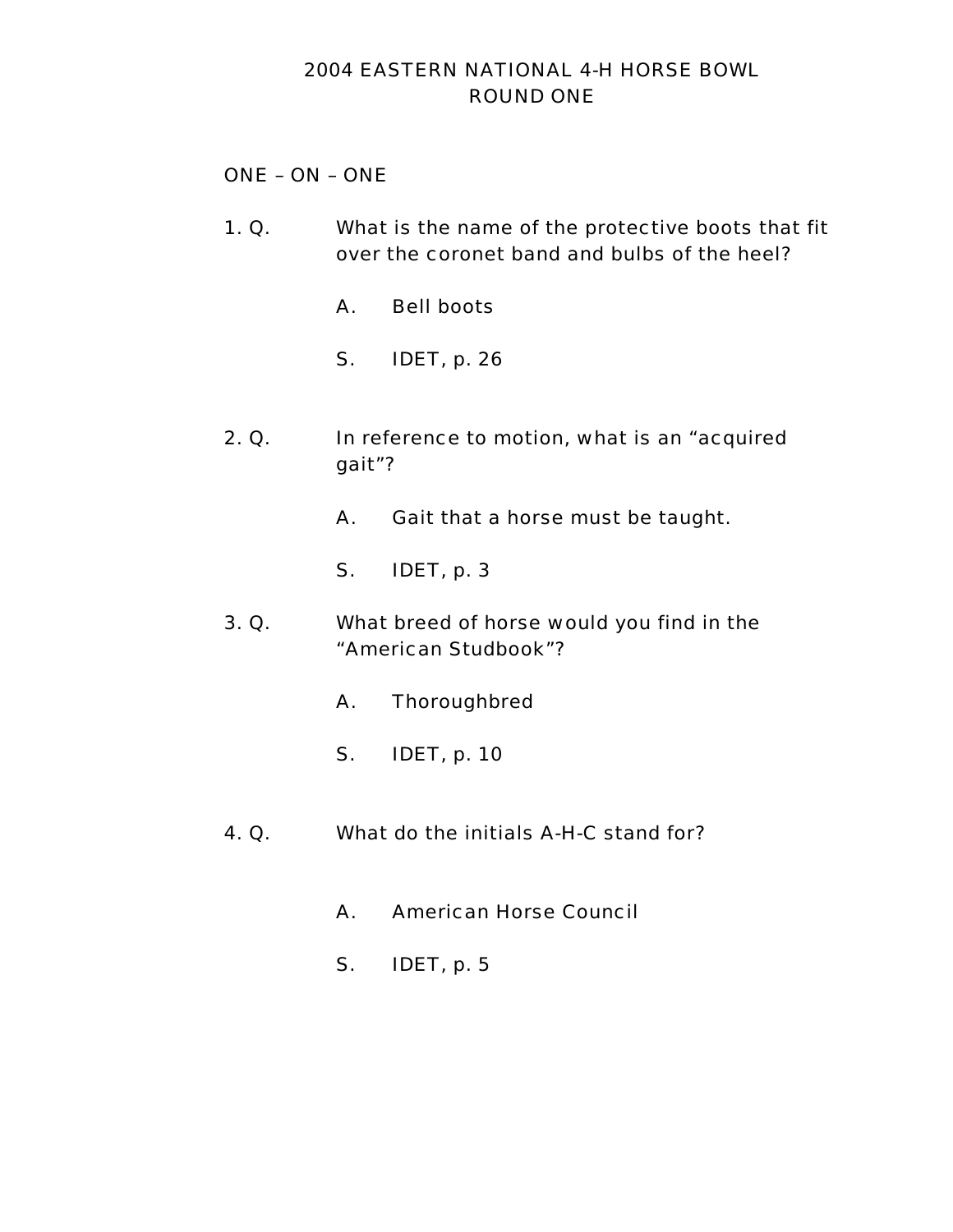5 (1) Q. Why do horses that "Tie-Up" sometimes have dark colored or coffee colored urine?

> A: Myoglobin is released from damaged muscle and is incorporated into the urine. (Also accept the breakdown of muscle tissue.)

S: The Horse – pg. 306

- 6 (2) Q. What is the normal temperature for a healthy Horse at rest?
	- A. 99.5 101.5 F
	- S. HIH 440 6
- 7 (3) Q. What disease is characterized by an excessive breathing noise usually heard during exercise caused by an upper airway obstruction?
	- A: Laryngeal hemiplegia (Roaring)
	- S: HIH 810 3
- 8 (4) Q. How is stringhalt most easily detected?
	- A: By backing the horse
	- S: The Horse pg 164
- 9 (1) Q. For what disease is a vaccine given to broodmares at the fifth, seventh and ninth month of pregnancy?
	- A. Rhinopneumonitis
	- S. AYHC 445-3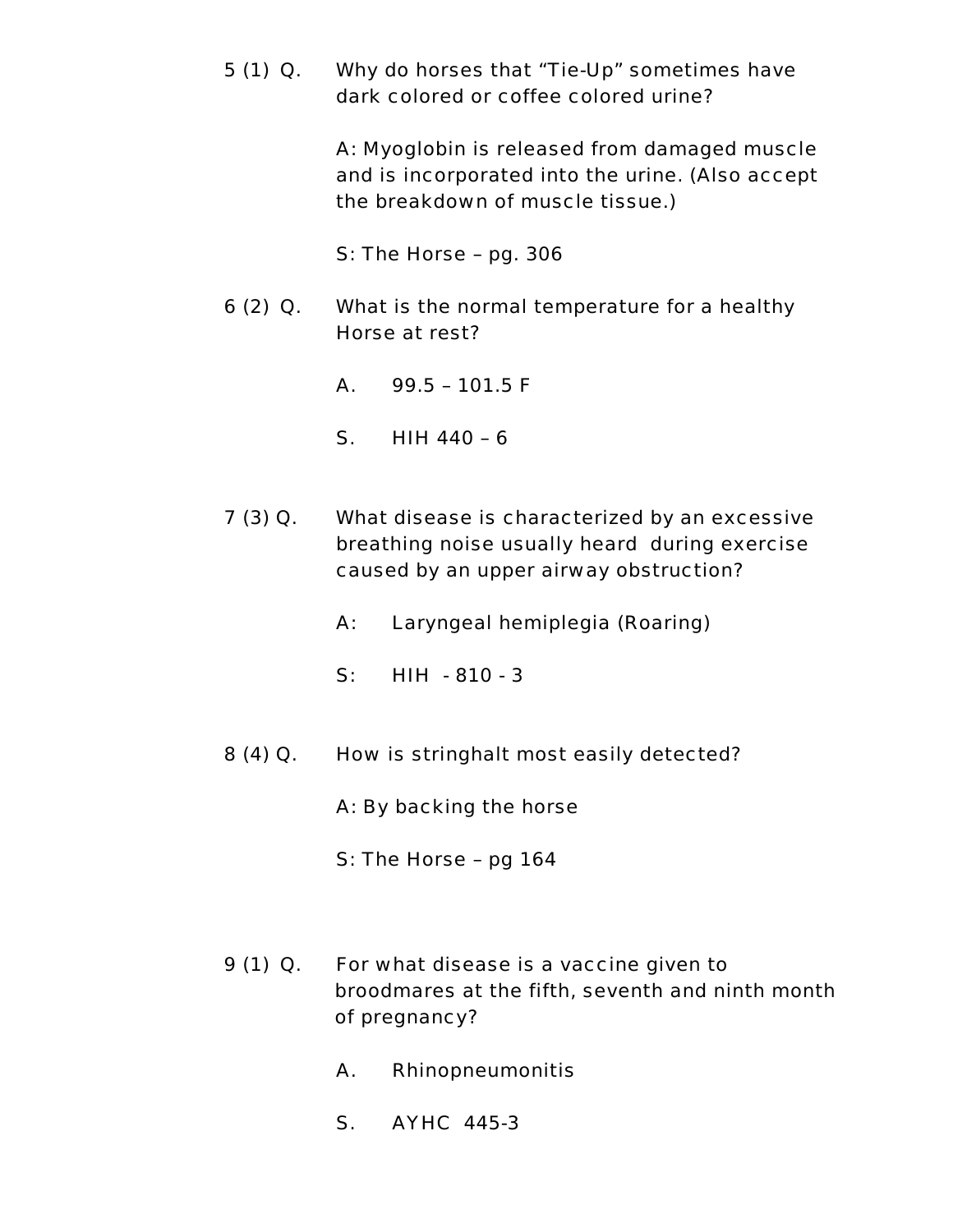- 10 (2) Q. What is the term used to describe a bursitis or swelling at the point of the elbow?
	- A: Capped Elbow or Shoe Boil
	- S: The Horse P: 163
- 11 (3) Q. What is the purpose of an anthelmintic drug?
	- A. To deworm horses
	- S. Evans 646
- 12 (4) Q. In show jumping, what is meant when a competitor has a "clear round"?
	- A. Round is completed without jumping or time faults. (Also accept "No Faults".)
	- S. IDET, p. 58
- END ONE ON ONE

# BEGIN OPEN QUESTIONS

- 13. Q. What is carpitis?
	- A: Popped knee or an enlargement of the knee joint as a result of inflammation.
	- S: Evans pg: 163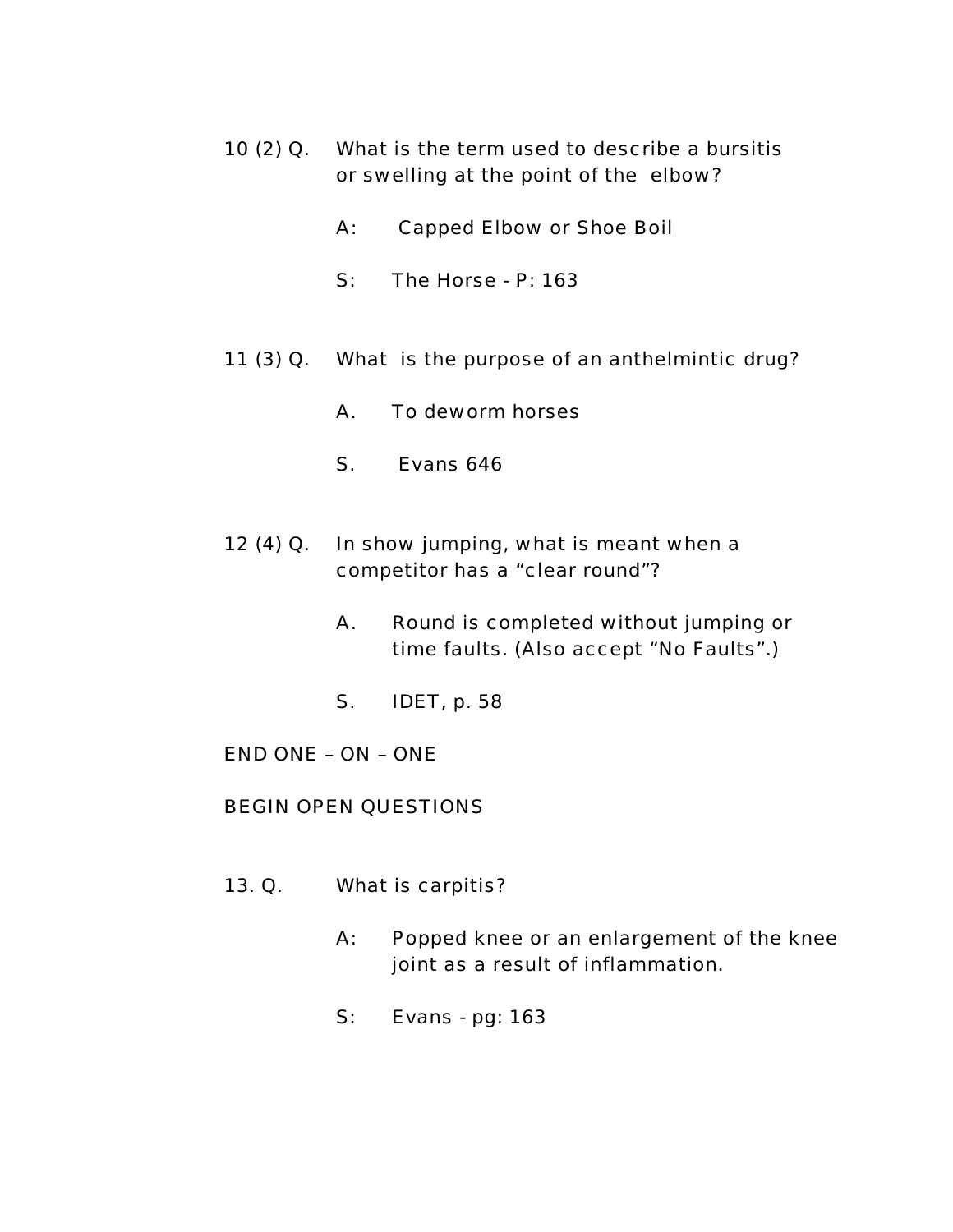- 14. Q. What are 4 of the 6 basic vital signs of the horse?
	- A. Temperature, Pulse, Respiration, Capillary Refill Time, Mucous Membrane Color, Skin Pliability.
	- S. HIH 425 -1-2

- 15. Q. Name three colors accepted into the American Buckskin Registry Association.
	- A. Buckskin, Dun, Red Dun and Grulla
	- S. IDET, p. 8

#### BONUS QUESTION

- 16. Q. In reference to Rodeo name an event that has a rope barrier
	- A. Tie down/calf roping; Team roping/heading & heeling; Steer Wrestling/Bull-dogging
	- S. IDET, p. 24

- 17. Q. What part of the horse's leg is covered by a shipping wrap?
	- A. Extend from the knee or hock downward including the coronary band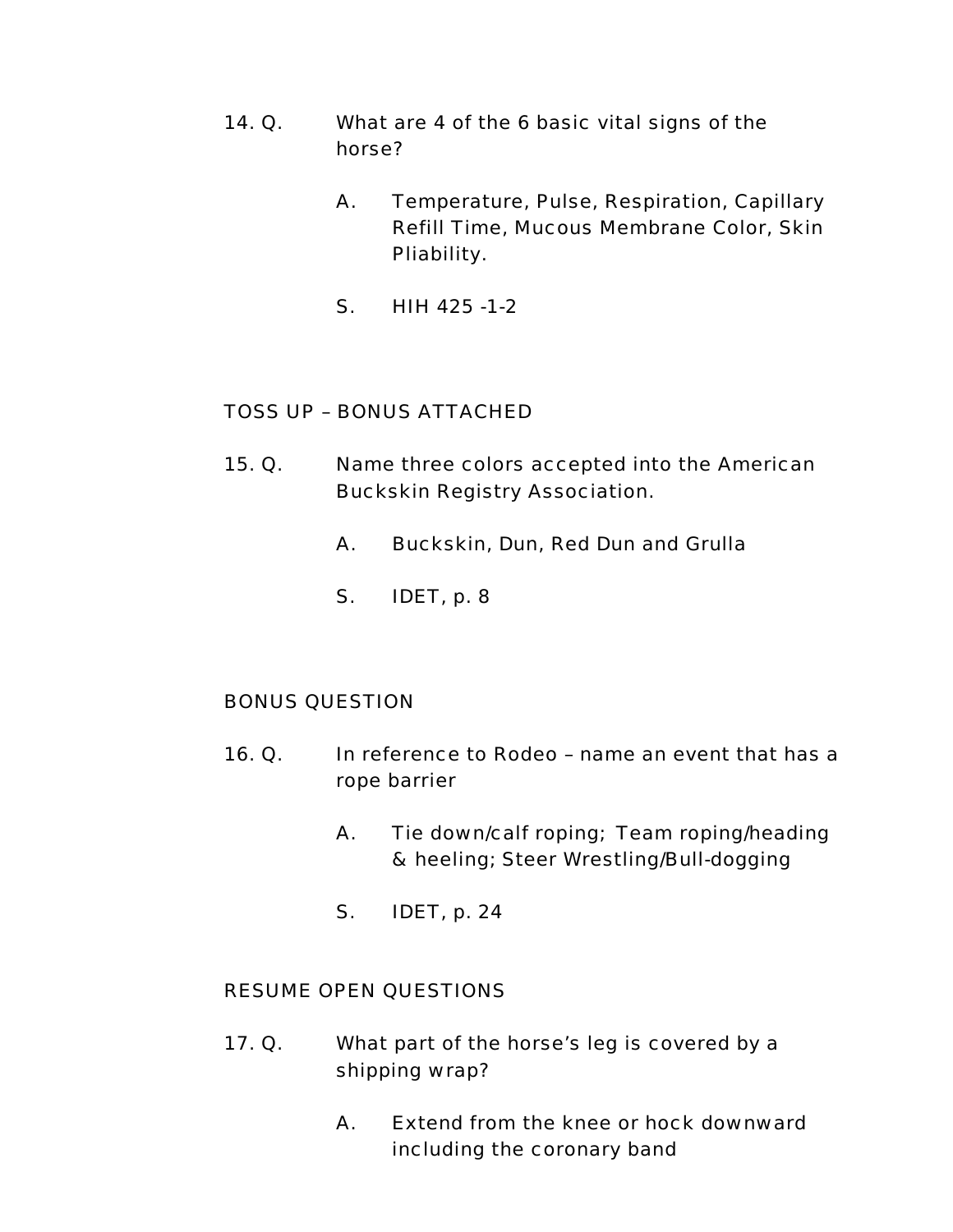- S. AYHCLM B101 2L
- 18. Q. The domestic horse belongs to which species?
	- A. Equus Caballus
	- S. Evans, p. 13
- 19. Q Which region of the horse's vertebral column is the most flexible?
	- A. The cervical region. (Do not accept "Neck".)
	- S. Evans, p. 96

- 20. Q. In which country did the "Asiatic Wild Horse" originate?
	- A. Mongolia
	- S. IDET, p. 16

#### **BONUS**

- 21. Q. What perennial weed has five bright yellow petals and five green sepals and may cause diarrhea and colic if ingested by the horse?
	- A: Buttercups
	- S: LEWIS -P: 306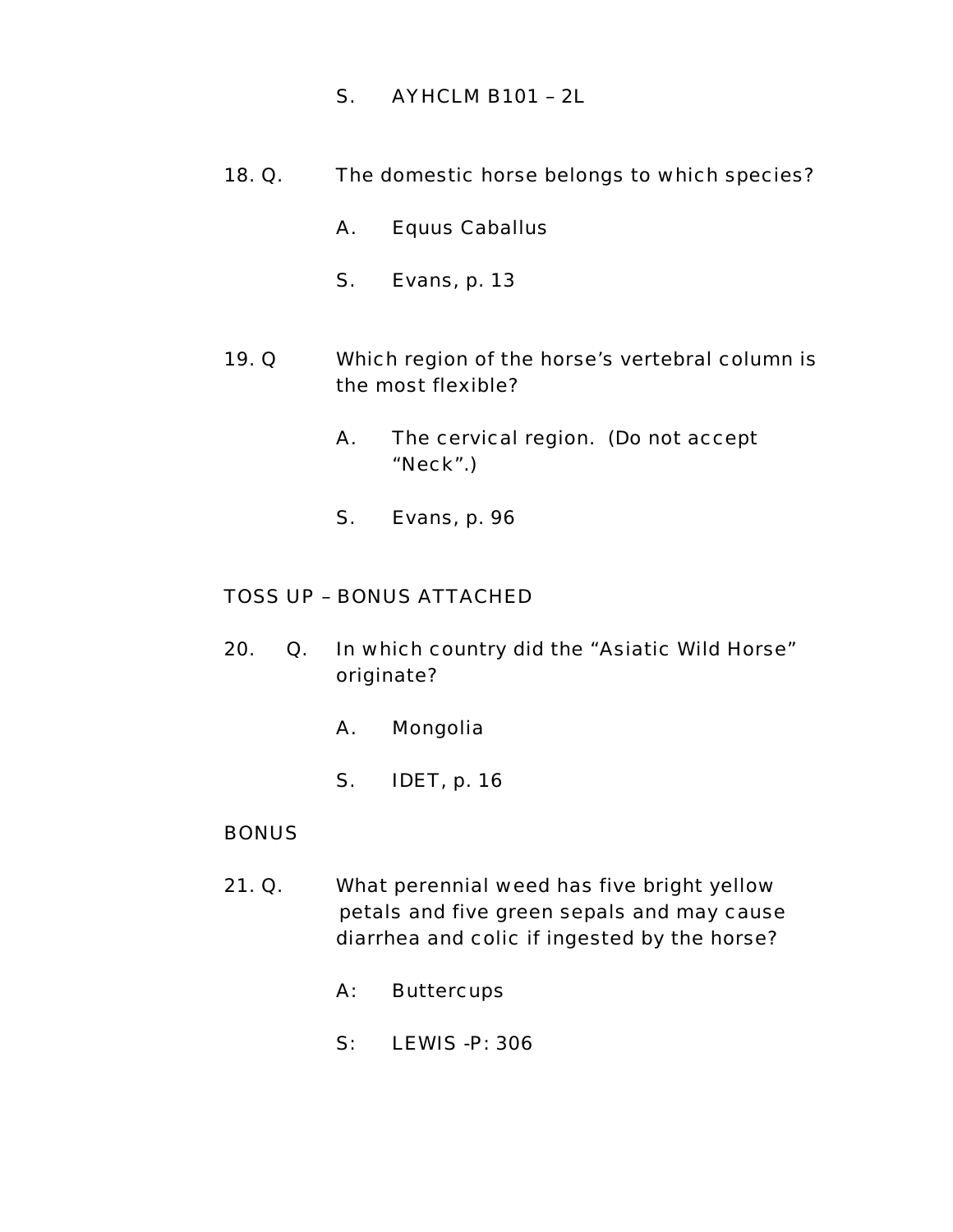- 22. Q. What structure acts as a safety device in that it will help to prevent a horse from falling out of the trailer when the rear door is open?
	- A. Butt bar or butt chain
	- S. AYHCLM I201 1L
- 23. Q. What type of bone fracture breaks the skin?
	- A. Compound fracture or open fracture.
	- S. IDET, p. 63
- 24. Q. At what age are foals usually weaned?
	- A. 4 to 6 Months
	- S. AYHACLM B112-2L
- 25. Q. Where did the Paso Fino breed originate?
	- A. Spain
	- S. HIH 161-1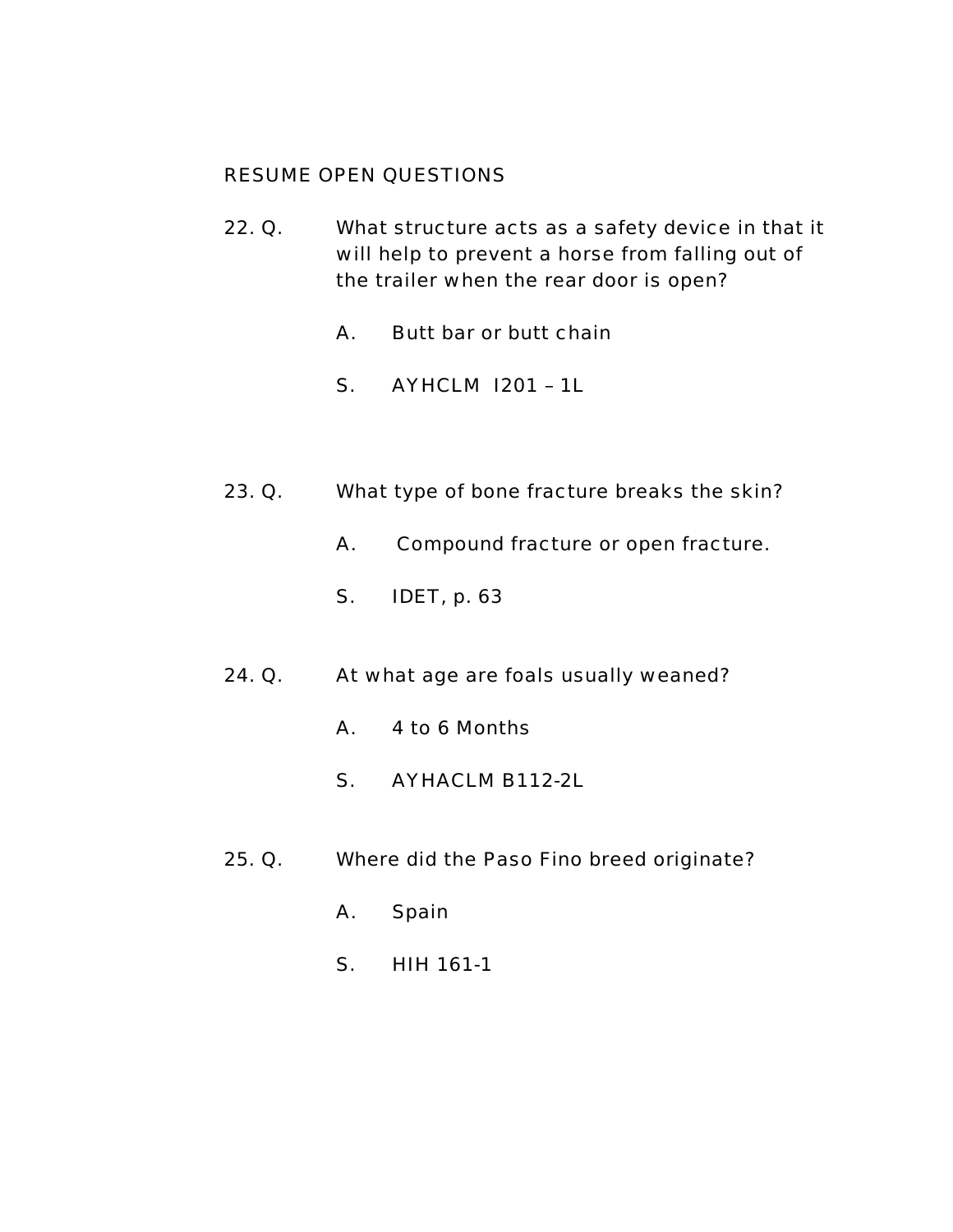- 26. Q. What disease in the horse is caused by an electrolyte imbalance and is characterized by movements of the horse's flanks in synchrony with each heart beat?
	- A: Thumps (Diaphragmatic Flutter)
	- S: LEWIS P: 213

## BONUS

- 27. Q. In a "conformation hunter" class, what percent of the class is judged on performance?
	- A. 60%
	- S. IDET, p. 63

- 28. Q. What are considered to be the building blocks of protein?
	- A. Amino Acids
	- S. AYHCLM B1021 L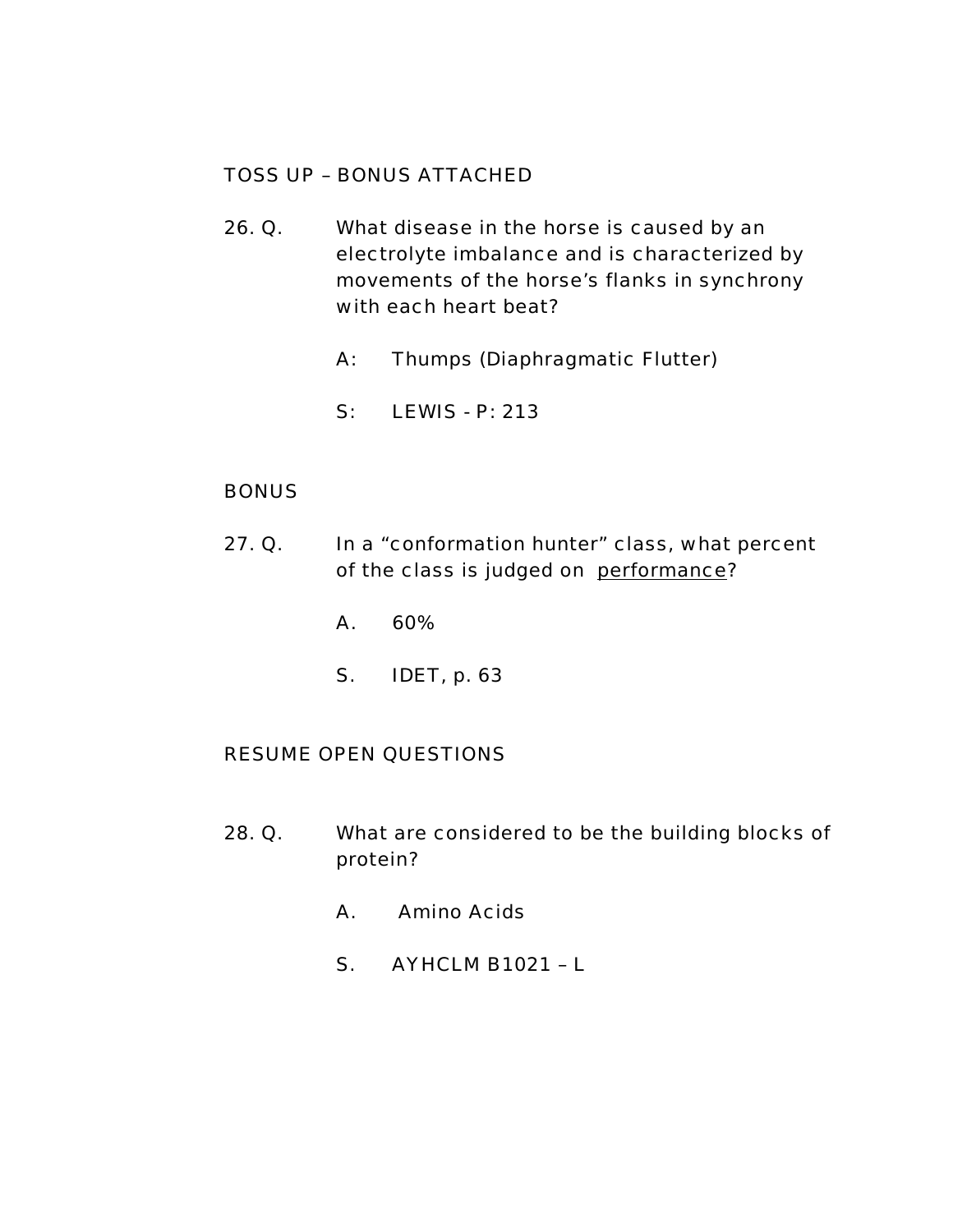- 29. Q. What type of saddle would most likely be used with a double rigged cinch?
	- A. Pack Saddle
	- S. HIH 1125 3
- 30. Q. Name 5 parts of a horseshoe nail.
	- A: Head, neck, shank, bevel, point, inner face, outer face
	- S: Evans P:738 fig 19 42
- 31. Q. What is the name of the specific part of the English or Hunt bridle that holds the bit up in the horse's mouth?
	- A. Cheek piece. (Also accept "Headstall").
	- S. IDET, p. 94

#### Last question in the round

- 32. Q. What type of trailer hitch attaches to the truck bed?
	- A. Gooseneck  $(5<sup>th</sup>$  wheel, kingpin hitch)
	- S. HIH 1155-1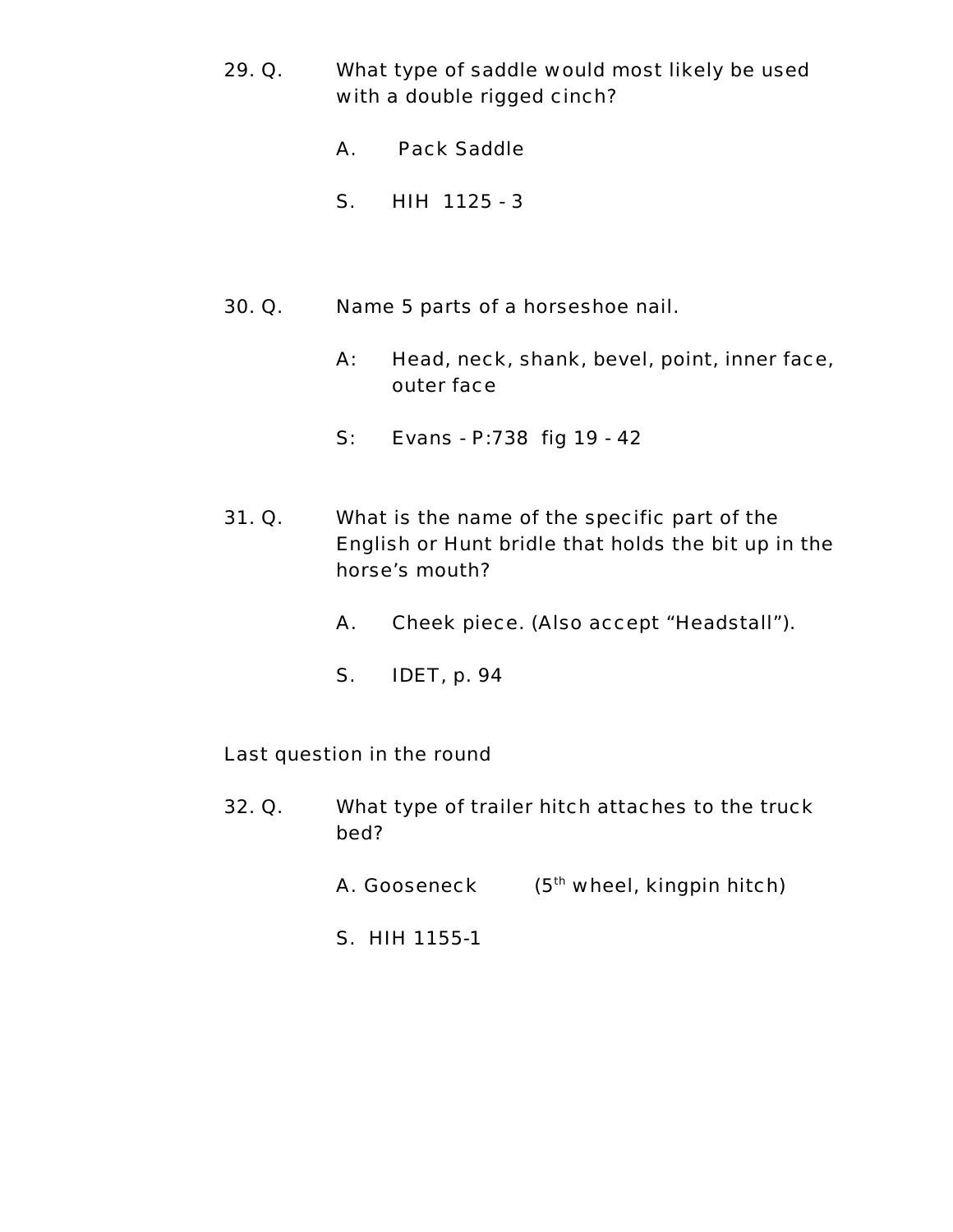# 2004 EASTERN NATIONAL 4-H HORSE BOWL ROUND TWO

### ONE – ON – ONE

- Q. What bone is located between the cannon bone and the short pastern bone?
	- A. Long pastern.
	- S. AYHCLM p. B106-3L & CAHC p. 12
- 1. Q. What bacterial disorder involves production of toxins that result in paralysis, rigidity of muscle and often death?
	- A: Tetanus
	- S: The Horse P: 615
- 2. Q. Name the gaits of the five gaited American Saddlebred.
	- A. Walk, Trot, Canter, Slow Gait (Stepping Pace) and Rack
	- S. Horse 40
- 4. Q. In reference to tack & equipment, what is a "bat"?
	- A. Short, flat, leather riding whip
	- S. IDET, p. 25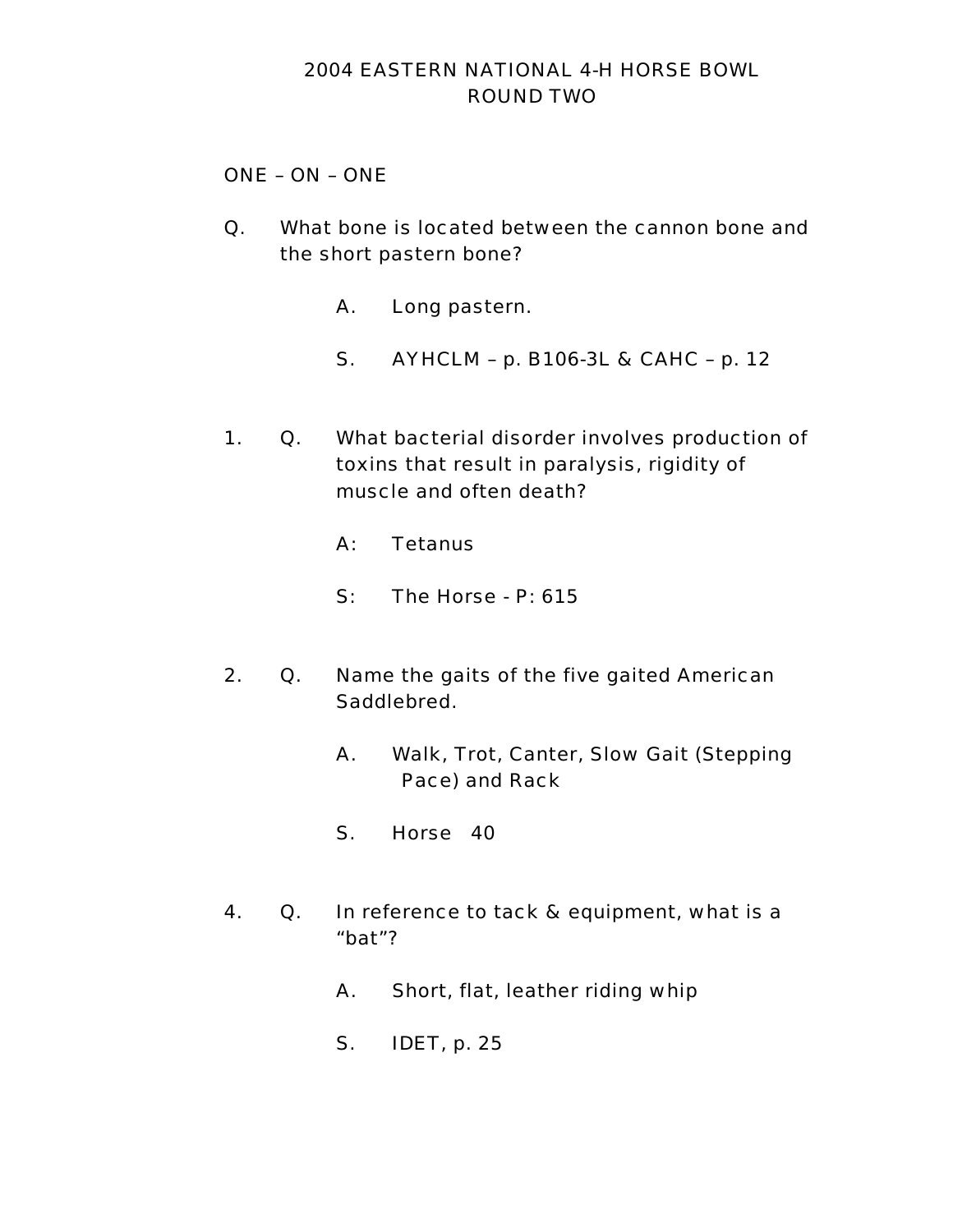- 5 (1) Q. What are 5 different markings for the leg?
	- A. Pastern, Sock, Half Stocking, Outside Heel, Stocking, Coronet. (Also accept Ankle, Distal Spots, Full Stocking, Ermine Spots, Inside or Outside Heel.)
	- S. HIH 140-2 (Horse p. 83)
- 6 (2) Q. Black Flies are also known as?
	- A. Buffalo Gnats
	- S. YLM 100-2 Beginning Leader
- 7 (3) Q. Give the 'slang' term for thick meaty hocks that lack in quality.
	- A. Beefy hocks
	- S. IDET, p. 26
- 8 (4) Q. A horse with too much angulation in the hocks is said to have what conformational fault?
	- A: Sickle-hocked
	- S: The Horse P: 154
- 9 (1) Q. Which way should the open side of a three sided shelter face?
	- A. Away from the prevailing winds. (Also accept "Toward the warm winter sun – Lewis 181.)
	- S. AYHCLM pg B 104 1L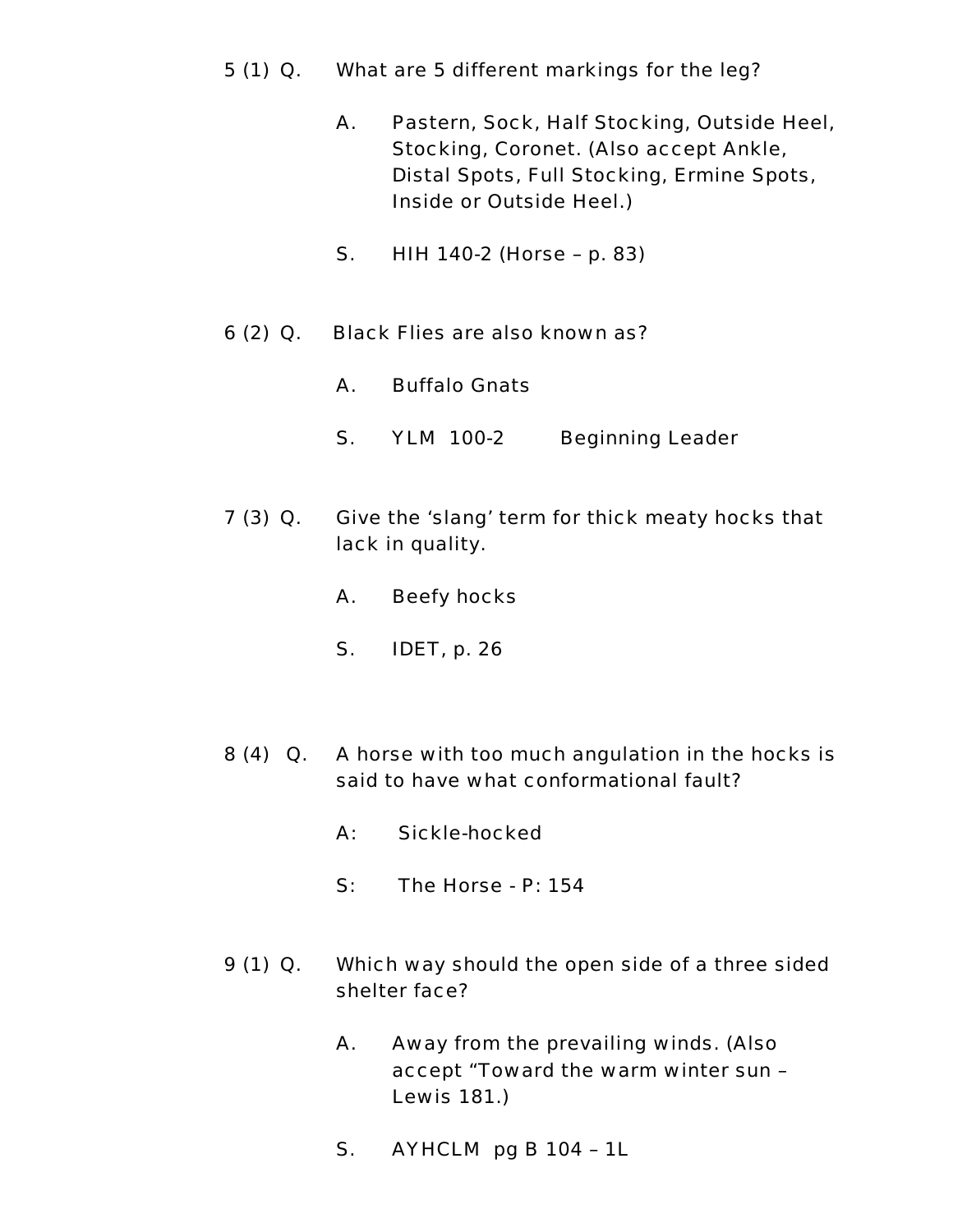- 10 (2) Q. What is the name for the syringe like device used to give large pills to horses?
	- A. Balling Gun
	- S. IDET, p. 22
- 11 (3) Q. What is the difference between phenotype and genotype?
	- A: Genotype = Genetic make-up P: Phenotype = Outwards or physical appearance
	- S: The Horse -P: 454-458
- 12 (4) Q. What is parrot mouthed?
	- A. Overshot Jaw
	- S. HIH 220 4
- END ONE ON ONE

#### BEGIN OPEN QUESTIONS

- 13. Q. What type of drug increases the excretion of urine after administration?
	- A. Diuretic
	- S. Lewis 387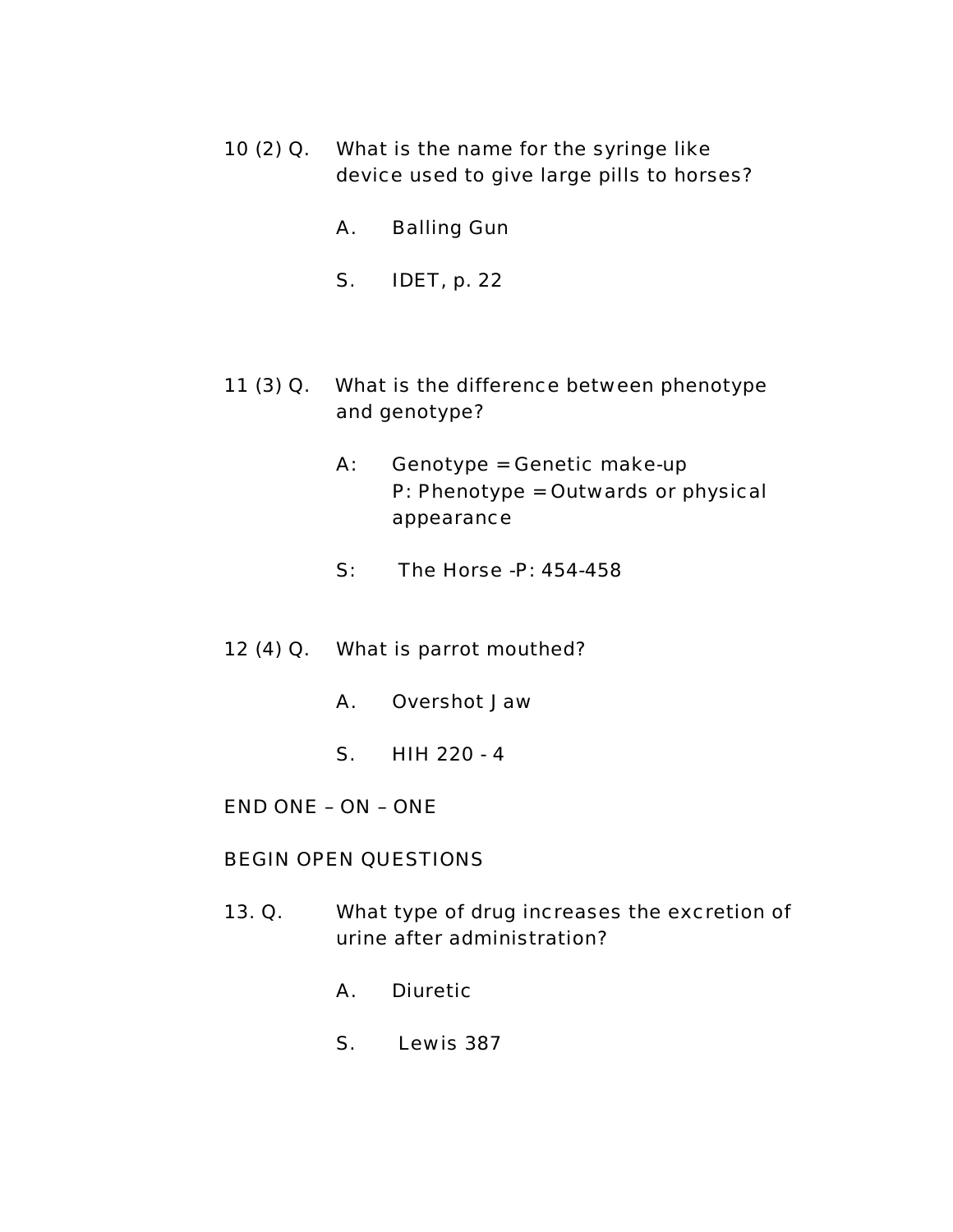- 14. Q. What is the definition of a stride?
	- A. It is the distance between successive imprints of the same foot
	- S. FCH, p. 405

- 15. Q. If a horse is said to have "a lot of cow" what does this mean?
	- A. Horse has the mental abilities needed to work cattle
	- S. IDET, p. 71

#### BONUS QUESTION

- 16. Q. Blister Beetle poisoning is more common when horses consume what type of hay?
	- A: Hay produced from flowering forages such as alfalfa or clover that is crimped during the hay making process thus crushing the beetles and trapping them in the baled hay
	- S: LEWIS P: 365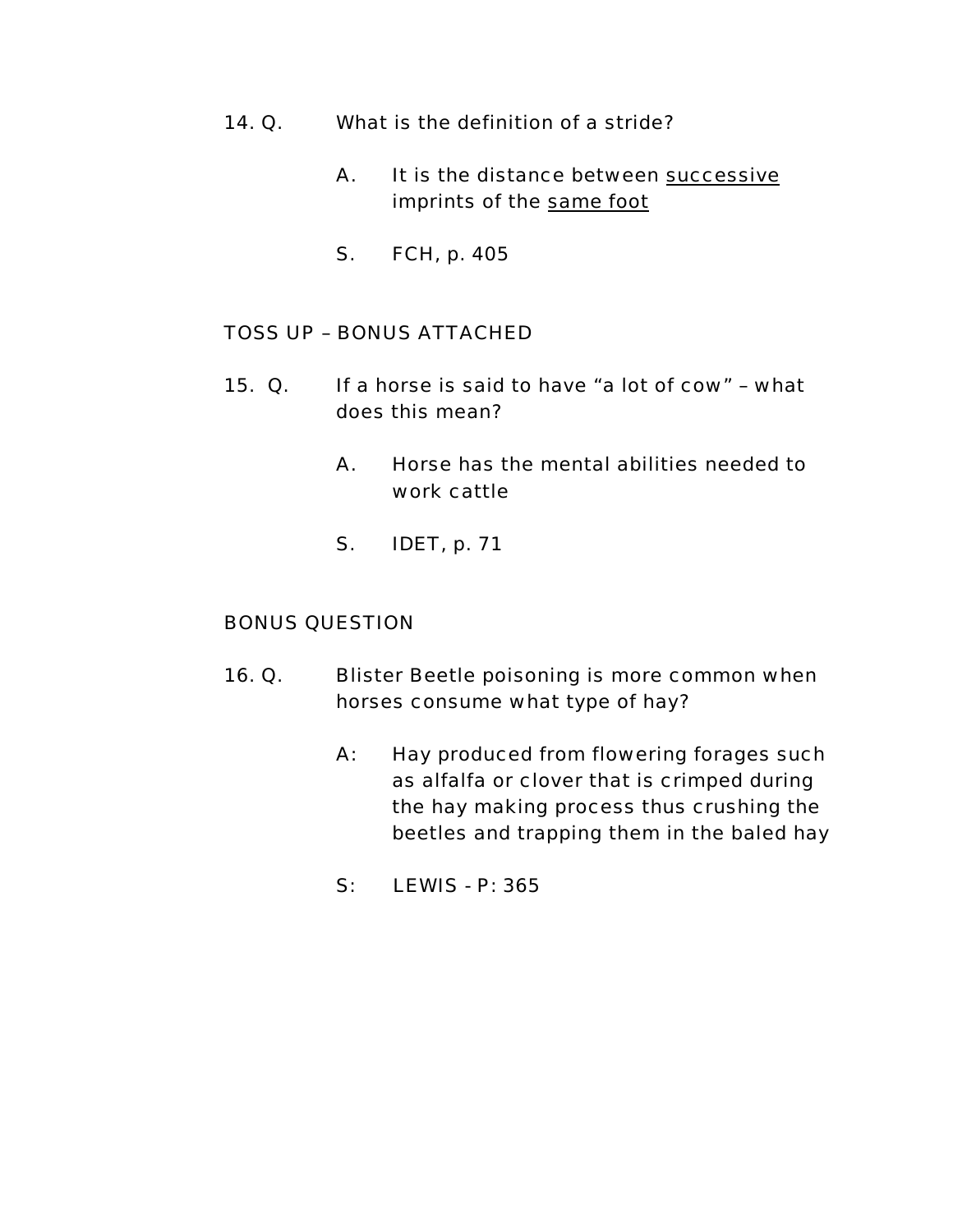# RESUME OPEN QUESTIONS

- 17. Q. To what part of the English bridle's headstall does the throatlatch attach?
	- A. The crown piece
	- S. HIH, p. 1100-7
- 18. Q. What is the term for the wrap taken with a lariat around the horn of a western saddle when roping?
	- A. Dally
	- S. IDET, p. 77
- 19. Q. Give the term for the traveling defect when the toe of the hind foot hits the sole or the shoe of the forefoot on the same side.
	- A. Forging
	- S. Evans, p. 179

# TOSS UP – BONUS ATTACHED

- 19. Q. What are three factors that should be considered when selecting the appropriate bedding for your horse's stall?
	- A: Absorbency Dust content Availability **Non-toxic** Easily Disposable Cost Unpalatable Specific use -

such as for a mare foaling

S: HIH - P: 330-1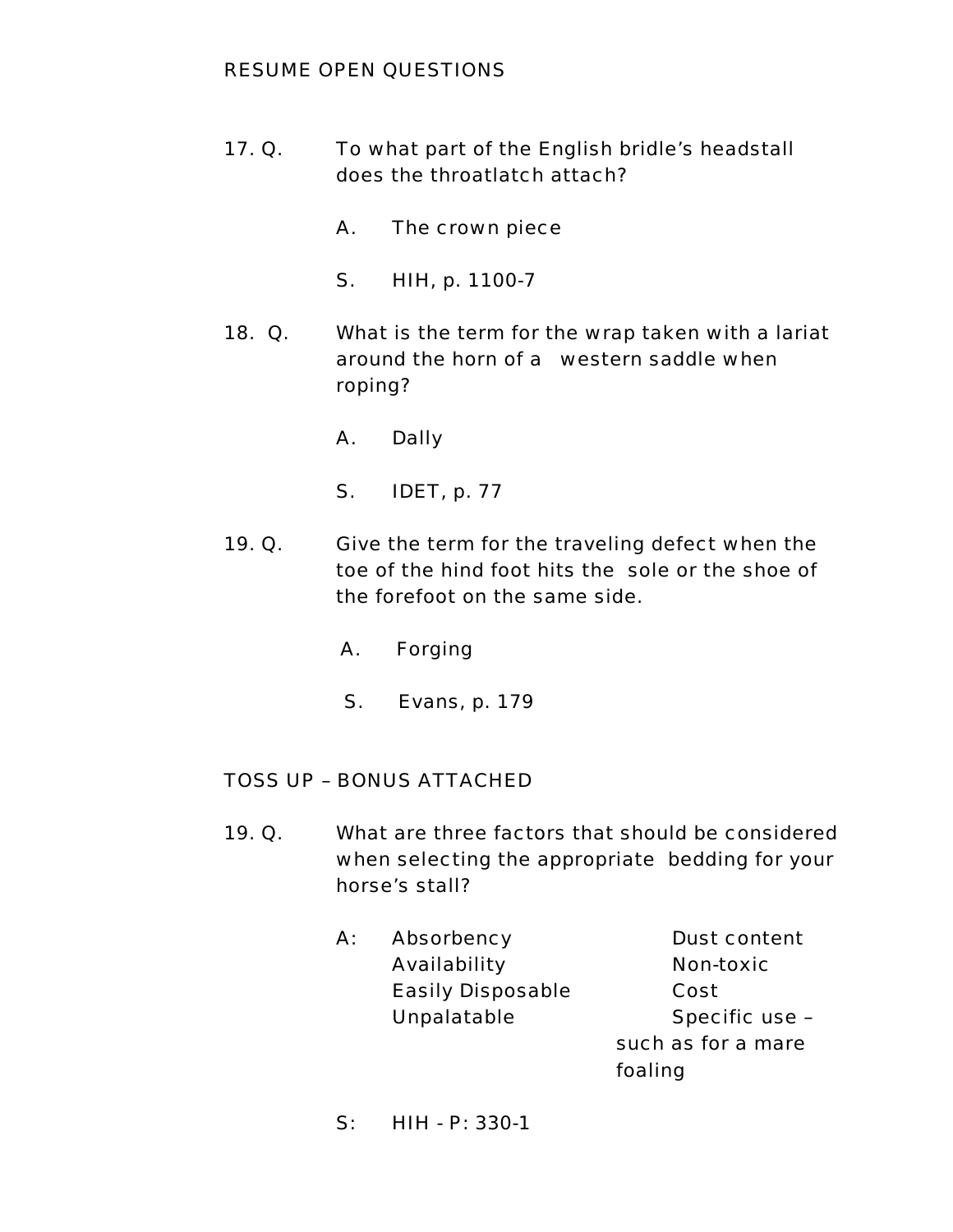#### **BONUS**

- 21. Q. What are four ways that forage can be harvested?
	- A: Square bales, big round or rectangle bales, hay cubes, chopped hay, pelleted hay and hayliage (also accept Silage).
	- S: HIH P: 750-4, 750-5

- 22. Q. What type of tooth is usually not present in a mare?
	- A. Canine, Tush or Bridle teeth
	- S. CAHA 48
- 23. Q. On an English Saddle, what part is located "between the panels"?
	- A. Gullet
	- S. IDET, p. 95
- 24. Q. When a horse does not eat with a normal healthy appetite, it is said to be what?
	- A. Off its feed.
	- S. FCH, p.398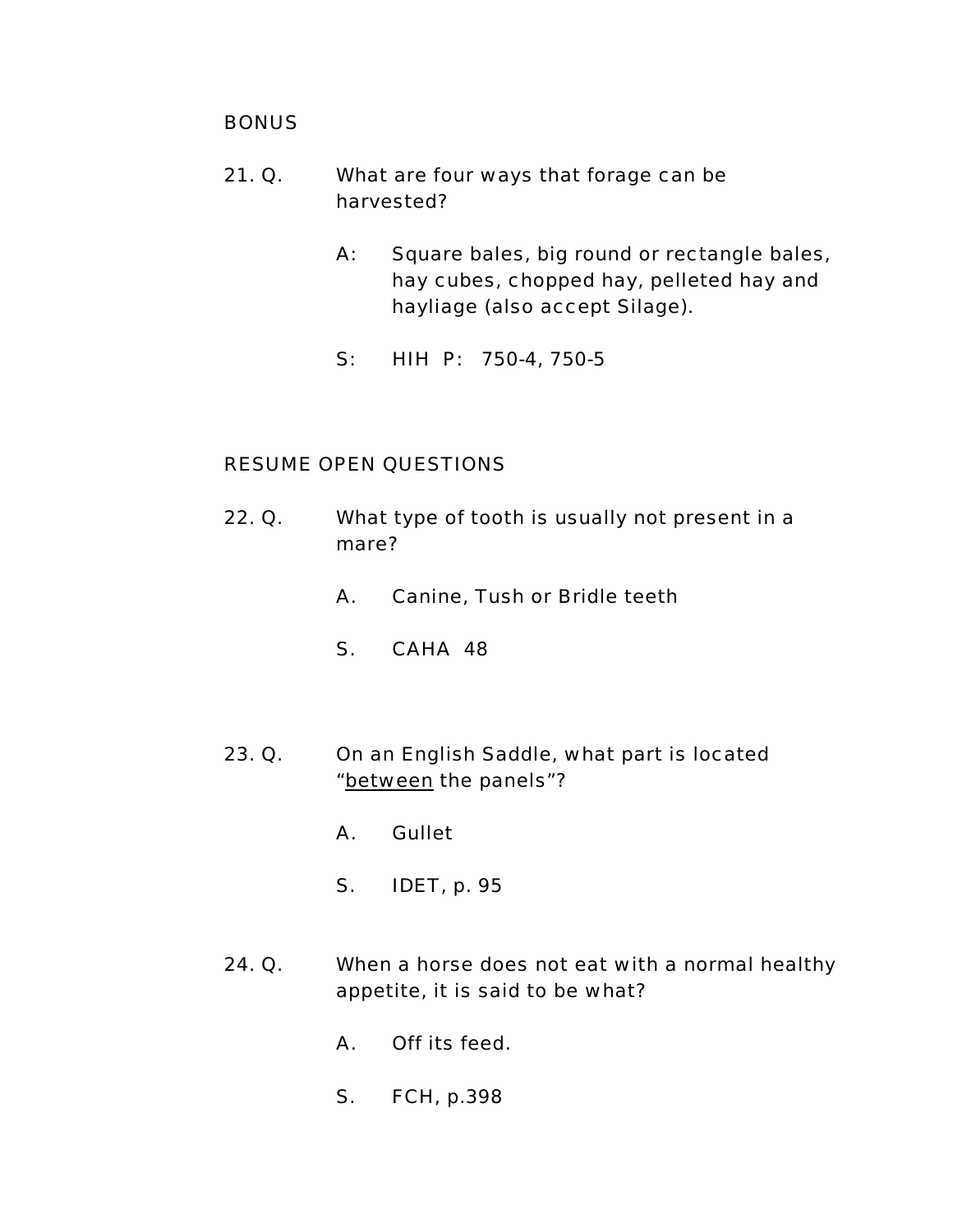- 25. Q. What is the term used to describe the canter of the Tennessee Walking Horse?
	- A. Rocking Chair Canter
	- S. AYHCLM, p. B 110-1L

- 26. Q. What is the term when a horse canters on the opposite lead to the direction of travel yet retaining bend to the leading leg?
	- A. Countercanter (NOT wrong lead)
	- S. IDET, p. 70

#### **BONUS**

- 27. Q. Name five Pinto or Paint coat patterns.
	- A. Tobiano Overo Calico Splashed White Tovero Sabine
	- S. AYHC 1040-3

- 28. Q In feeding management, what is the wicking effect?
	- A. Uptake of ground moisture into a bale of hay.
	- S. AYHC 710-5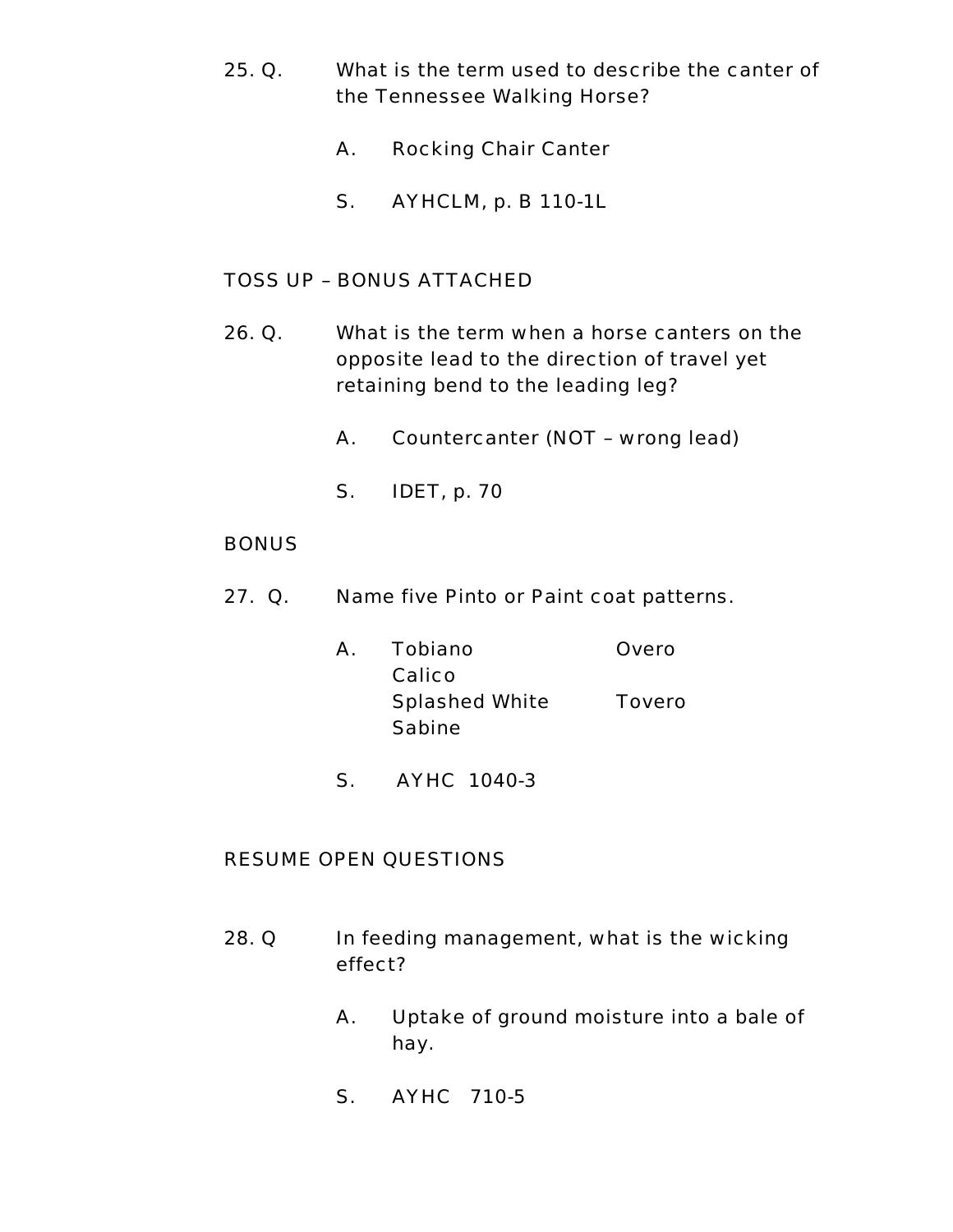- 29. Q. In reference to fox hunting, what is the term for the "bay" of a hound?
	- A. Cry
	- S. IDET, p. 74
- 30. Q. What are the two body types recognized by the American Miniature Horse Association?
	- A. Arabian and Quarter Horse
	- S. AYHC 154-1
- 31. Q. What is the name of the vessel rich membrane that covers non-articulating surfaces of bone?
	- A. Periosteum
	- S. CAHA Plate 9

# LAST QUESTION OF THE ROUND

- 32. Q. . During cleaning of the foot, name four things that the foot should be inspected for.
	- A. Abnormal Growth Loose Shoes (if shod) **Bruises**  Loose/Missing Nails Diseases (thrush/whiteline) Puncture Wounds General Condition (cracks, splits, dry, etc.) Uneven Wear Lodged debris (dirt, rocks, etc.)
	- S. Evans, p. 720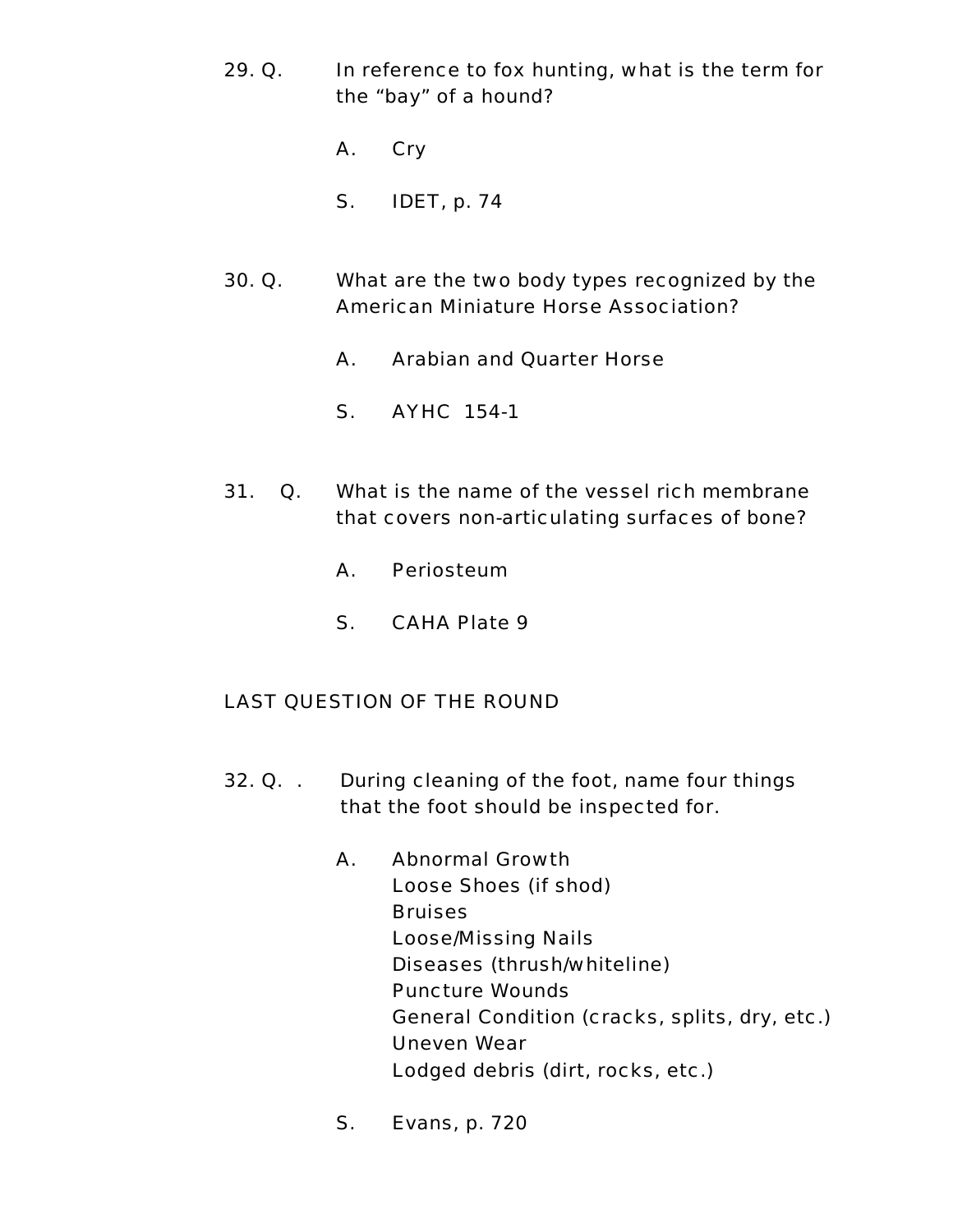# 2004 EASTERN NATIONAL 4-H HORSE BOWL ROUND THREE

# ONE – ON – ONE

- 1. Q. If a horse is base-narrow what unsoundness conditions can occur?
	- A. Ringbone, sidebone and heel bruising
	- S. HIH 230 2 3
- 2. Q. What is the minimum height of a stall?
	- A. Eight Feet
	- S. HIH 320-3
- 3. Q. On average, how many days is the estrous cycle of the mare?
	- A: 21 to 23 days
	- S: The Horse P: 323
- 4. Q. What is the term for a tumor that is not malignant or recurrent?
	- A. Benign
	- S. IDET, p. 27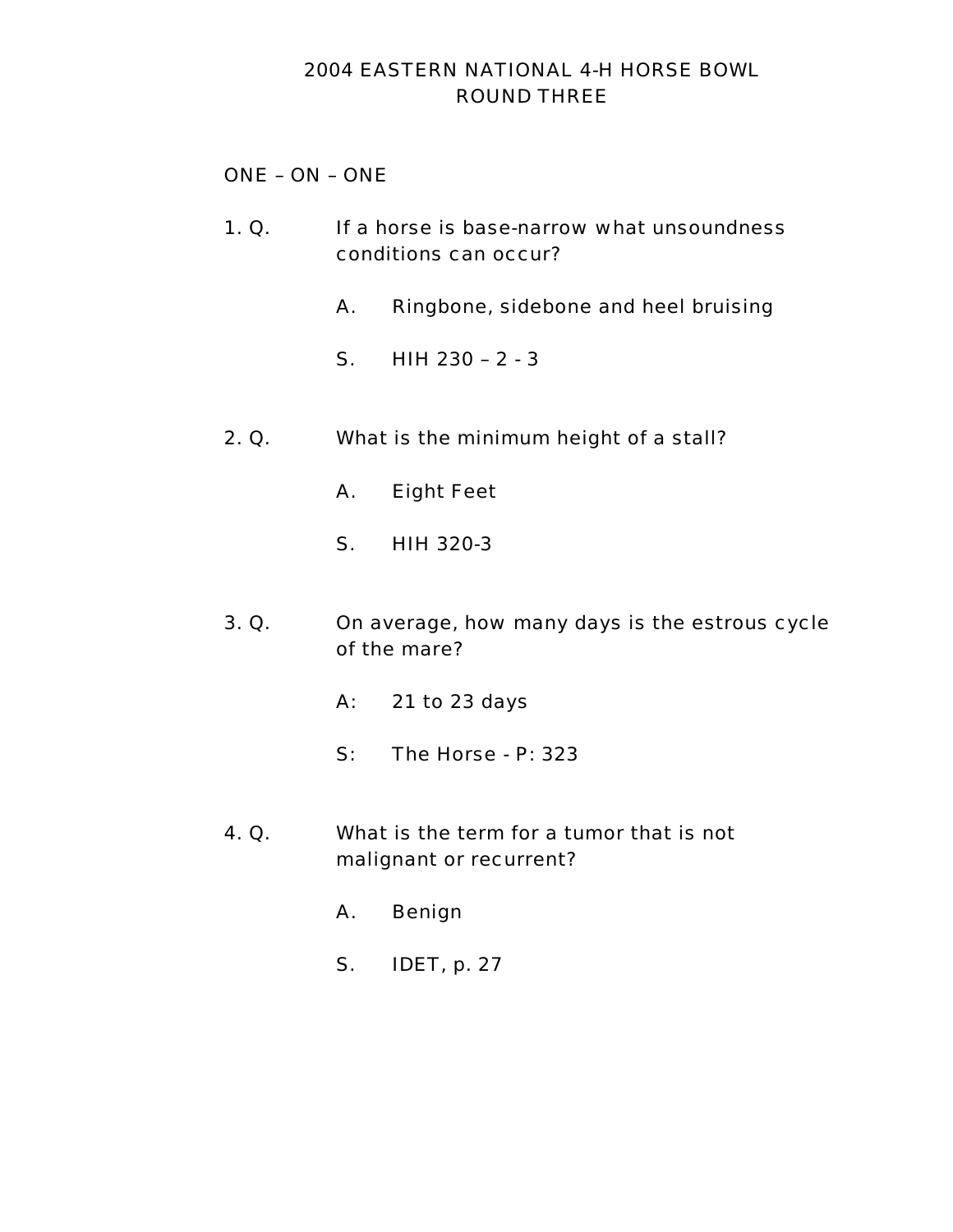- 5 (1) Q. What separates the frog from the bar and sole?
	- A: Collateral groove or sulcus, commissures.
	- S: Kainer (CAHA) P: 24
- 6 (2) Q. What is the term used to describe an enlargement or inflammation of the flexor tendon or sheath at the back of the front cannon?
	- A: Bowed tendon
	- S: The Horse P: 160
- 7 (3) Q. What is the term for a bit with a break or hinge in the center of the mouthpiece?
	- A. Broken bit or jointed bit.
	- S. IDET, p. 40
- 8 (4) Q. What are three reasons why a horse may require horse shoes?
	- A: Protect foot from excessive wear Provide traction Correct stance or gait Correct abnormal condition
	- S: HIH 535-5
- 9 (1) Q. What are the three basic types of bit classification?
	- A: snaffle, curb, hackamore
	- S: HIH P: 1100-8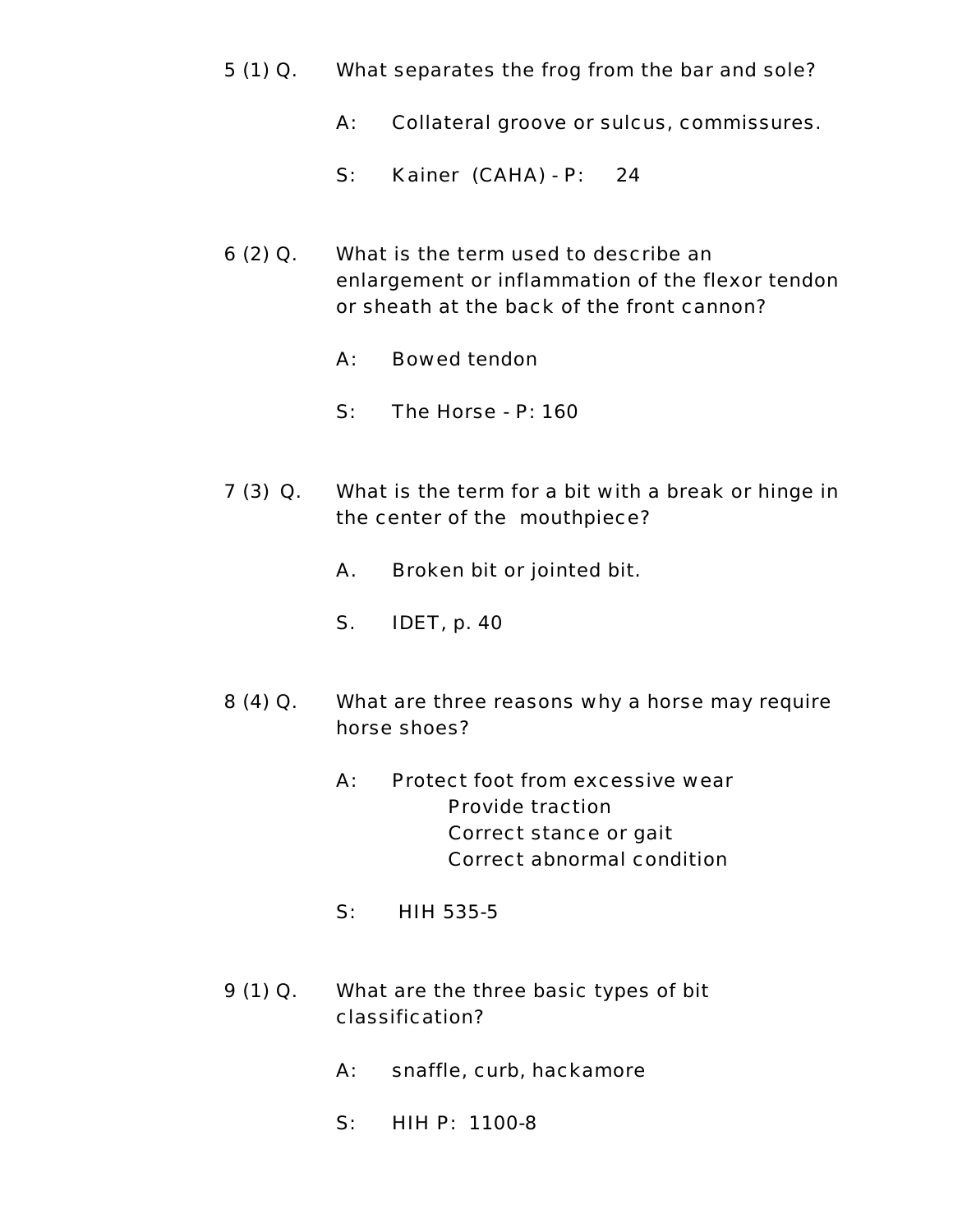- 10 (2) Q. What grooming tool is used to loosen hair and dirt in a circular motion?
	- A. Curry Comb
	- S. IDET, p. 75
- 11 (3) Q. What is the definition of Bone Spavin?
	- A. A boney enlargement that appears on the inside and front of the hock at the point where the base of the hock tapers into the cannon bone.
	- S. HIH 230 4
- 12 (4) Q. What is the purpose of the Caslick's operation?
	- A. To seal the vulva, thus preventing air or debris from being sucked into the internal reproductive tract of the mare.
	- S. HIH, p. 910-1

END ONE – ON – ONE

#### BEGIN OPEN QUESTIONS

- 13. Q. "Against the Clock" is a term used in which equestrian discipline where the winner is determined by the fastest time and fewest faults?
	- A. Show Jumping or open jumping (jumping is not sufficient as an answer).
	- S. IDET, p.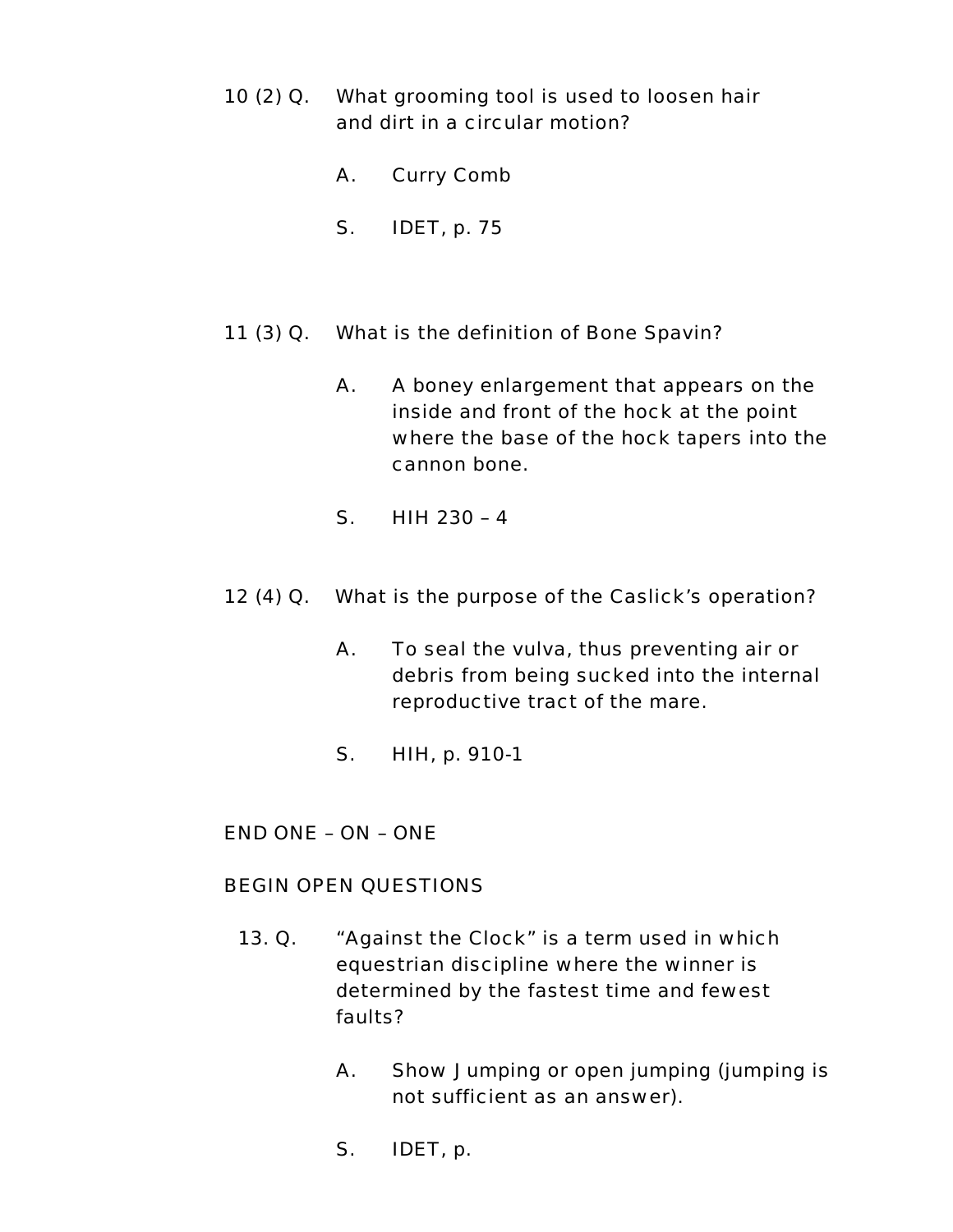- 14. Q. What is the general purpose of a pre purchase exam?
	- A. To determine the overall soundness and health of a horse prior to the sale transaction.
	- S. HIH, p. 210-5

- 15. Q. When a horse has a blanket clip, which body parts of the horse are left unclipped?
	- A. Head, neck and legs
	- S. IDET, p. 30

# BONUS QUESTION

- 16. Q. What are three things horses may do to show signs of aggression?
	- A: Lunging Biting/Snapping Kicking Striking Rearing **Crowding**  Bared teeth Pinned ears Swishing of tail

S: LEWIS - P: 377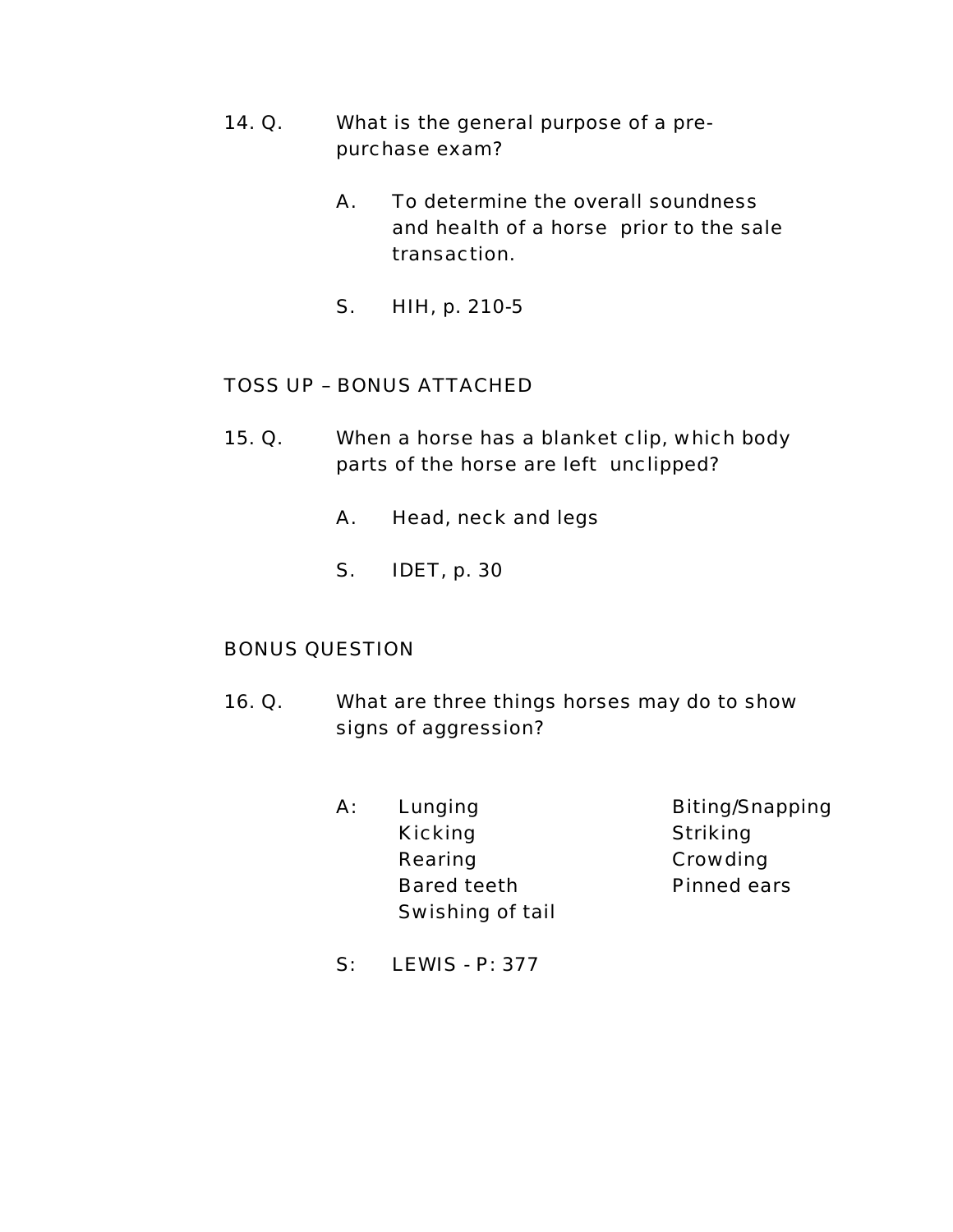### RESUME OPEN QUESTIONS

- 17. Q. In reference to horse racing what is the term for the side of the track furthest from the winning post?
	- A. Backstretch
	- S. IDET, p. 21
- 18. Q. What is the maximum height in inches for a registered American Miniature Horse?
	- A. 34 inches
	- S. HIH 154 1
- 19. Q. A chestnut horse has a hind leg with white that extends to the pastern. In this white area there are liver colored spots. What is the term for these spots?
	- A. Distal Spots (Ermine)
	- S. Evans, p. 83

# TOSS UP – BONUS ATTACHED

- 20. Q. What is "Bastard Strangles"?
	- A. A form of strangles that affects tissue in the whole body of the horse instead of only the lymph nodes of the head.
	- S. IDET, p. 25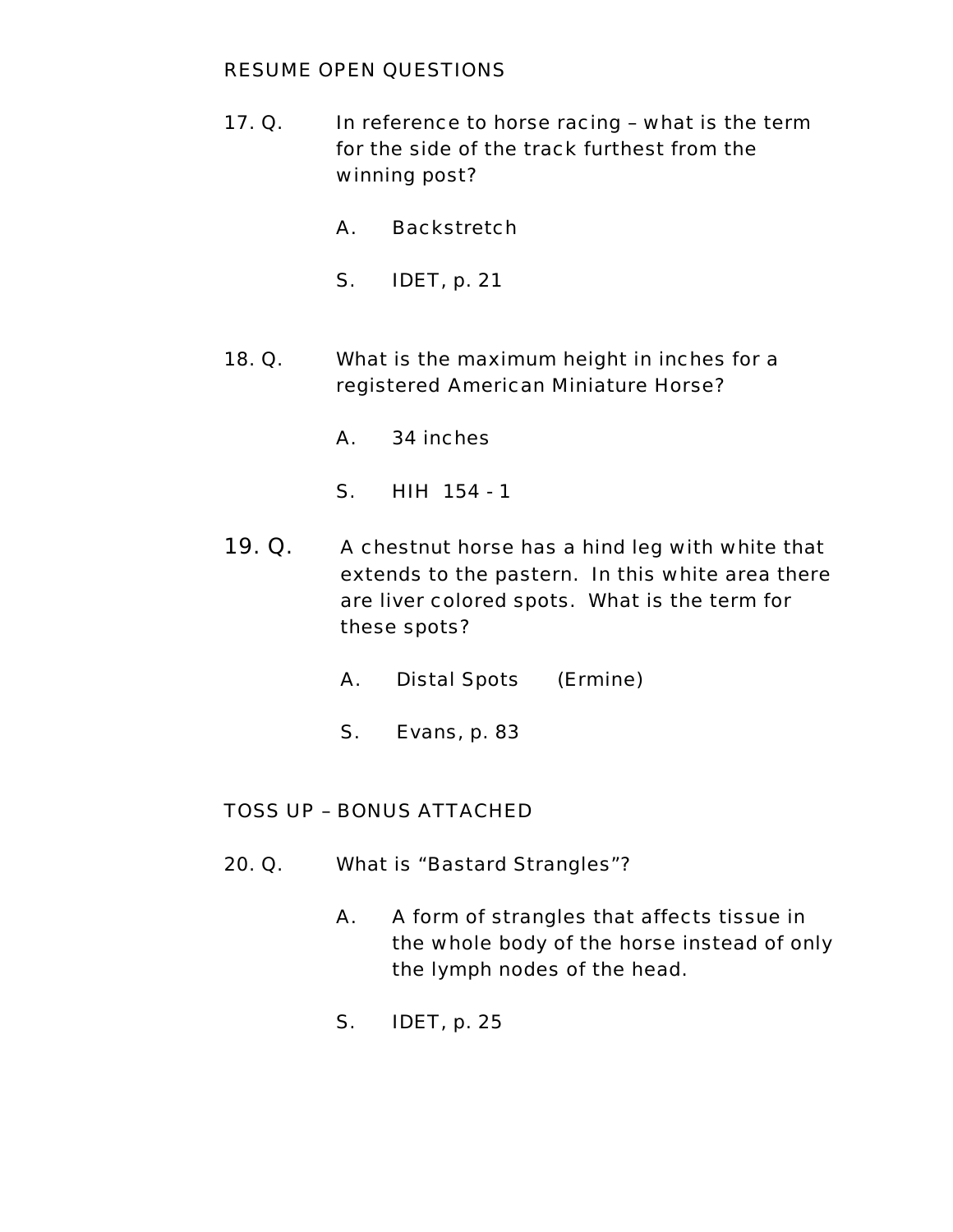# **BONUS**

- 21. Q. What are three factors that may affect the rate of passage of ingesta through the gastrointestinal system in the horse?
	- A: Processing of feed Level of intake Frequency of feeding Exercise Individuality Time of watering Associative effects (ratio of hay to grain)
	- S: The Horse -P: 201-203

- 22. Q. What is the term used to describe early training when a behavior is being taught for the first time?
	- A. Acquisition
	- S: HIH 1240-5
- 23. Q. What piece of equipment is used by a farrier to determine the angel of the hoof?
	- A. Hoof Gauge
	- S. HIH 530 2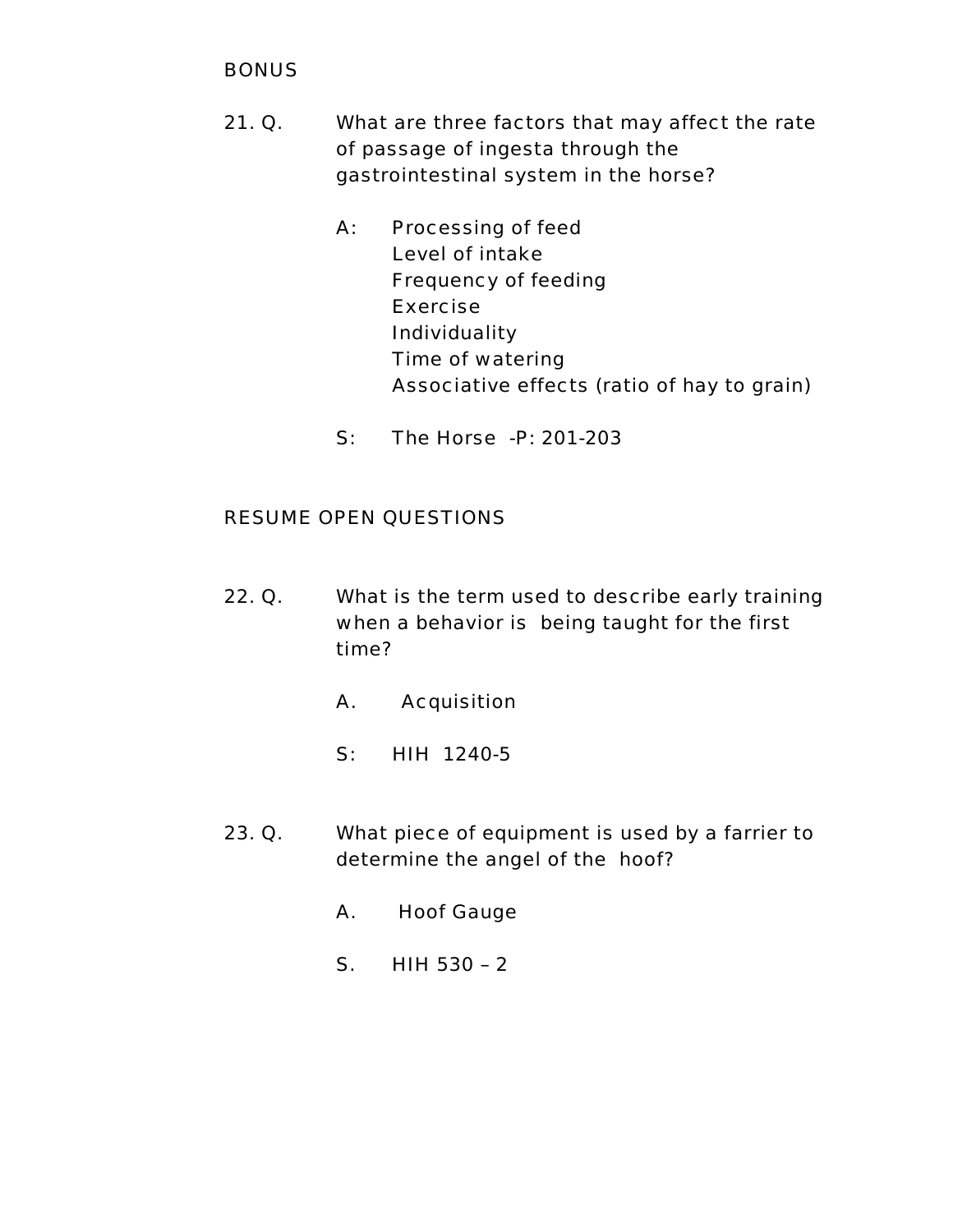- 24. Q. What is the purpose of a dropped noseband?
	- A. Prevent a horse from opening its mouth
	- S. IDET, p. 86
- 25. Q. 2 part question. How many chestnuts does a horse have and where are they located?
	- A. 4 Chestnuts total 2 on front legs above the knee 2 on back legs below the hock
	- S. CAHA, p. 4

- 26. Q. What is the horse racing term for a type of wagering where the person placing the bet must pick the first and second place finished in a race in exact order?
	- A. Exacta
	- S. IDET, p. 100

# **BONUS**

- 27. Q. 2 part question Medically speaking, what is a "block" and why would one be used?
	- A. Block Anesthetic injection used to numb certain parts of the body Used – detect the location of lameness and for standing surgeries.
	- S. IDET, p. 32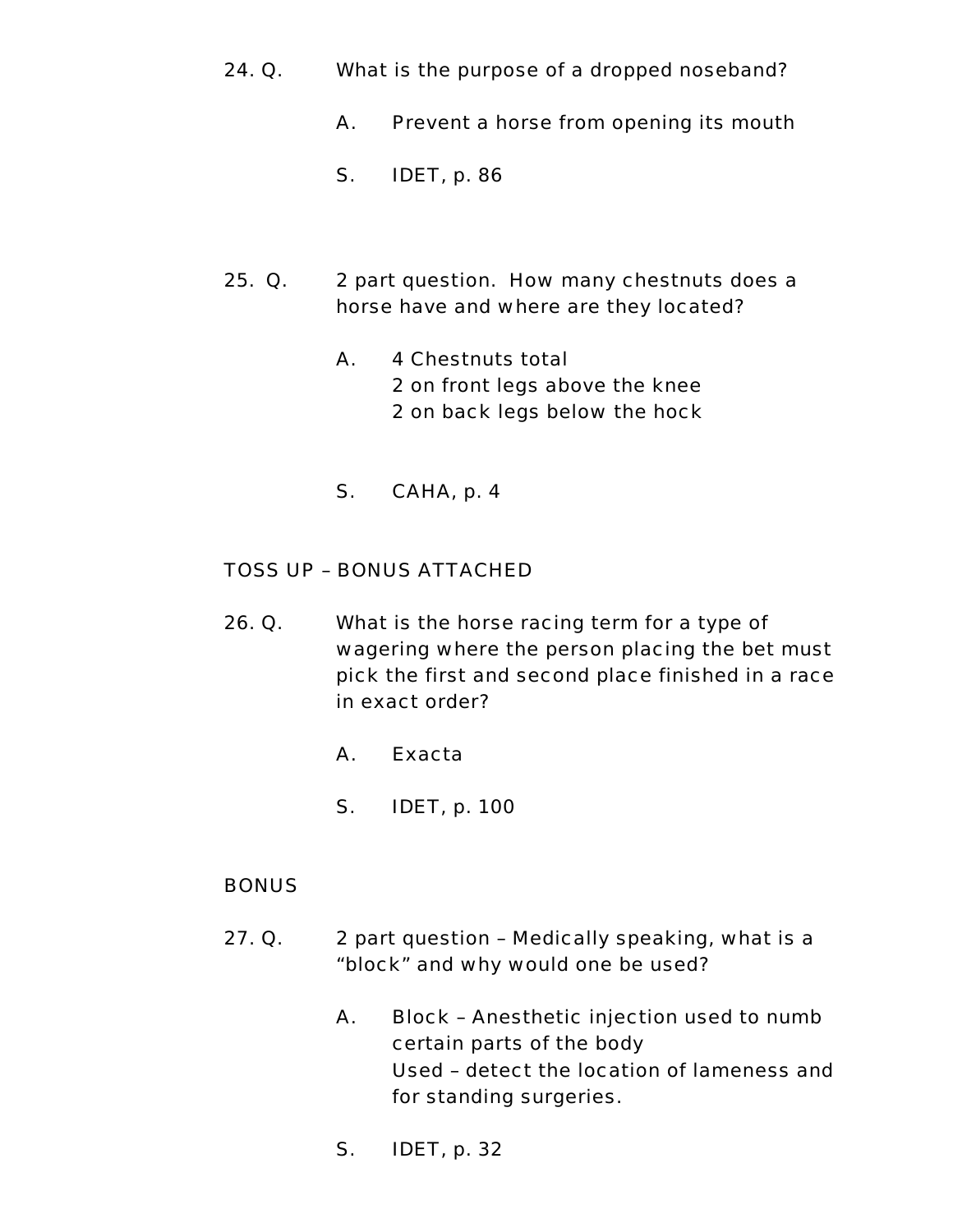- 28. Q. Vitamin D regulates the absorption of what important mineral?
	- A: Calcium
	- S: The Horse P: 221
- 29. Q. What is the most common treatment for exercise induced pulmonary hemorrhage (EIPH) ?
	- A. Lasix (Furosemide)
	- S. HIH 810-2
- 30. Q. What are the three main goals in wound treatment?
	- A. To control hemorrhage To turn the contaminated wound into a clean one To promote rapid wound healing (Also accepted Protection, Immobilization and Prevent Infection.)
	- S. HIH 440-2
- 31. Q. What is the term for the action when a horse lashes out with a front leg when mad?
	- A. Striking
	- S. FCH, p. 382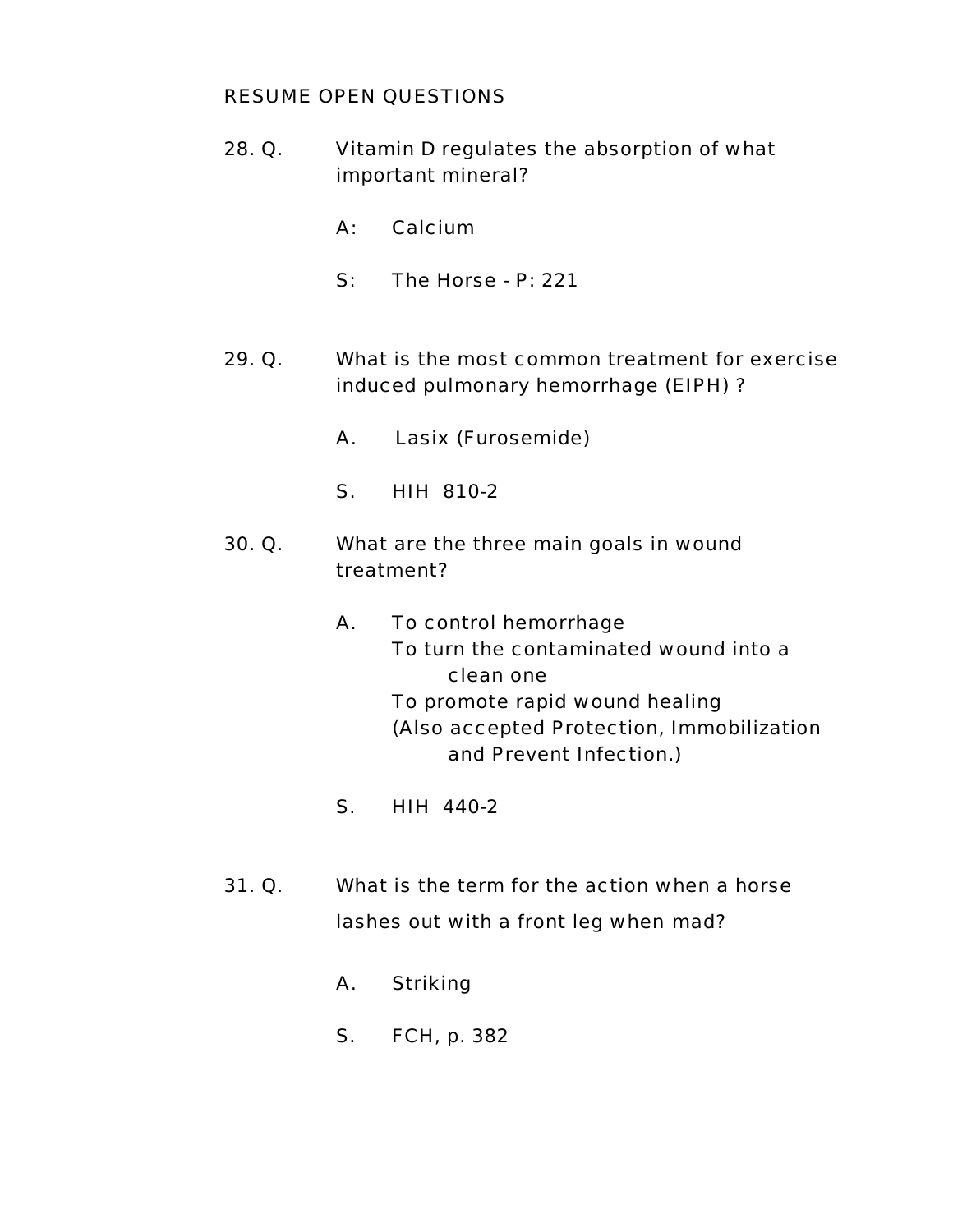# LAST QUESTIONB IN ROUND

- 32. Q. When used in regard to horses, this term indicates dominance hierarchy or order of dominance.
	- A. Pecking Order
	- S. FCH, p. 399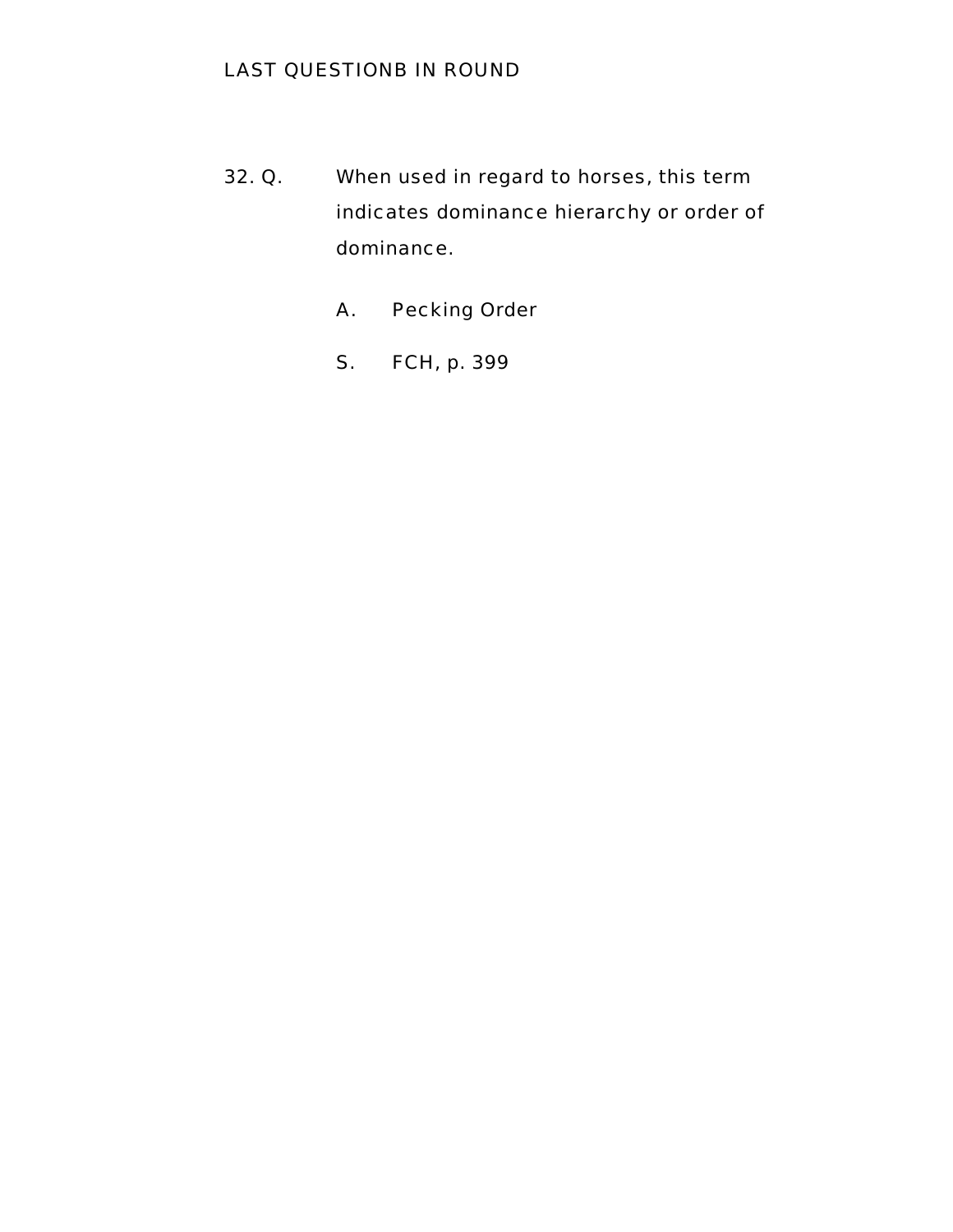# 2004 EASTERN NATIONAL 4-H HORSE BOWL ROUND FOUR

# ONE – ON – ONE

- 1. Q. Where on a horse shoe would you find caulks?
	- A. On the ground surface of the shoe, usually at the heels and toes of the shoe.
	- S. IDET, p. 45
- 2. Q. What is the meconium?
	- A. Dark green, brown or black tarry stools formed prior to birth, which normally begin to pass one half hour to six hours after birth. (First Manure passed by foal)
	- S. Lewis 395
- 3. Q. What is meant when it is said a horse has "clean legs"?
	- A. There are no blemishes or unsoundnesses on the legs, the horse's legs from the knees/hocks down are all smooth.
	- S. IDET, p. 58
- 4. Q What is the vector for Lyme disease?
	- A. Ticks (Ixodes ticks: deer, bear and the western black legged)
	- S. Lewis 164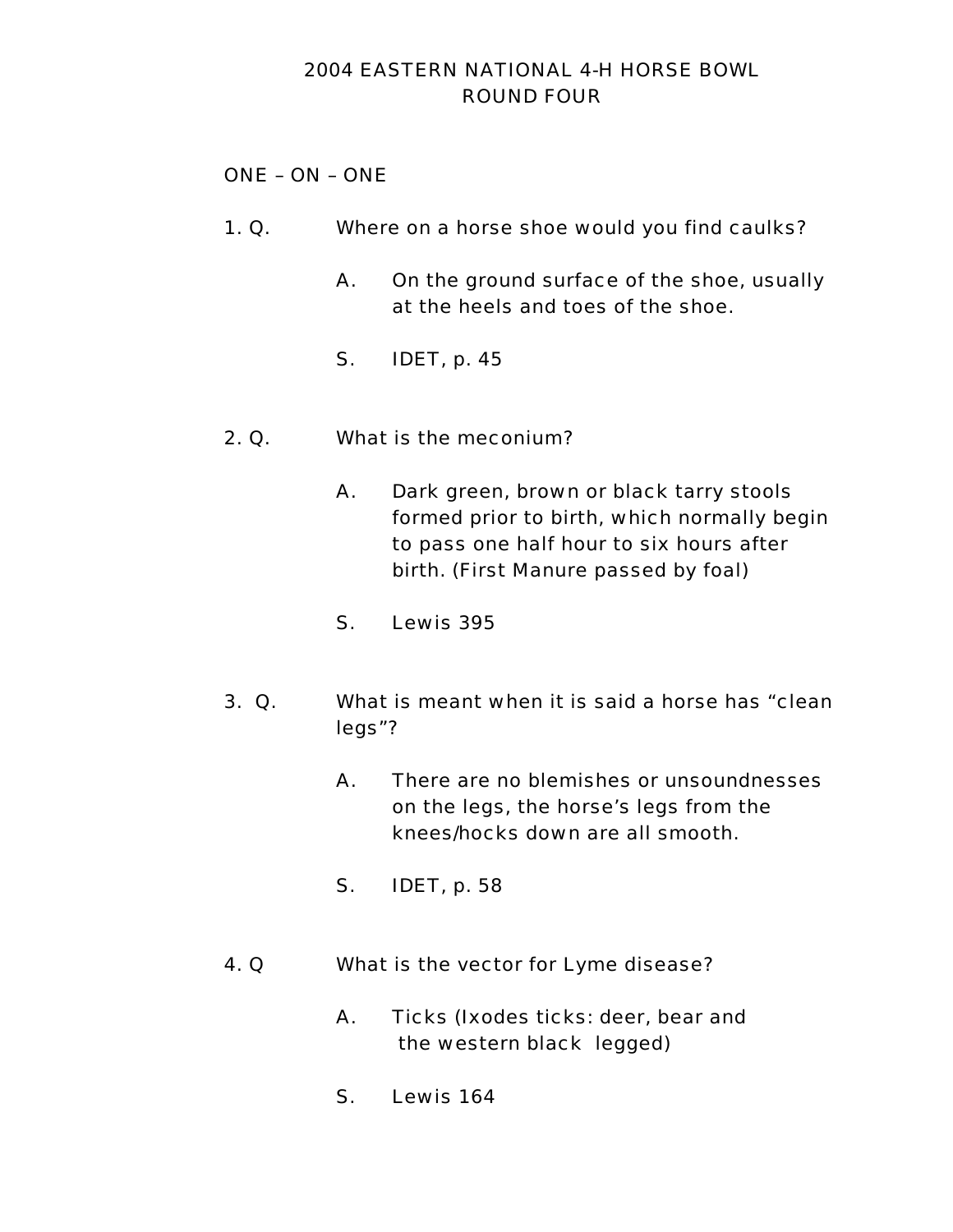- 5 (1) Q. Which system in the horse consists of the blood, blood vessels, and heart?
	- A. Cardiovascular or Circulatory System
	- S. YLM 325 2
- 6 (2) Q. What type of deviation in movement usually occurs when a horse is toed in?
	- A: Paddling or Winging Out (do not except winging – must specify winging out).
	- S: The Horse P: 181
- 7 (3) Q. Name the farrier tool used to open nail holes in a shoe.
	- A. A Pritchel
	- S. Evans 739
- 8 (4) Q. To which breed is the term "blood horse" synonymous with?
	- A. Thoroughbred
	- S. IDET, p. 32
- 9 (1) Q. What two functions does the angle of the shoulder affect most?
	- A. Length of stride and absorption of shock
	- S. HIH 220 6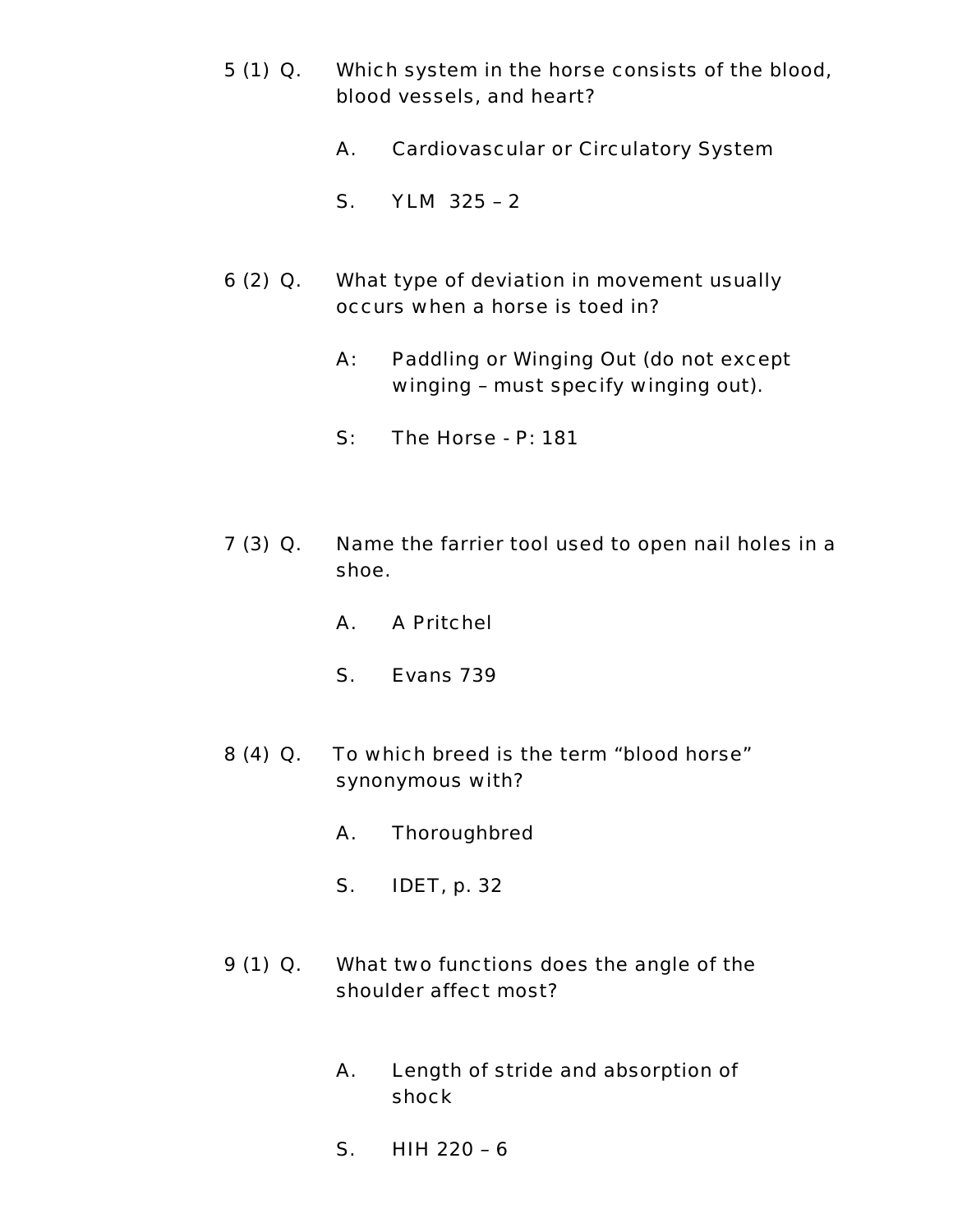- 10 (2) Q. What are wolf teeth?
	- A: Small inconstant first upper premolars. They may interfere with the bit and are usually extracted.
	- S: CAHA P: Plate 48
- 11 (3) Q. What is the term used to describe when a mare is in estrus, but doesn't show typical behavioral signs associated with estrus?
	- A: Silent Heat
	- S: The Horse -P: 327
- 12 (4) Q. The Coggins test is used to detect what disease?
	- A. Equine Infectious Anemia (EIA) (Swamp Fever)
	- S. Evans 600 601

END ONE – ON – ONE

#### BEGIN OPEN QUESTIONS

- 13. Q. For what purpose is the drug "acepromazine" used?
	- A. As a tranquilizer or sedative.
	- S. IDET, p. 2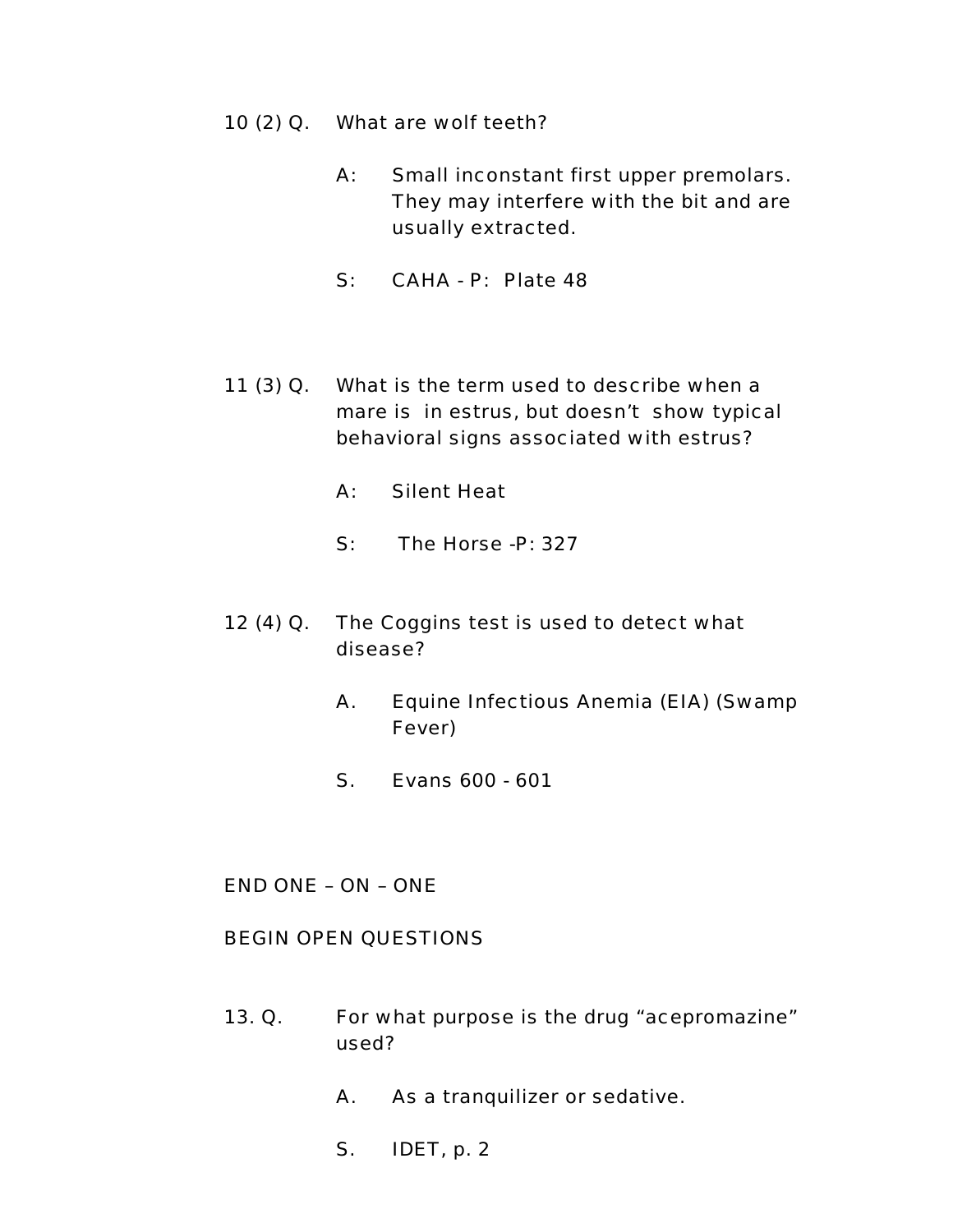- 14. Q. What is the term for a ration that supplies the proper amounts of all nutrients needed by the animal?
	- A. Balanced Ration or Complete Feed
	- S. IDET, p. 22, Lewis p. 385

- 15. Q. What is the term for a localized thickening of the outer layer of the skin due to repeated friction or pressure?
	- A. Callus
	- S. IDET, p. 46

#### BONUS QUESTION

- 16. Q. Name 5 corrective or therapeutic horseshoes.
	- A: Half rimmed, square toe, caulk at first outside hole, heel caulks, lateral toe extensions, shoe with trailer, half shoe, bar across break point, rolled toe, bar shoe, slippered heals, Chadwick spring, heart bar, Egg Bar, Rocker toe, Wedge toe, or Patten shoe
	- S: Evans P: 749 fig 19 48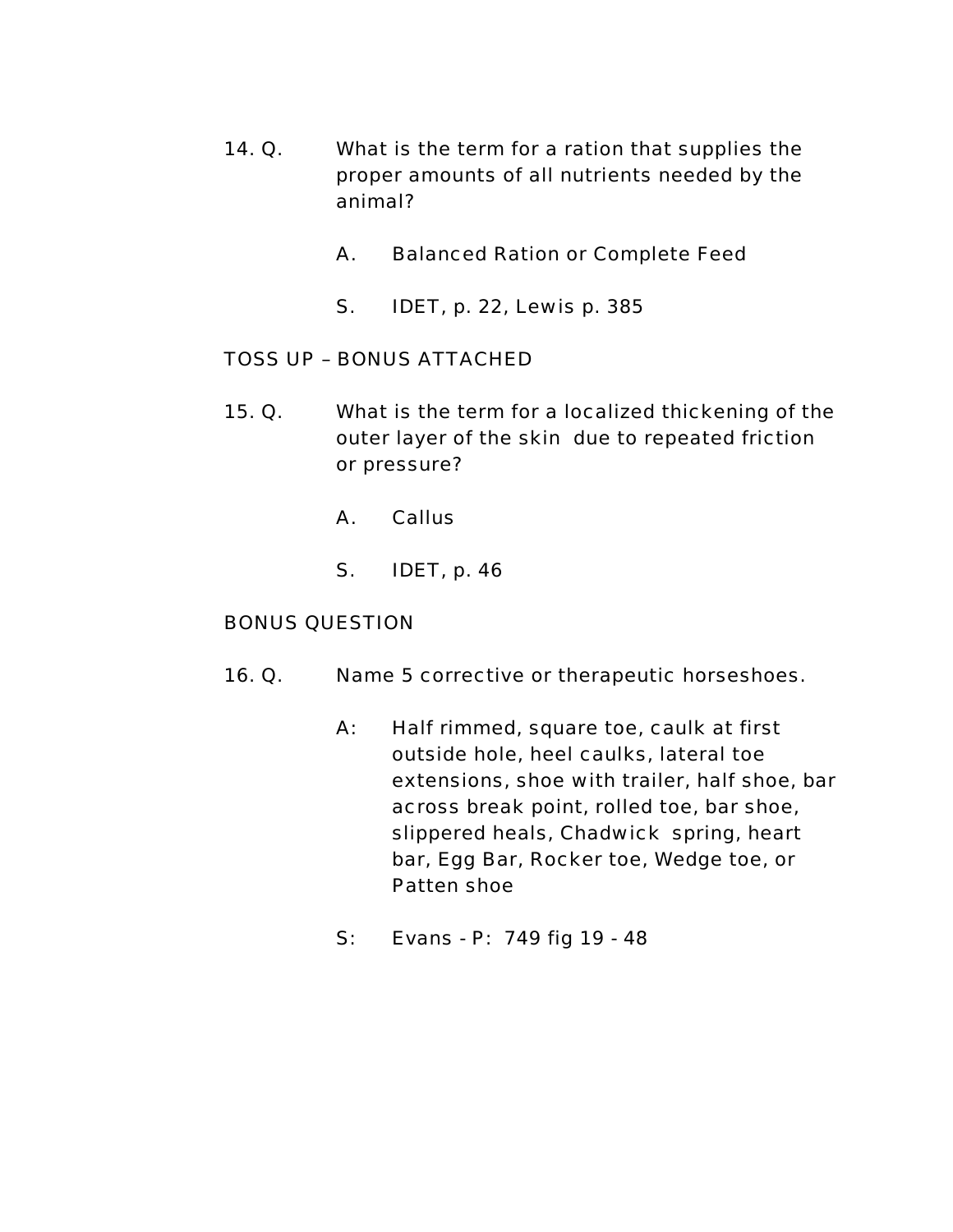### RESUME OPEN QUESTIONS

- 17. Q. If a horse has the ability needed to work cattle, the horse is said to possess what?
	- A. "Cow" or "Cow Sense"
	- S. IDET, p. 71
- 18. Q. What characteristic distinguishes the Suffolk breed from the other two British draft breeds?
	- A. No feathers on the legs (much smaller and are all chestnut)
	- S. Evans 73
- 19. Q. What horsemanship competition was originally a trial for cavalry patrol mounts, and was designated as an Olympic sport in 1912?
	- A. Three day eventing.
	- S. Evans, p. 154

# TOSS UP – BONUS ATTACHED

- 20. Q. What term is used to describe the two choices horses have in response to fear?
	- A: Fight or Flight
	- S: LEWIS P: 376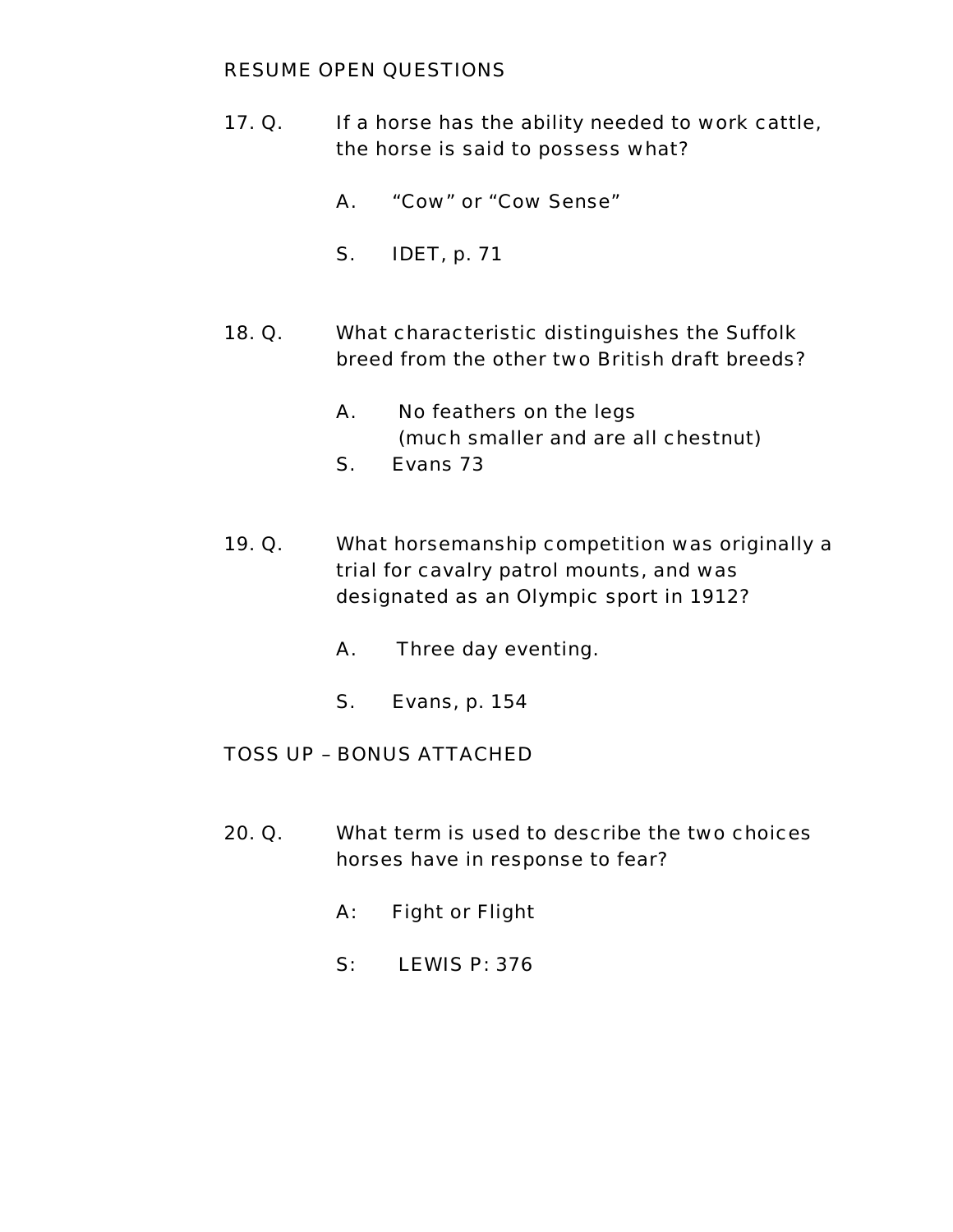# **BONUS**

- 21 . Q. What are three major factors predisposing a growing horse to any development orthopedic disease?
	- A: Rapid growth Trauma to bone growth plates or articular cartilage Genetic predisposition Nutritional imbalances
	- S: FCH P: 283

- 22. Q. By what age does a horse generally have all teeth erupted and thus considered "fullmouth".
	- A. 5 years
	- S. YLM 205 1
- 23. Q. In reference to horse racing, what is an "apprentice"?
	- A. A jockey in training
	- S. IDET, p. 14
- 24. Q. What type of equipment is made to fill with gear, food and other equipment while packing?
	- A. Panniers
	- S. HIH 1125 3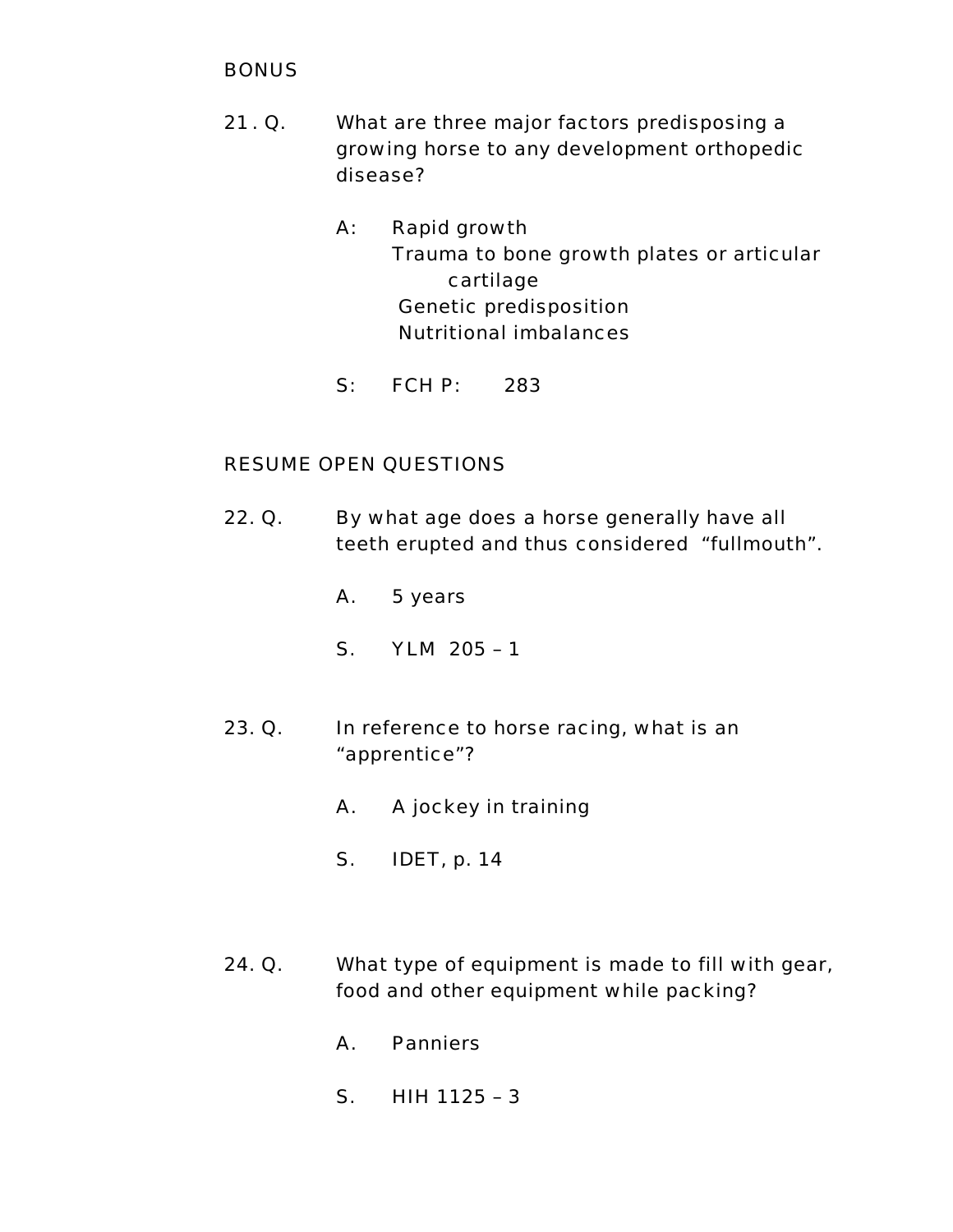- 25. Q. What is the primary function of the sole of the foot?
	- A. Protection.
	- S. AYHCLM, p. B106-1L

- 26. Q. What is the term for a wild Australian Horse?
	- A. Brumby
	- S. IDET, p. 41

## **BONUS**

- 27. Q. What are five signs that a horse may be suffering from a dental problem?
	- A: Losing feed when eating Slobbering Bad odor from the mouth Headtilt Difficulty chewing **Bucking**  Headtossing Tongue Rolling Biting the mouth Tail - wringing Refusing the bit
	- S. HIH 405 1

- 28. Q. What is a "caruncle"?
	- A. Small, fleshy outgrowth
	- S. IDET, p. 49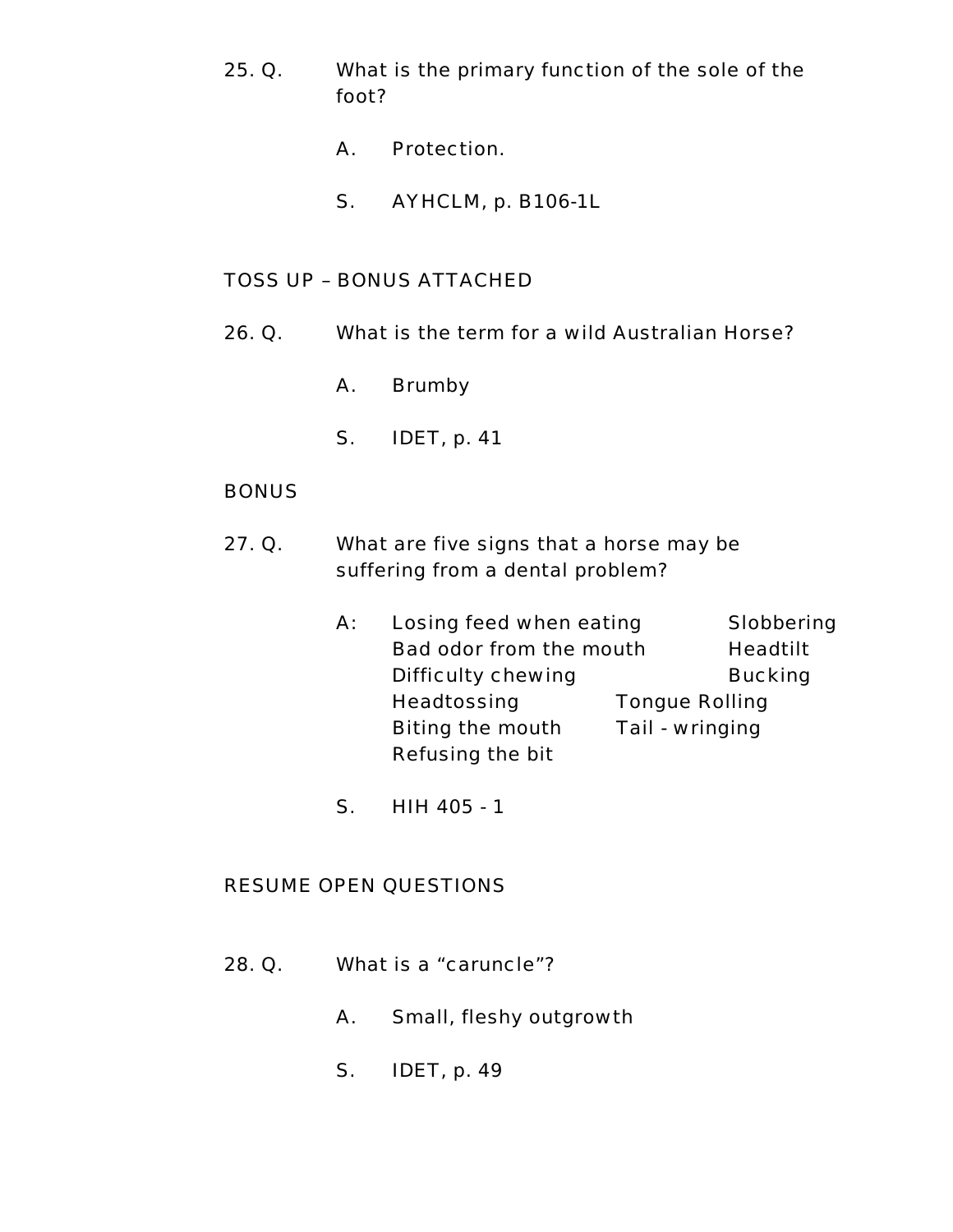- 29. Q. What is the term for the exterior opening to the reproductive tract of the mare?
	- A. Vulva
	- S. HIH p. 910-1
- 30. Q. Biotin is often fed to improve what specific part of the horse.
	- A. Hoof
	- S. Evans 243
- 31. Q. How long after a wound is sustained are symptoms of tetanus likely to appear?
	- A. Two days to one month.
	- S. YLM 114 1

# LAST QUESTION IN THE ROUND

- 32. Q. Two part question, describe the ideal shape of a horse's withers and identify why this shape is important.
	- A. Sharp, prominent and well defined To help hold the saddle in place
	- S. YLM 223 2

# 2004 EASTERN NATIONAL 4-H HORSE BOWL ROUND FIVE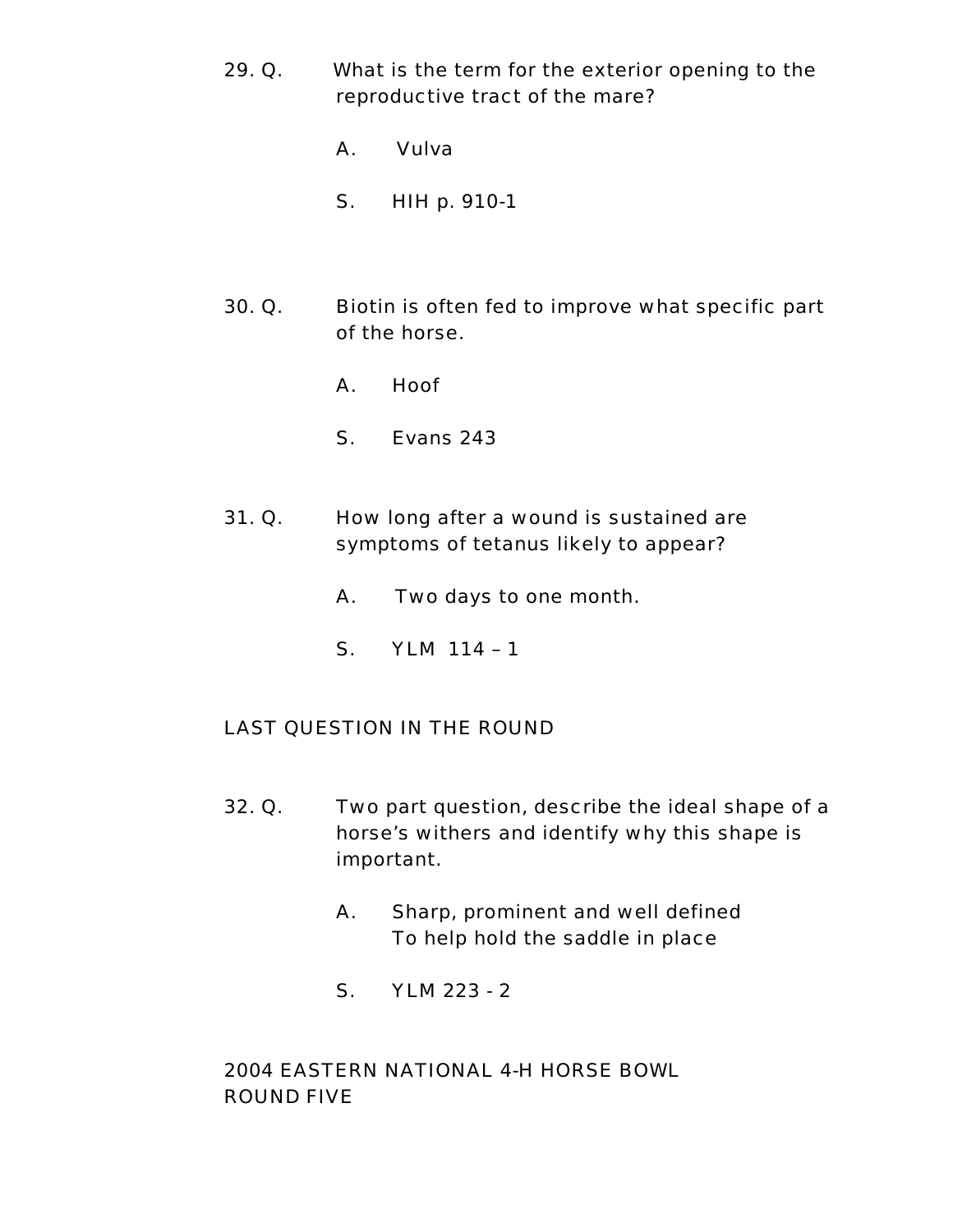# ONE – ON – ONE

- 1. Q. What is the medical term for any variation from the normal heart beat?
	- A. Arrhythmia
	- S. IDET, p. 15
- 2. Q. What is the name for the metal rod on which the wheels of a carriage turn?
	- A. Axle
	- S. IDET, p. 19
- 3. Q. Rhinopneumonitis affects what system within the horse?
	- A. Respiratory
	- S. HIH 445 5
- 4. Q. What type of vision do horses have that allows them to see separate images with each eye?
	- A: Monocular
	- S: HIH 1220 1
- 5 (1) Q. What is the most common cause of corns in the horse?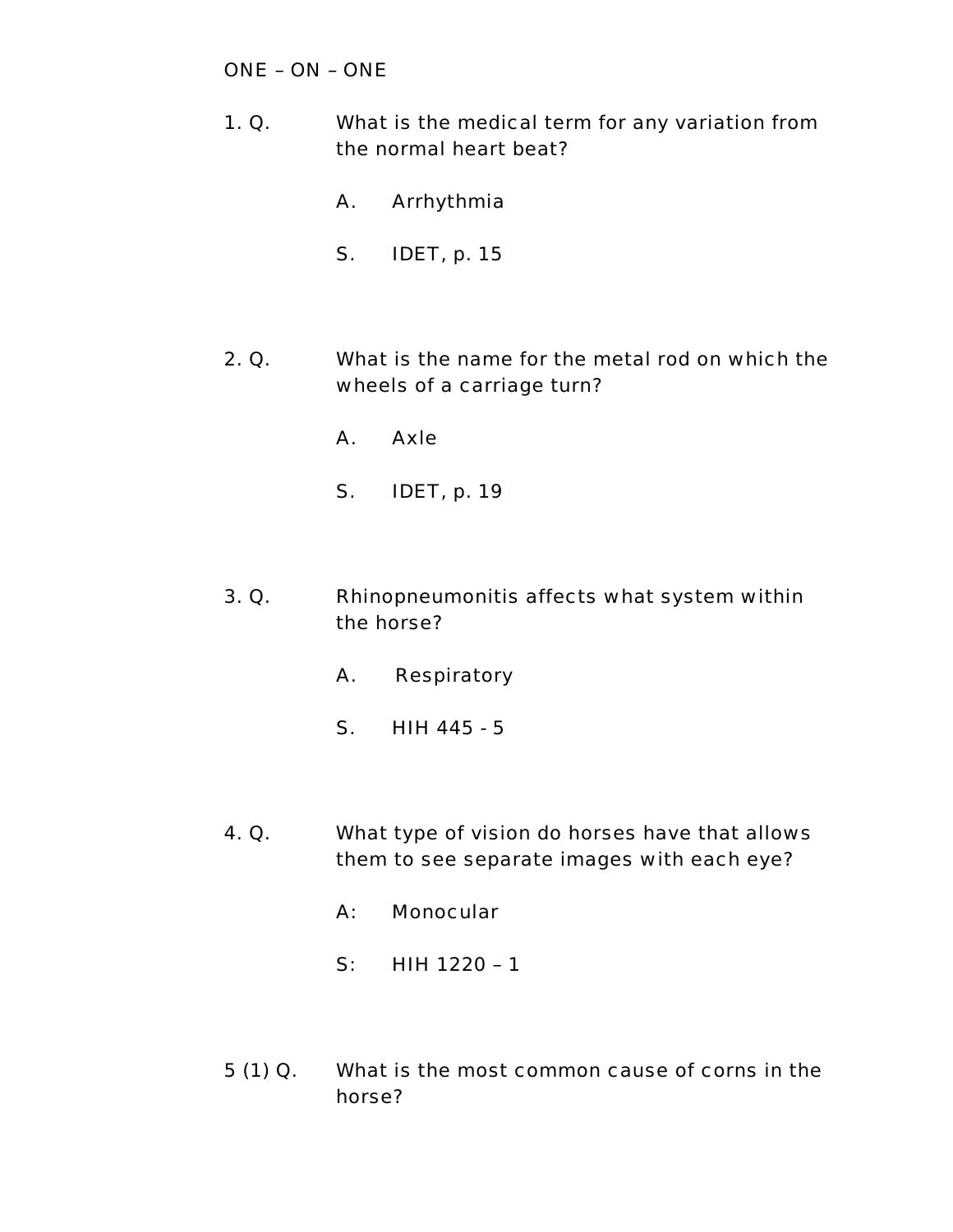- A. A bruise to the sole caused by trauma or shoes that are poorly fitted or left on too long.
- S. HIH 540 2, IDET, p. 68
- 6 (2) Q. What is another name for when there is fixation of the patella in horses?
	- A: Stifled
	- S: Lewis, p. 404
- 7 (3) Q. Why is thickness and coarseness in the throatlatch an undesirable characteristic?
	- A. Air and blood flow may be restricted when the animal is asked to flex at the poll.
	- S. HIH 220 5
- 8 (4) Q. What is the term for a neck that has a thickened, rounded underline and a concave top line?
	- A. Ewe neck
	- S. FCH, p. 389 & Evans, p. 145

9 (1) Q. What are three viral diseases carried by mosquitoes that cause inflammation of the brain.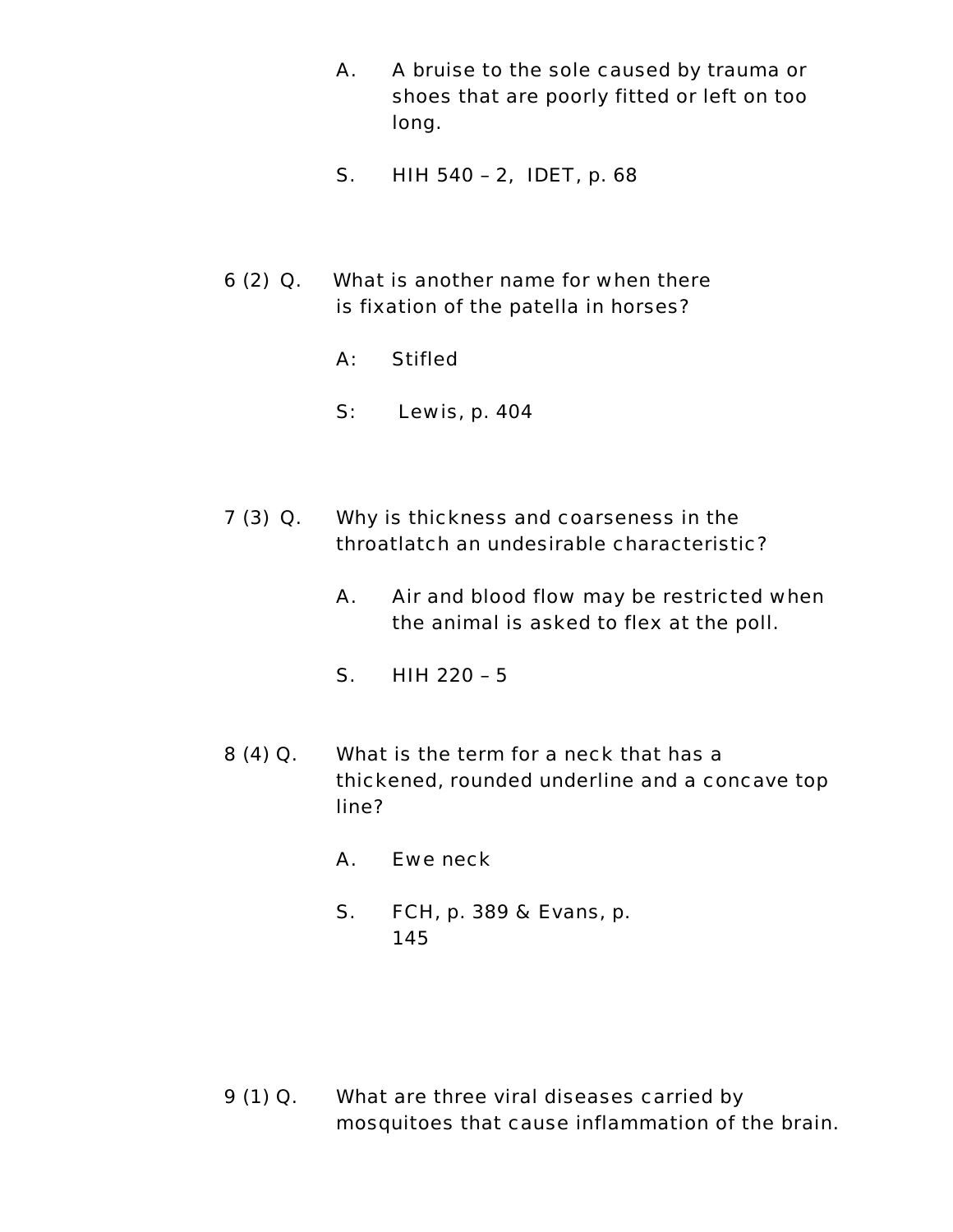- A: Eastern, Western, and Venezuelan Equine Encephalitis, and West Nile Virus.
- S: HIH 415-2
- 10 (2) Q. What severely contagious bacterial disorder results in swollen lymph nodes under the jaw, which often need to be lanced and drained?
	- A: Strangles
	- S: HIH 615
- 11 (3) Q. What is the general term used to describe a horse that is closely coupled and stoutly built?
	- A. Cobby
	- S. IDET, p. 60
- 12 (4) Q. What type of knot should your horse always be tied with?
	- A. Safety or Quick release knot, or Manger tie
	- S. AYHCLM B118 1L., IDET, p. 175

END ONE – ON – ONE

#### BEGIN OPEN QUESTIONS

- 13. Q. What is the "chin groove"?
	- A. Small indentation between the chin and the branches of the jaw.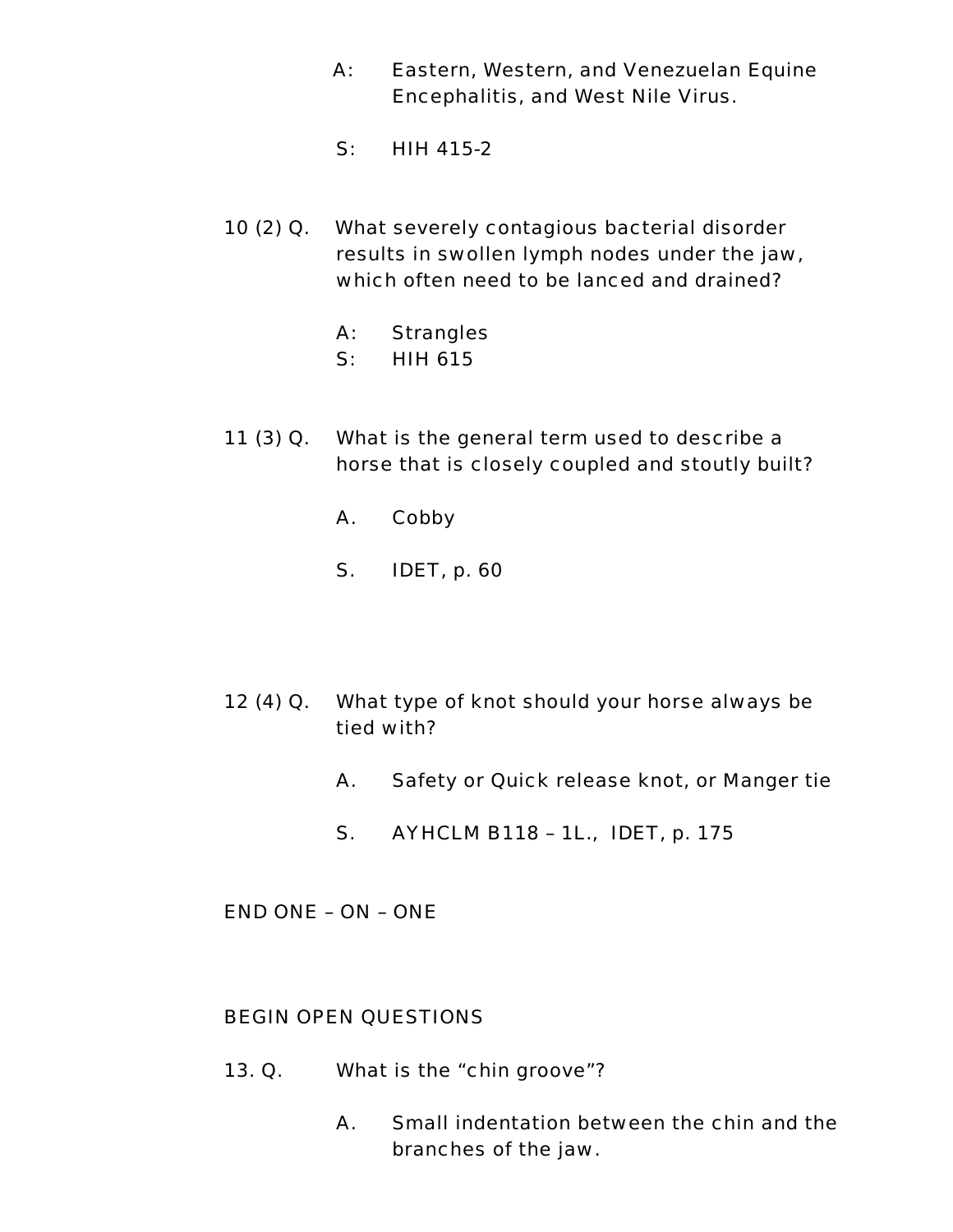- S. IDET, p. 55
- 14. Q. What color is a double dilution of chestnut?
	- A: Cremello.
	- S: Evans, p. 460 and 482

- 15. Q. When a horse is difficult to control because it is carrying its head too high – thus evading the bit, the horse is referred to as being what?
	- A. "Above the Bit" (Star gazing or Stargazer was not accepted as it is not a behavior that avoids the bit)
	- S. IDET, p. 1

## BONUS QUESTION

- 16. Q. The elbow joint in the horse is the articulation site of what three bones?
	- A: Ulna, radius and humerus
	- S. Evans, p. 689, figure 19-5

- 17. Q. What is meant by the phase "Riding Astride"?
	- A. Riding with one leg on each side of the horse.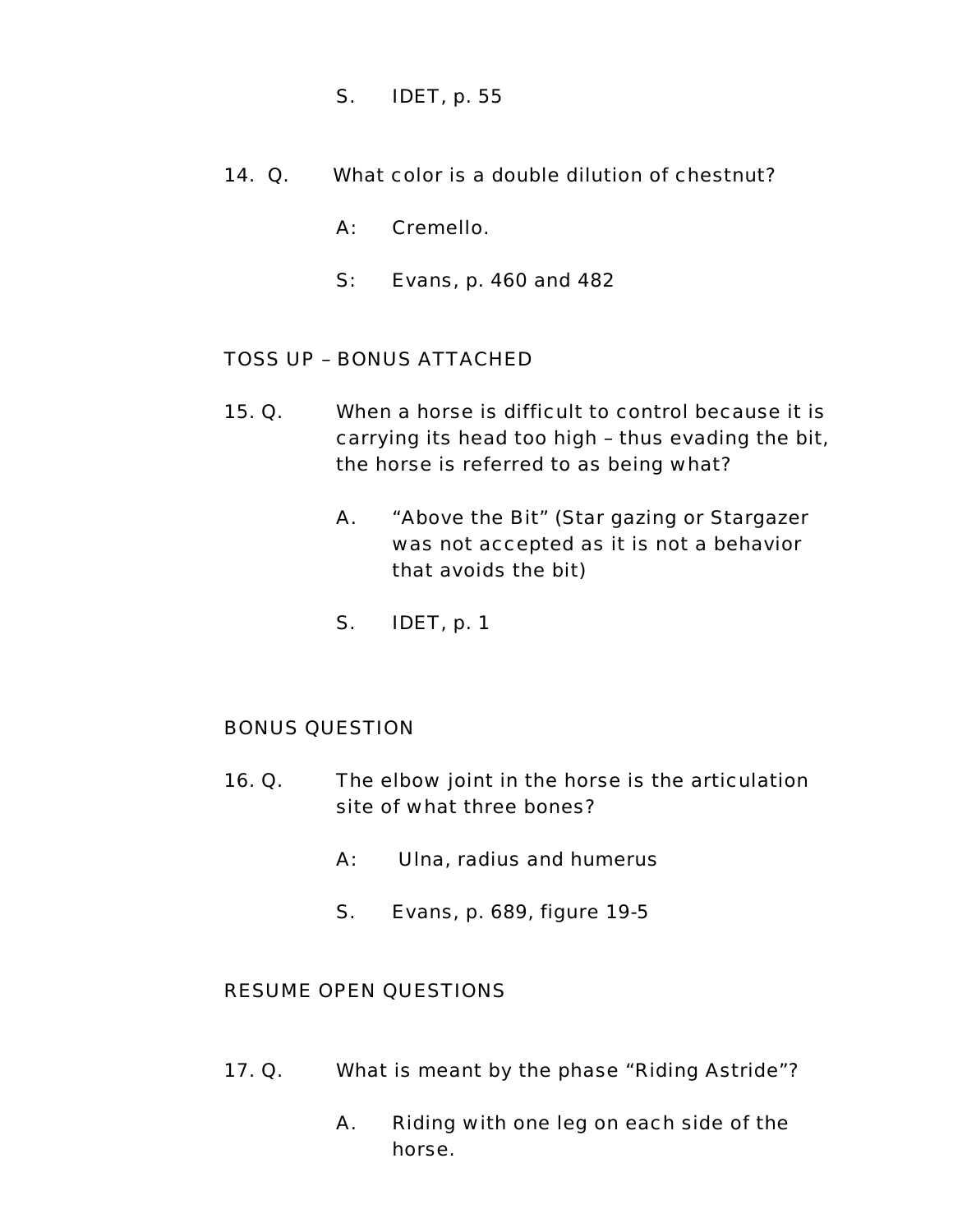- S. IDET, p. 17
- 18. Q. What is the term for the mounted followers of a fox hunt?
	- A. Field
	- S. IDET, p. 107
- 19. Q. When trailering a horse, how often should a horse be offered water?
	- A. Every 3 to 4 hours
	- S. AYHCLM A302-2L

- 20. Q. What is the name for the "drop jump" comprised of a solid earthen ramp or wall?
	- A. Bank jump
	- S. IDET, p. 23

#### BONUS

21. Q. 2 part question – What is meant when it is said that a horse is "double- gaited", and in which breed would you see it.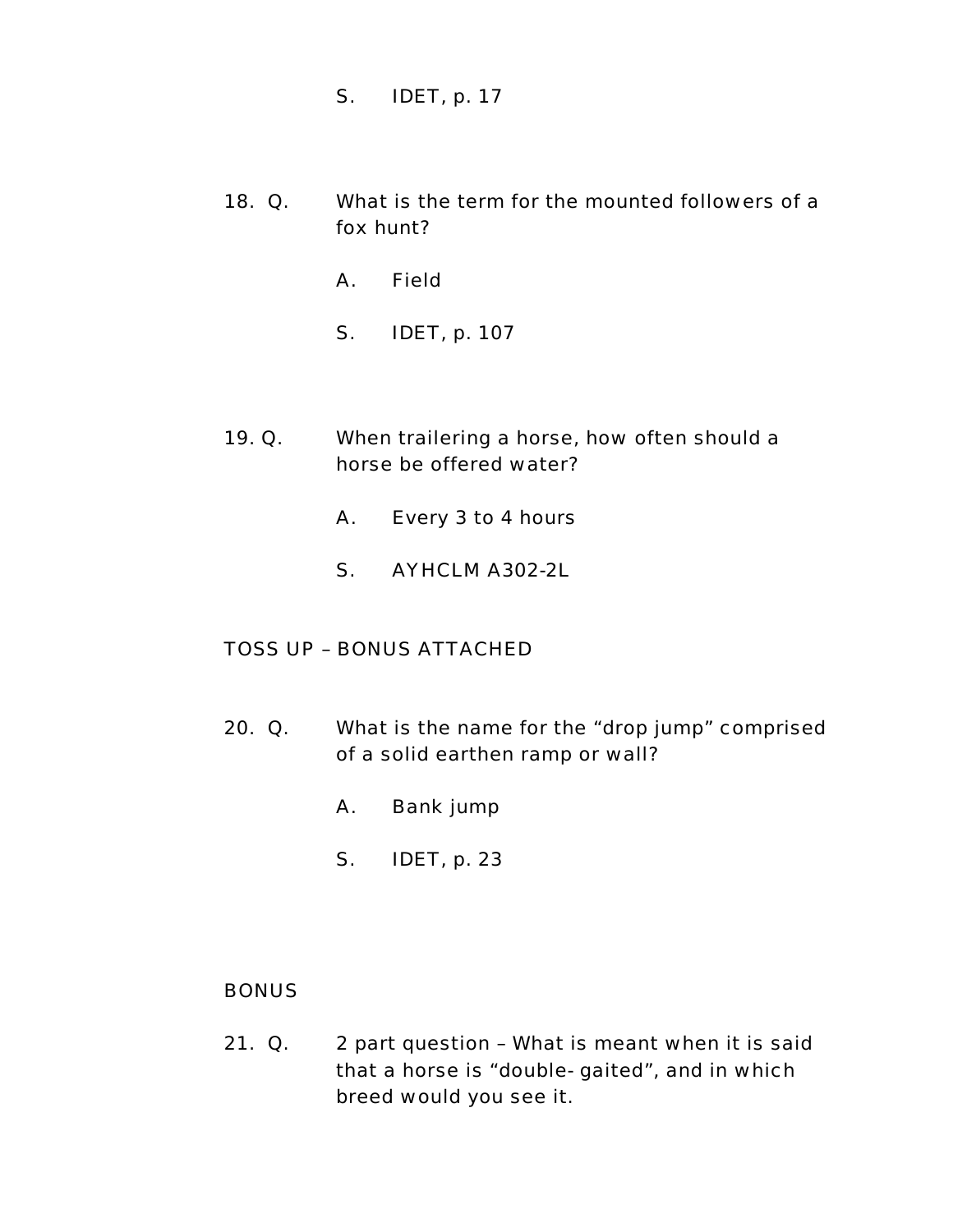- A. 1. Horse can both trot and pace with good speed
	- 2. Standardbred
- S. IDET, p. 84

- 22. Q. What two measurements could be used to help determine a horse's speed?
	- A. Frequency of stride and length of stride.
	- S. Evans, p. 169
- 23. Q. What problem characterized by inflammation of a joint is more common in older horses?
	- A: Arthritis
	- S: HIH 450-5
- 24. Q. What type of colic is considered to be the mildest and most common?
	- A. Spasmodic.
	- S. AYHC 435-1
- 25. Q. What is the term used to describe a bacterial or fungal infection of the skin on the heel and back of the pastern?
	- A: Scratches, grease heel, mud fever
	- S: Lewis, p. 391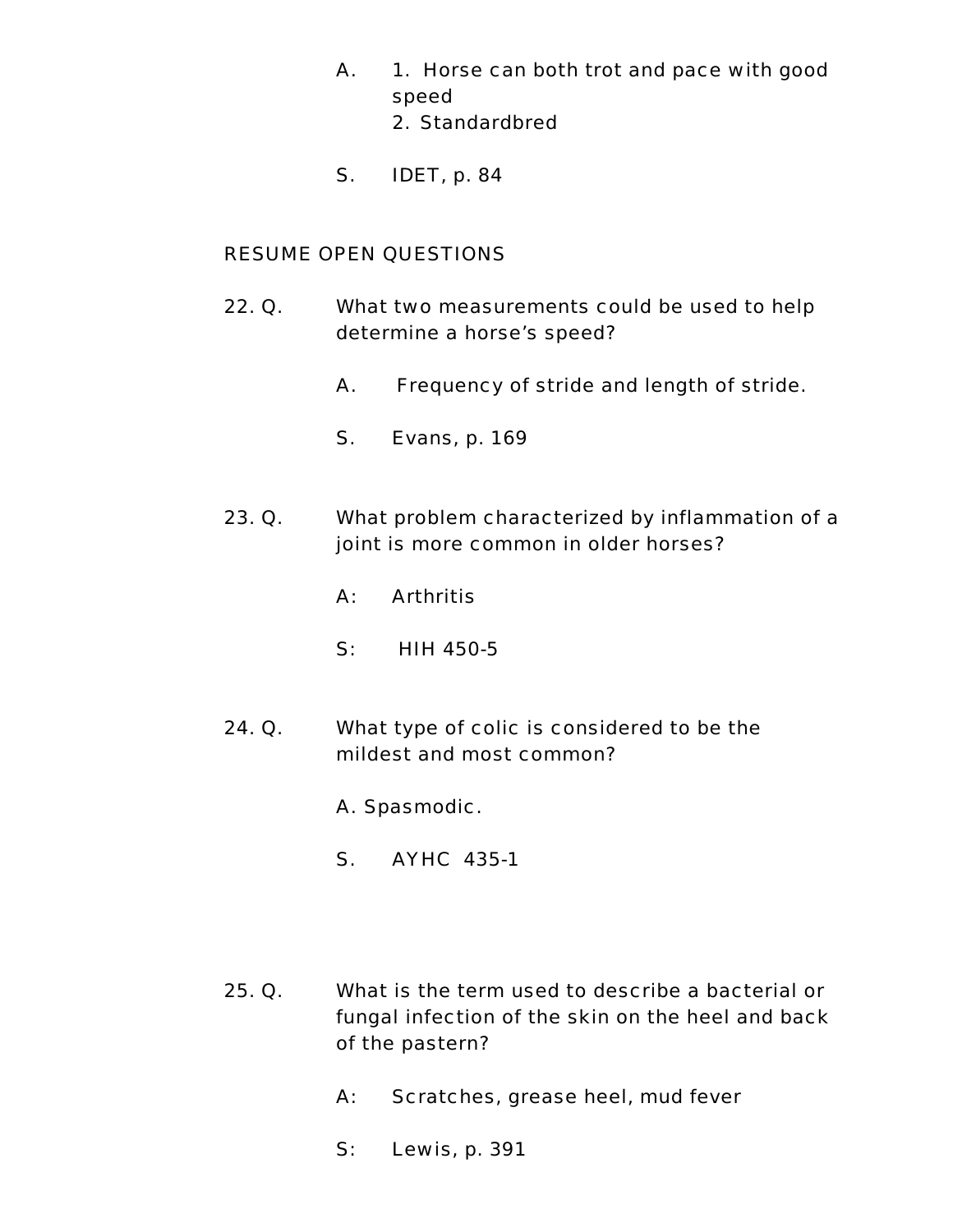- 26. Q. What disease is caused by a toxin-producing fungus located in contaminated corn grain consumed by horses?
	- A: Moldy corn poisoning Leukoencephalomalacia or Blind Staggers
	- S: Lewis, p. 357

## **BONUS**

- 27. Q. What are two examples of oral vices in horses?
	- A: Wood chewing, Cribbing or wind sucking Tail or mane chewing Eating feces or bedding Tongue lolling
	- S: Lewis, p. 373-374

- 28. Q. What is the term for a cowboy whose job is to rescue cattle that have gotten trapped in mud or marshland?
	- A. Bog Rider
	- S. IDET, p. 34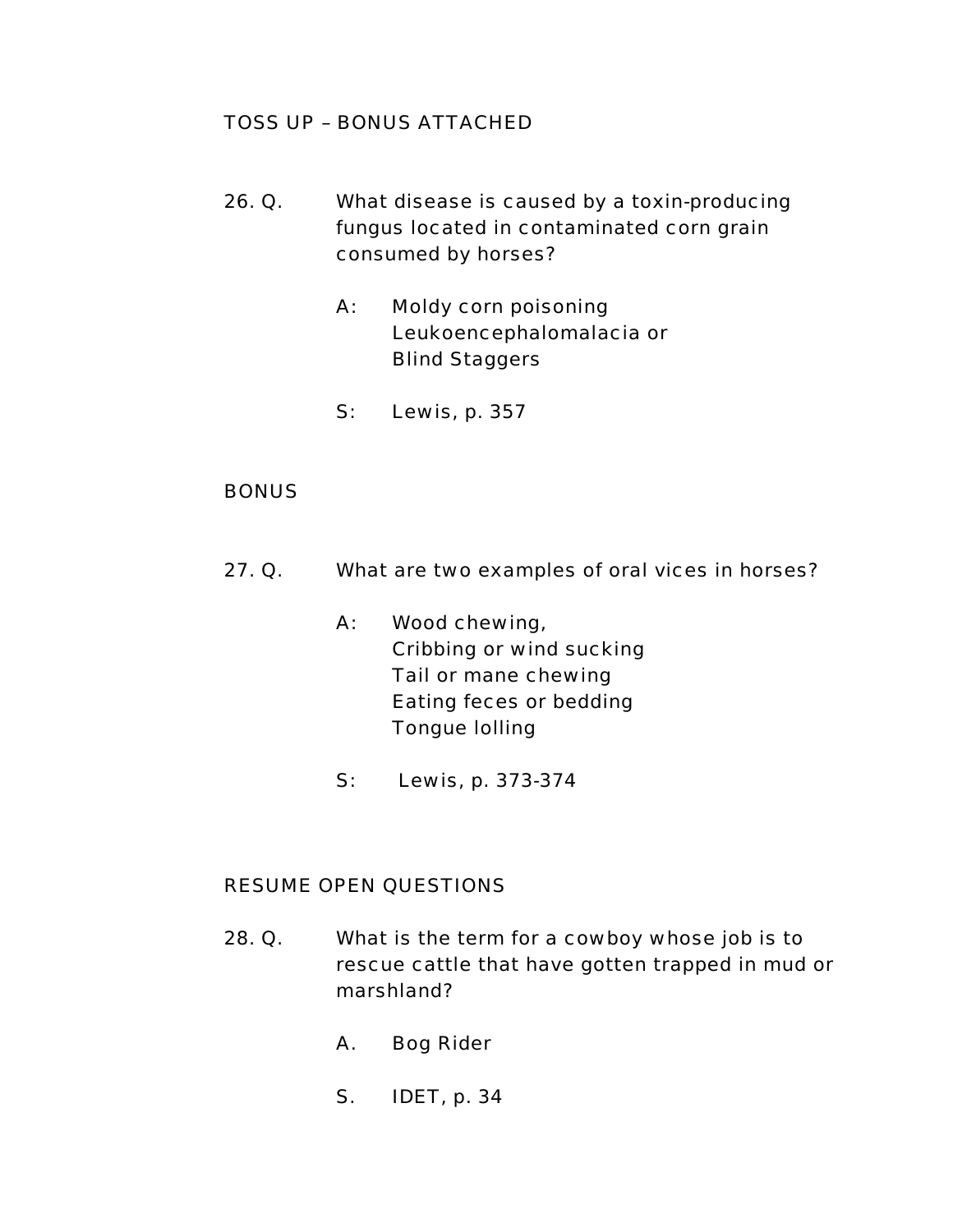- 29. Q. What is the most important factor that initiates the stimulation of the growth of the horse's winter coat?
	- A. The shorter length of daylight not temperature
	- S. HIH 420 1
- 30. Q. On a sliding plate shoe for a reining horse, which heel is the shortest?
	- A. Outside heel
	- S. HIH 515 3
- 31. Q. Name the muscle that lies under the skin and can shake off a fly.
	- A. Panniculus
	- S. Evans, p. 120

## LAST QUESTION IN THE ROUND

- 32. Q. What is the primary hormone that is produced and secreted by the Leydig Cells in the Testes?
	- A: Testosterone (Leydig cells also produce some estrogen, but testosterone is the primary one produced.)
	- S: HIH 920-2

# 2004 EASTERN NATIONAL 4-H HORSE BOWL ROUND SIX

## ONE – ON – ONE

1. Q. Name four types of flies that affect horses.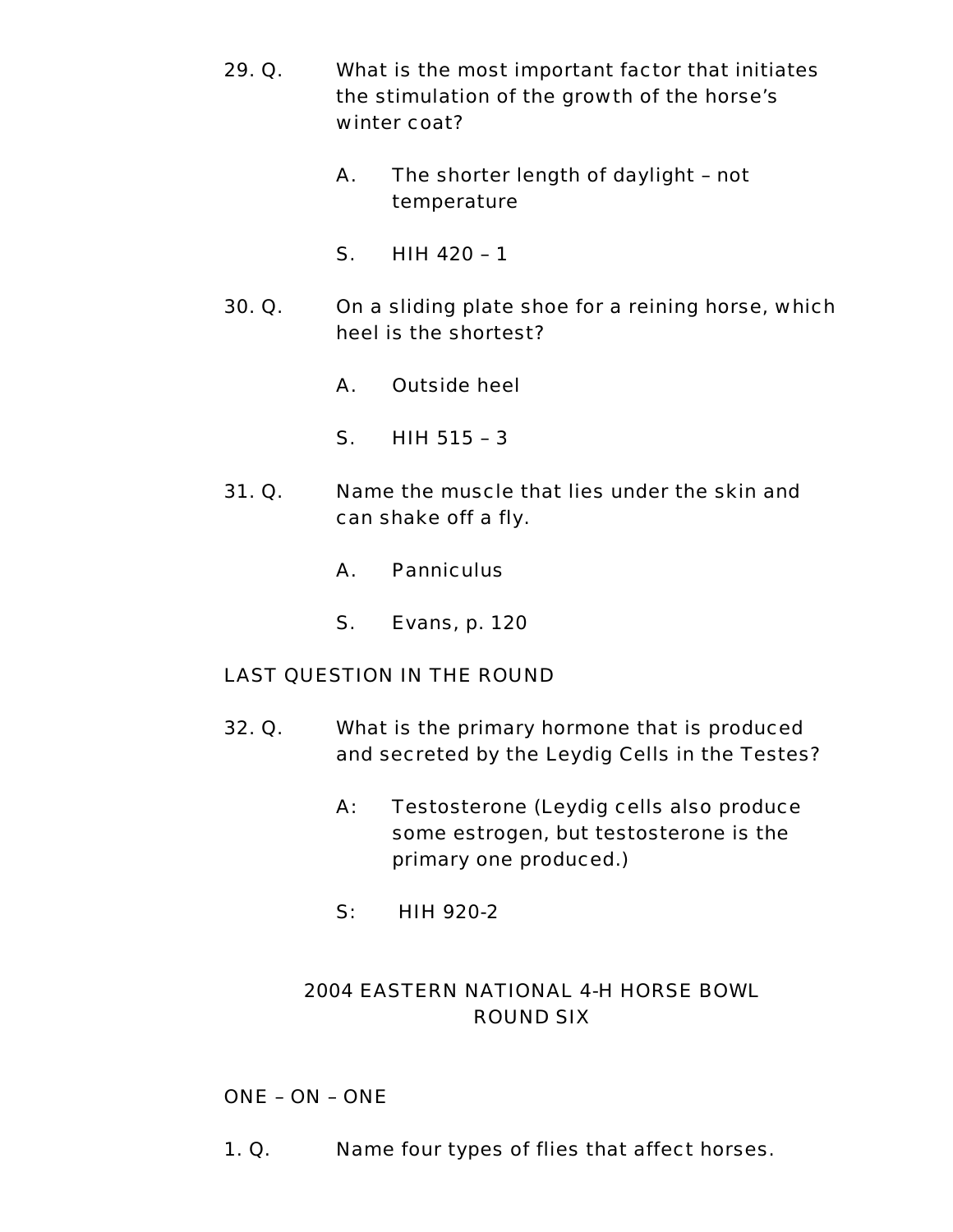- A. Horse flies, stable flies, face flies, horn flies, deer flies, bot flies, house flies
- S. HIH 415-1 and 2
- 2. Q. Name three kinds of grains fed to horses.
	- A. Oats, Corn, Barley, Sorghum (milo), Wheat, Rye, Rice, Millet
	- S. Lewis 73 6
- 3. Q. What is the name for the vice when a horse is touchy and bites or kicks when being cinched up?
	- A. Cinchy, Girth-Bound, Cinch-Bound, Cold Backed, Girth Sore
	- S. IDET, p. 57 Lewis 385
- 4. Q. Define a Roan.
	- A. White hairs mingled with basic coat hairs, white hairs present in the first coat and do not increase in frequency with age.
	- S. Evans 486
- 5 (1) Q. The perlino color is a double dilution of what color?
	- A. Bay
	- S. Evans 482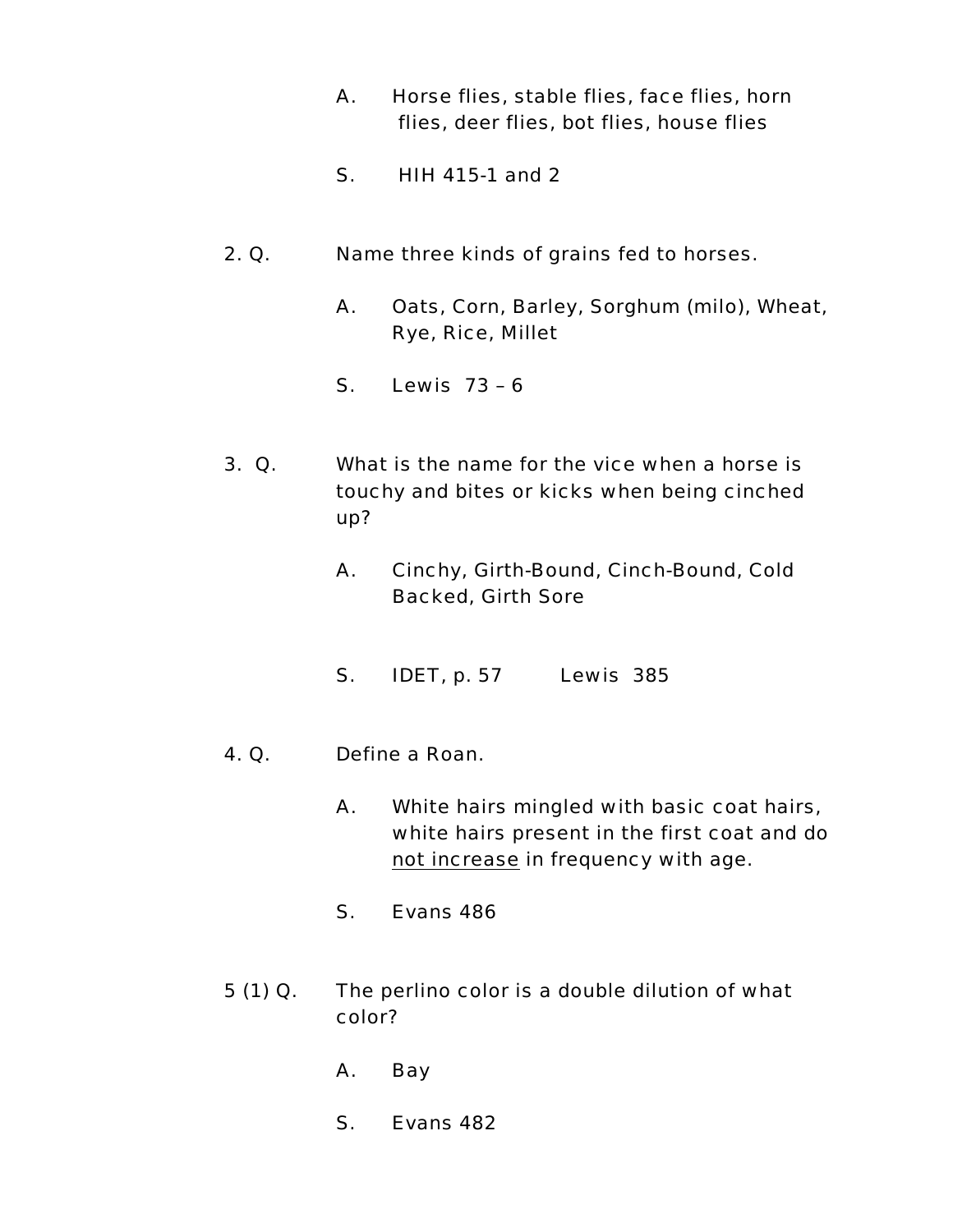- 6 (2) Q. From what two points do you measure to determine the size of an English Saddle?
	- A. From the saddle nail to the midpoint of the cantle
	- S. HIH 1100 3
- 7 (3) Q. When viewed from the rear, which part of the horse's hindquarter should be the widest?
	- A. Stifle area
	- S. Evans 154
- 8 (4) Q. A horse with a short, steep pastern will endure more concussion and may be predisposed to what disease?
	- A. Navicular Disease
	- S. Evans 162

- 9 (1) Q. Name four (4) breeds of ponies.
	- A. American Sport Pony Hackney Americana POA **Shetland** Trottingbred Exmoor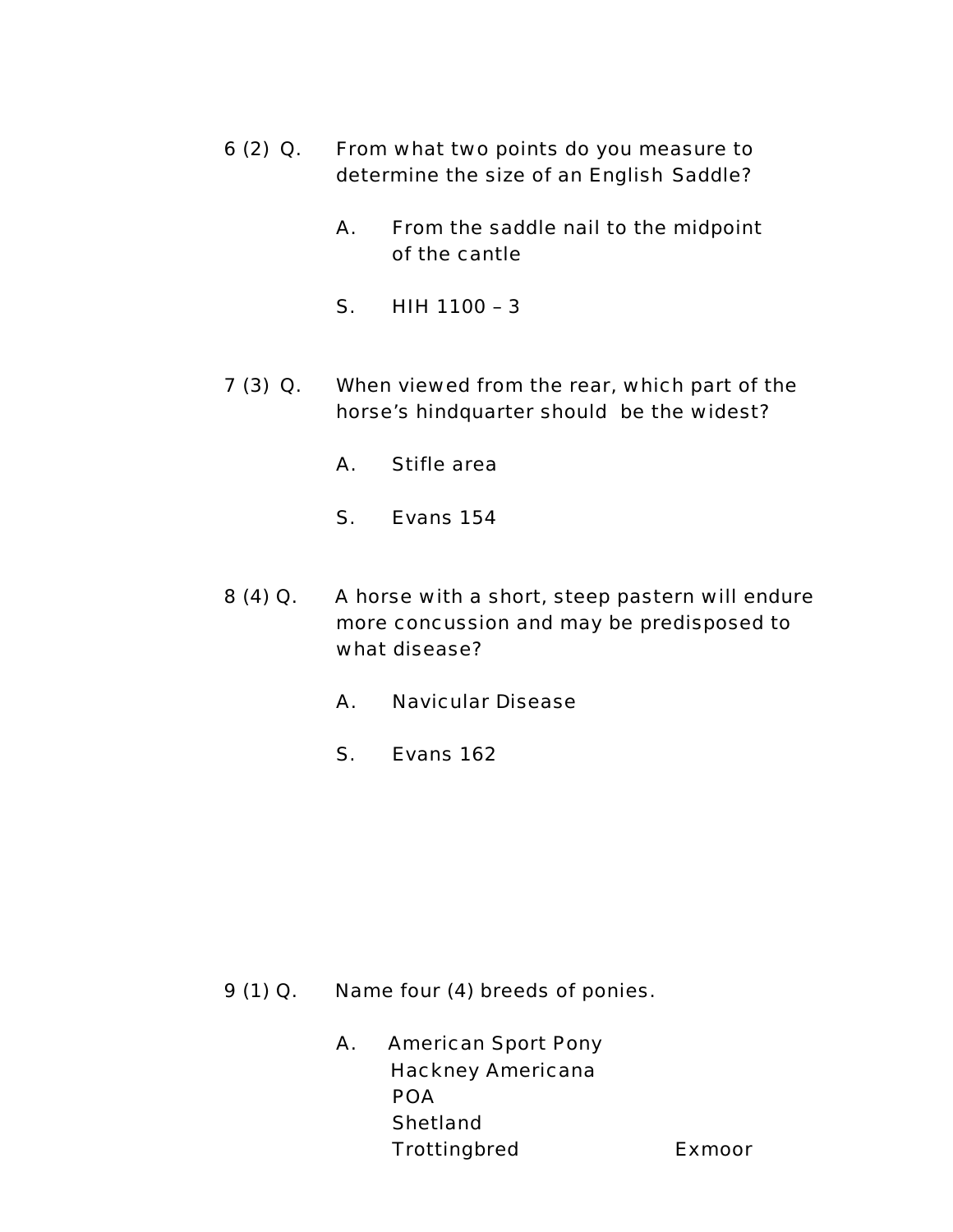Walking Pony **Dale**  Welsh Connemara

#### Chincoteague) no source

- S. Evans, p. 58-67 S. HIH 169 -1
- 10 (2) Q. What is the term used to describe the disorder characterized by respiratory failure, blindness and death that occurs from acute selenium toxicity?
	- A: Blind staggers
	- S: Horse -P: 236
- 11 (3) Q. What does the term bishoping refer to?
	- A. Altering the teeth to conceal age
	- S. HIH 240 4
- 12 (4) Q. How is EEE transmitted?
	- A. Mosquito
	- S. HIH 445 4
- END ONE ON ONE

### BEGIN OPEN QUESTIONS

13. Q. What is the name for the rubber or leather ring that lies between the horse's cheek and the bit ring or shank to prevent rubbing or pinching of the skin?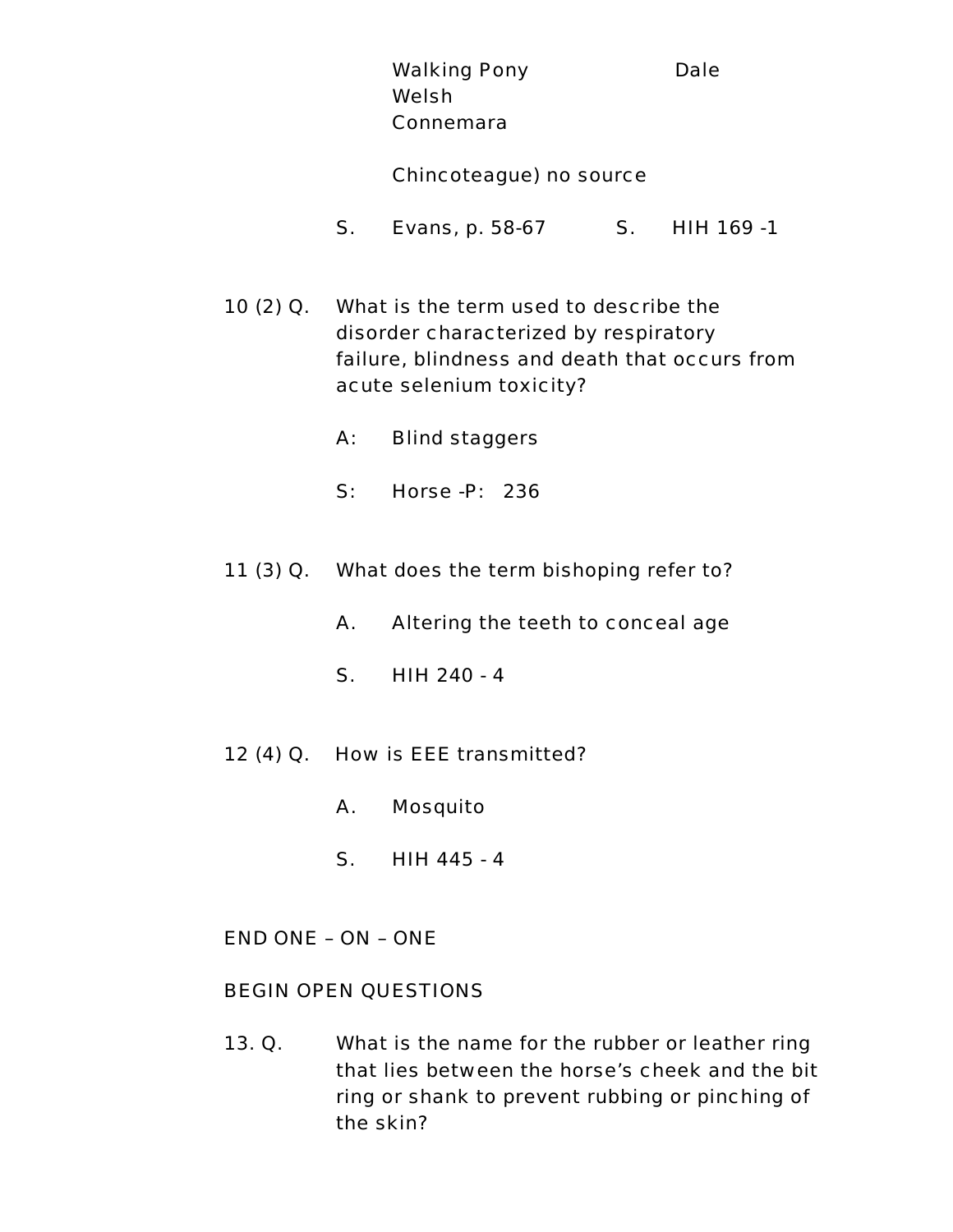- A. Bit guard
- T. IDET, p. 29
- 14. Q. On the average, how much water will a 1000 lb horse consume in one day?
	- A: 10-12 gallons per day
	- S: HIH P: 420-3

- 15. Q. In reference to carriages, what is the "box"?
	- A. The seat from which the driving is done.
	- S. IDET, p. 36

## BONUS QUESTION

- 16. Q. What four (4) parasites require special attention in foals?
	- A: Intestinal threadworms (Stongyloides westeri), Ascarids or roundworms, Large strongyles or bloodworms, Small strongyles

# S: LEWIS - P: 272 RESUME OPEN QUESTIONS

- 17. Q. In reference to show jumping, what is an "element"?
	- A. One jump in a combination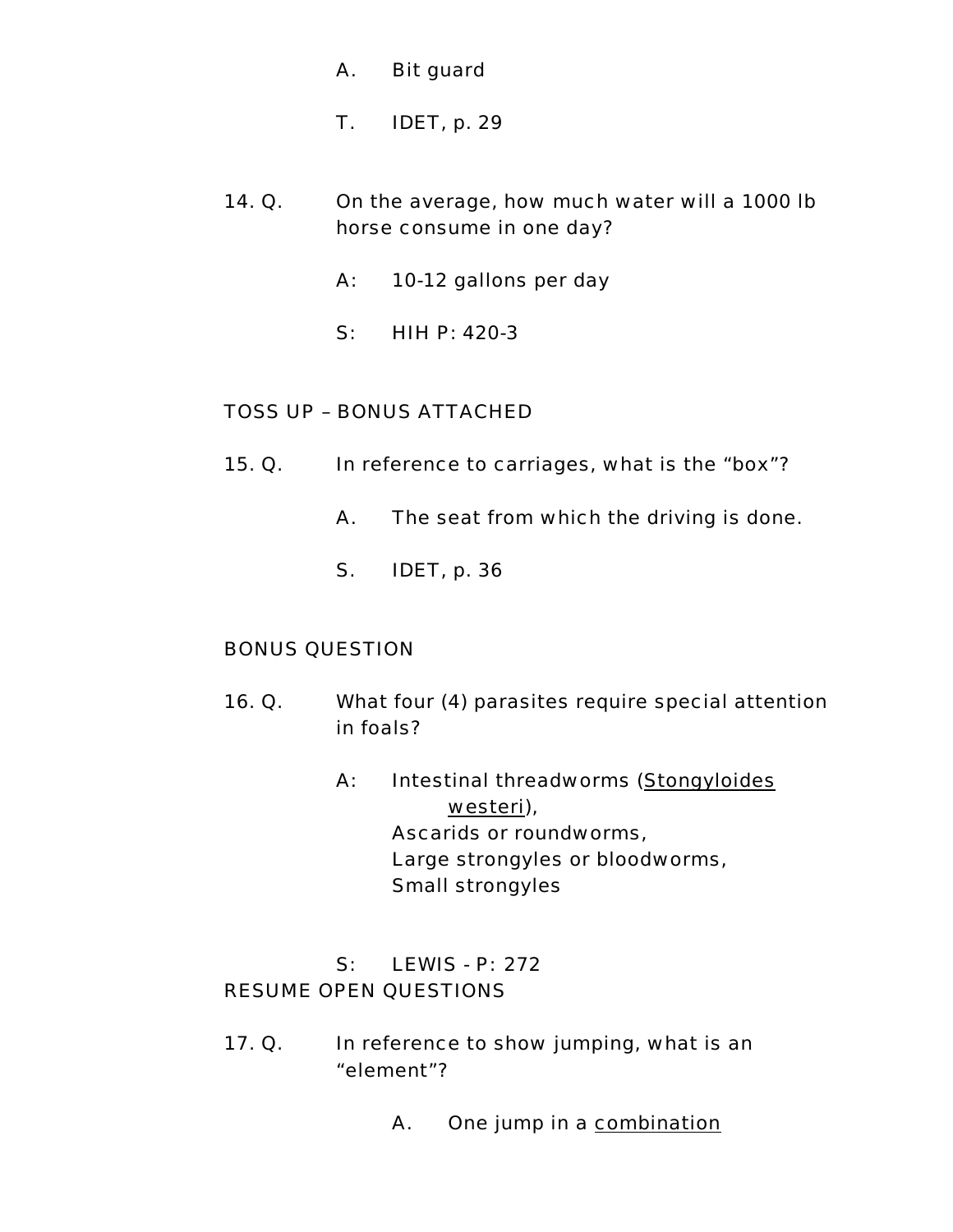### S. IDET, p. 90

- 18. Q Using the correct ratio, how old is a 20 year old mare in human years?
	- A. 60 human years of age
	- S. HIH 450 1
- 19. Q. Hackney Ponies are divided into two classes for show, what are they?
	- A. Cob-tail (Hackney) and Long-tail (harness)
	- S. Evans 63

### TOSS UP – BONUS ATTACHED

- 20. Q. Name (2) types of "bars" found on tack.
	- A. Stirrup bar Holds stirrup leathers; Bars of the Saddle Tree that lie on either side of horses back
	- S. IDET, p. 25 & 26

#### **BONUS**

- 21. Q. When scoring the behavioral estrus in mares, Give three examples of behavior that would indicate a score of 4.
	- A: The mare showed intense interest in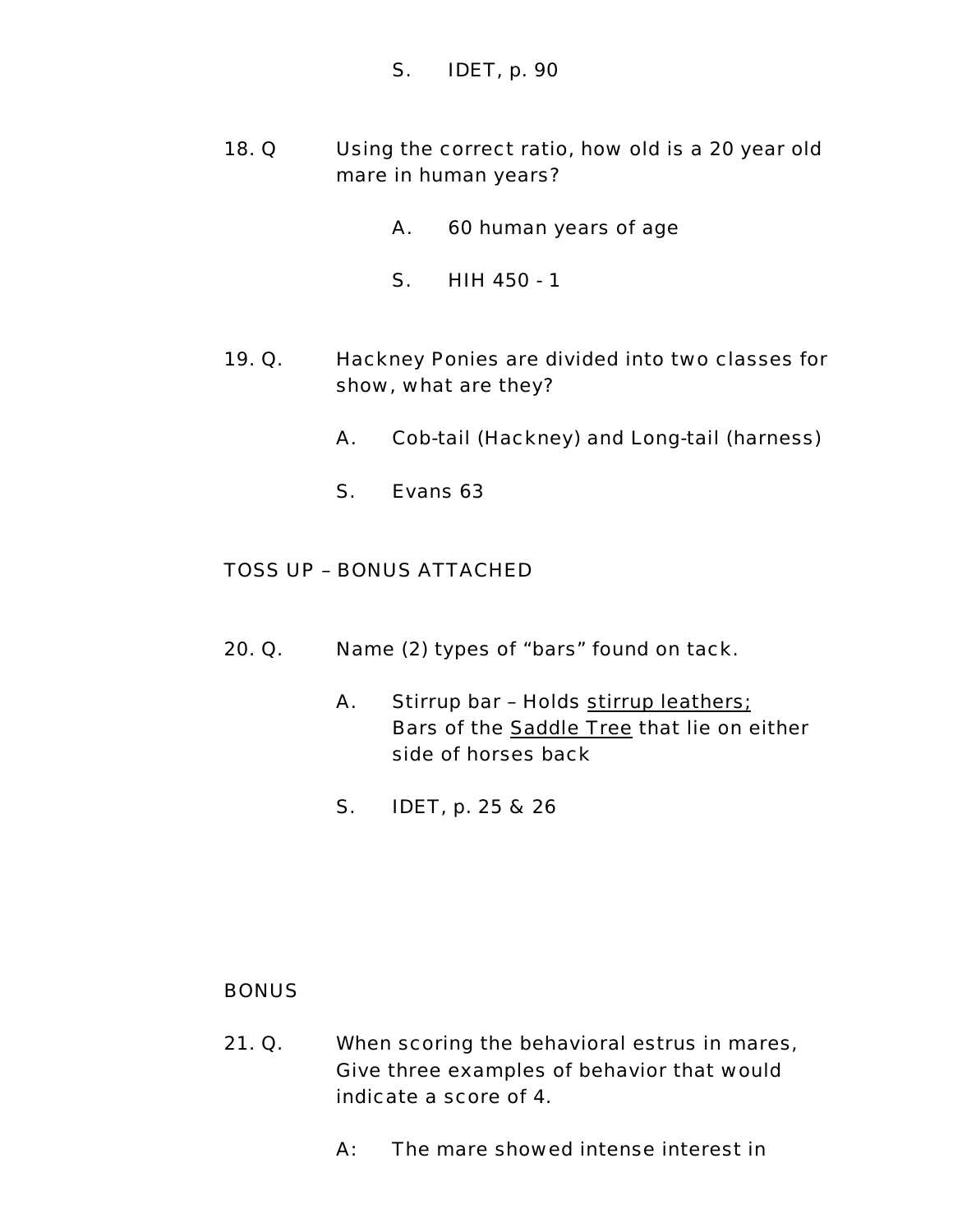the stallion Turning hindquarters to him Leaning toward him Exhibits continuous winking and urination **Squats**  Tail lifting Calling

S: YLM -P: 336-2

- 22. Q. What four main purposes do a saddle blanket serve?
	- A. Protect the back Absorb sweat and moisture Protect saddle Helps the saddle fit better
	- S. HIH 1100 5
- 23. Q. What is the term for the opening in the iris of a horse's eye?
	- A. Pupil
	- S. IDET, p. 102

- 24. Q. What artery is located under the jaw bone at the last cheek tooth and can be used to take a pulse.
	- A. Facial artery
	- S. Evans 594 also CAHA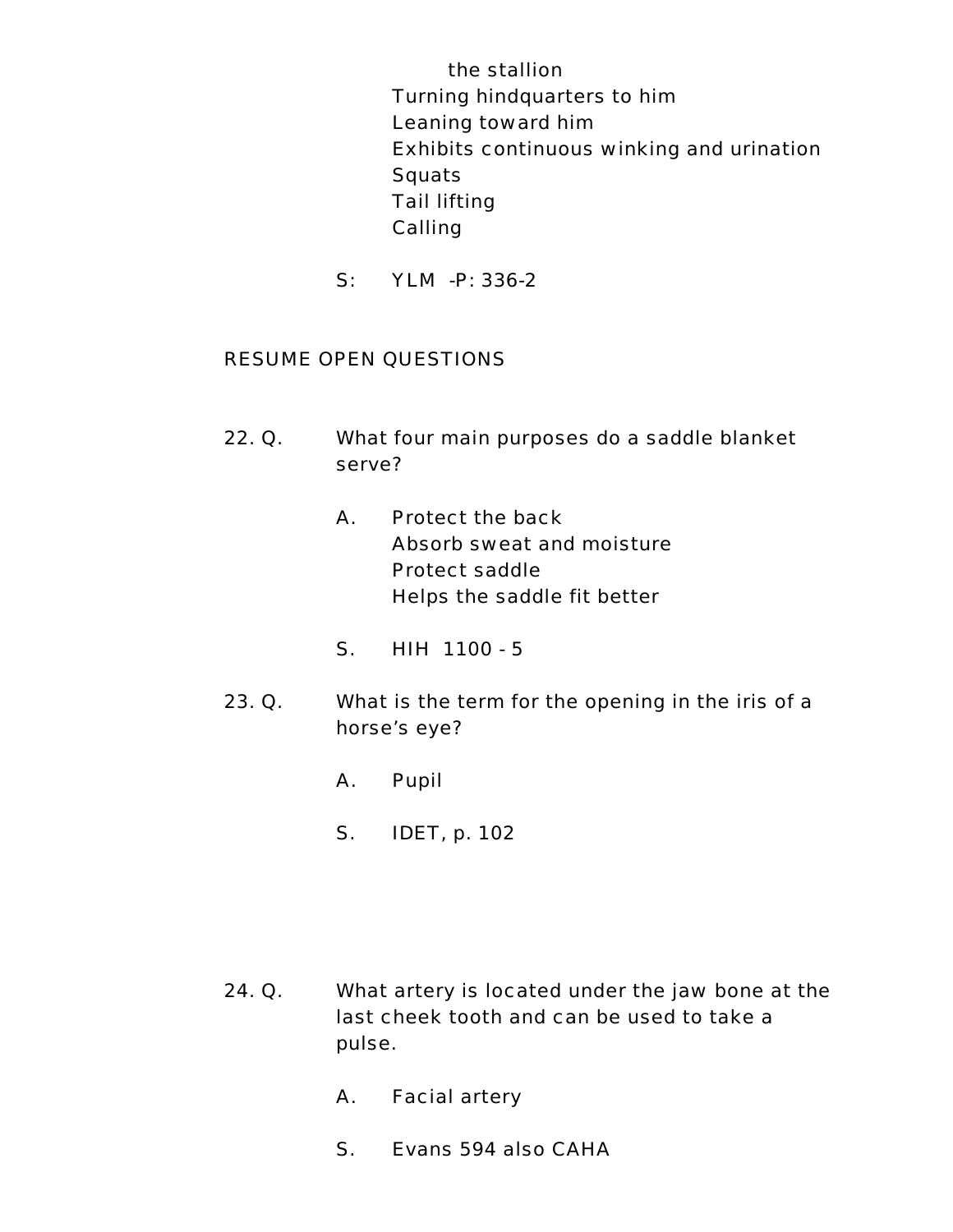- 25. Q. Medically speaking, what is a "booster"?
	- A. Second or subsequent dose of a vaccine
	- S. IDET, p. 35

- 26. Q. Toss-Up: What are three possible causes of laminitis?
	- A: Colic Endotoxemia due to grain overload Changes in feeding Excessive foot concussion Sudden weather changes Infections or poisons Drug abuse Allergies Excessive grass intake
	- S: HIH P: 540-4

#### **BONUS**

27. Q. Name three problems and one benefit of concrete stall floors.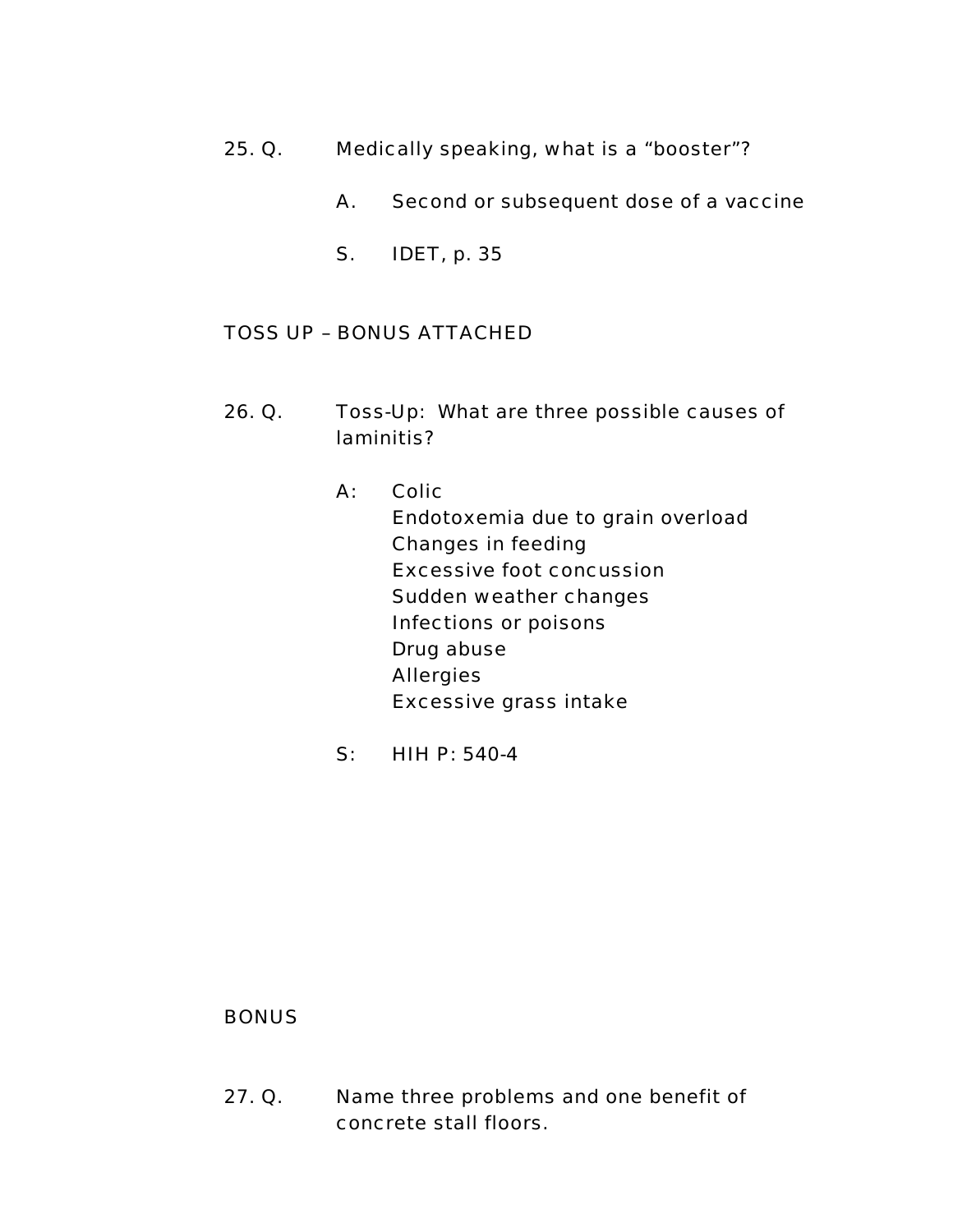A. Problems – cold, slippery, requires more bedding, poor drainage and associated with increase in leg problems.

Benefit – Easy to clean and sanitize

S. HIH 320 - 3

- 28. Q. Foxtail Barley is not toxic yet it is harmful to horses, why?
	- A. The awns can become imbedded in mucous membranes of the mouth and cause ulcers
	- S. Lewis 301
- 29. Q. What is another name for an "auction ring"?
	- A. Bull Pen or Sale Ring
	- S. IDET, p. 43

- 30. Q. What is the term used to indicate that a horse may have a structural problem or deviation which may have only limited affect on the horse's ability to perform?
	- A. Serviceably Sound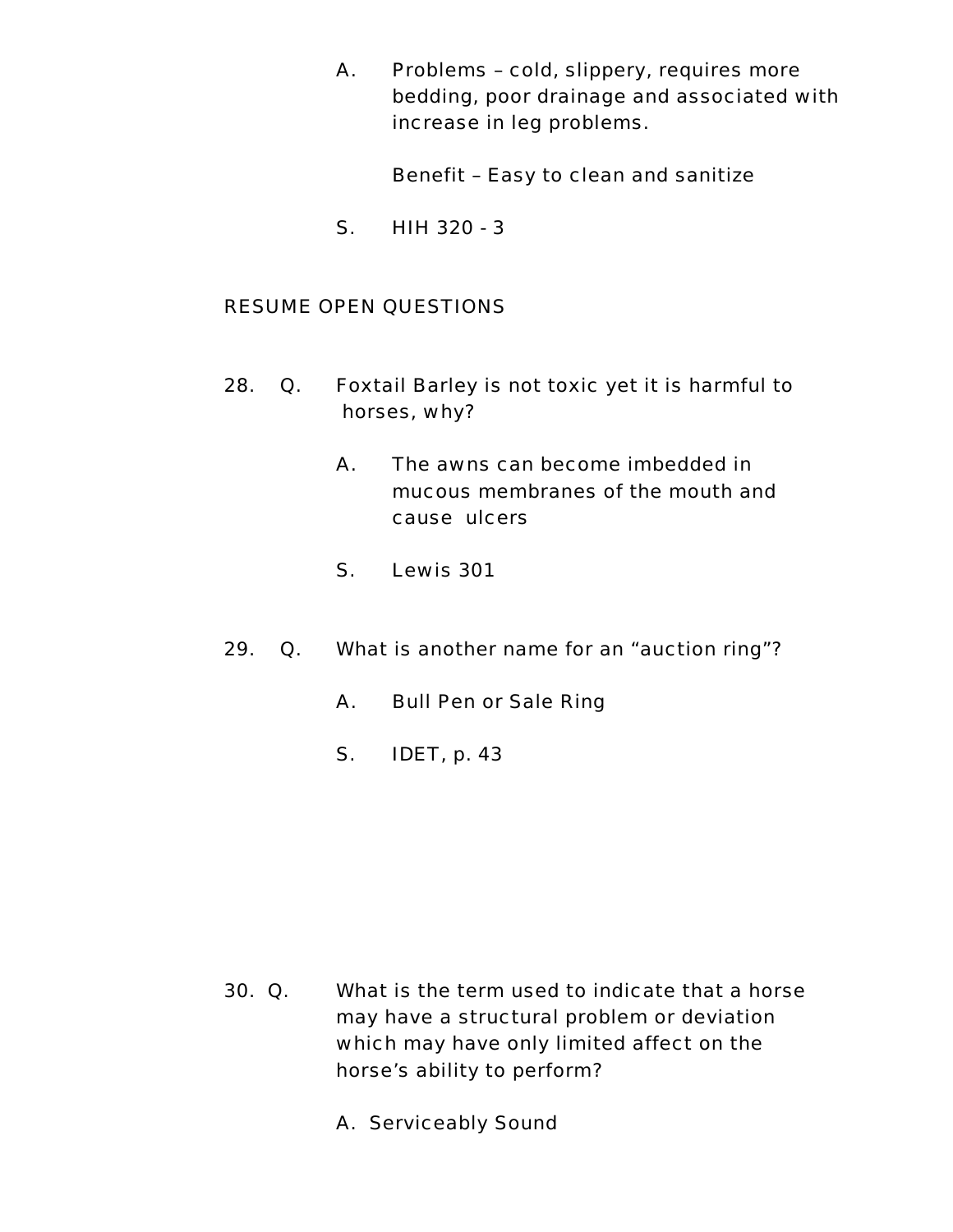- S. HIH 230 1
- 31. Q. Give two distinguishing characteristics of a true white horse?
	- A. Born white, snow white hair, pink skin and brown, hazel or blue eyes
	- S. HIH 140-2

#### LAST QUESTION IN ROUND

- 32. Q. In which equestrian sport would winning competitors receive "day money"?
	- A. Rodeo
	- S. IDET, p. 79

# 2004 EASTERN NATIONAL 4-H HORSE BOWL ROUND SEVEN

#### ONE – ON – ONE

- 1. Q. What is the name for the condition when there is a loss of transparency of the lens of the eye?
	- A. Cataracts
	- S. IDET, p. 51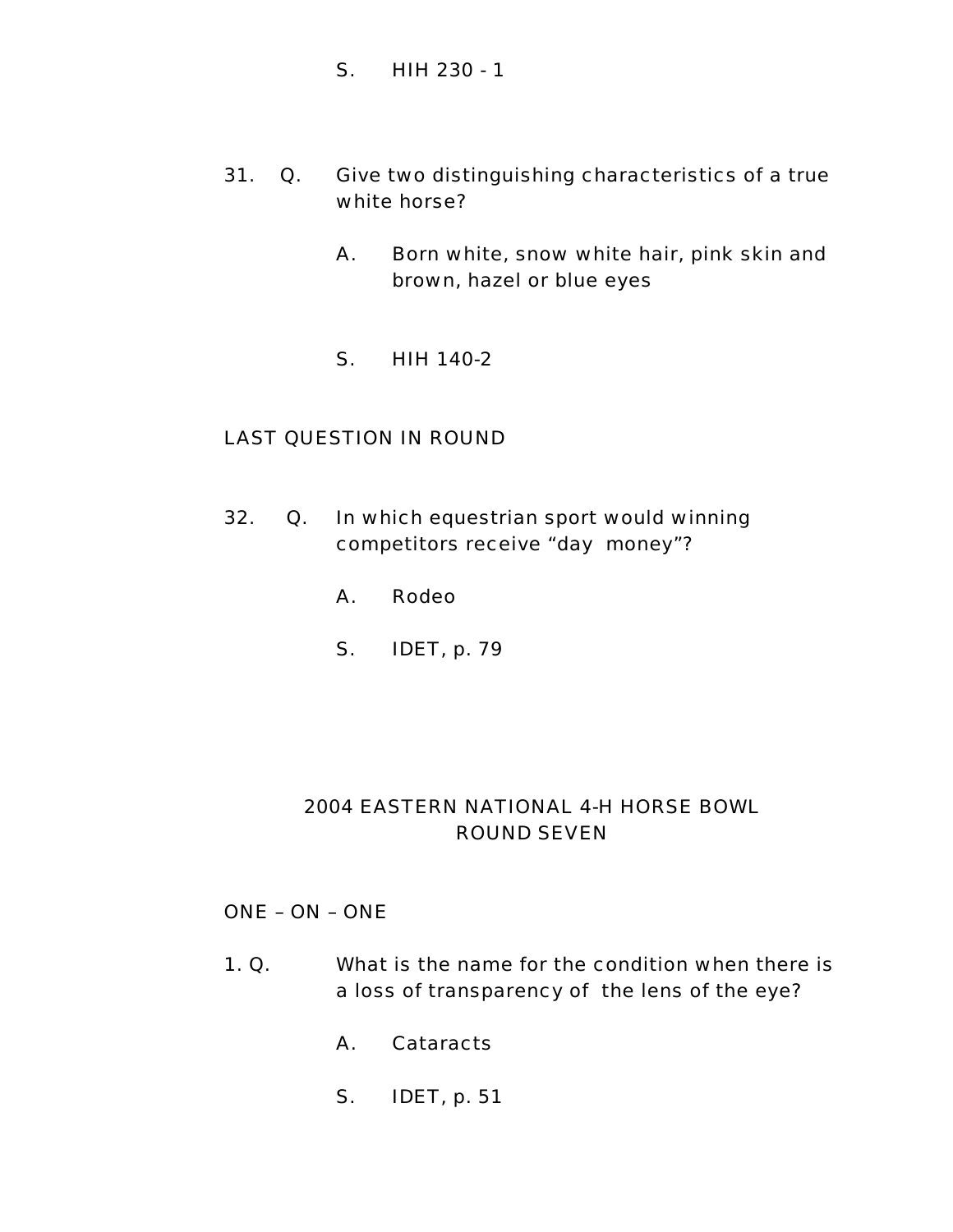- 2. Q. Which classification of Wound would describe a rope burn?
	- A. Abrasion
	- S Evans 608
- 3. Q. List 4 factors that influence a horse's nutritional requirements.
	- A. Size of animal, environment, age, type of use or activity, and metabolic rate.
	- S. HIH 120 3
- 4. Q. What are the four stages of the stable fly's life?
	- A. Egg, Larva, Pup and Adult
	- S. AHCLM 100 1

- 5 (1) Q. Name four diseases horses should be vaccinated against.
	- A. Encephalomyelitis (E, W, V), Influenza Potomac Horse Fever Rabies Rhinopneumonitis **Strangles Tetanus** West Nile Virus Botulism **Salmonella**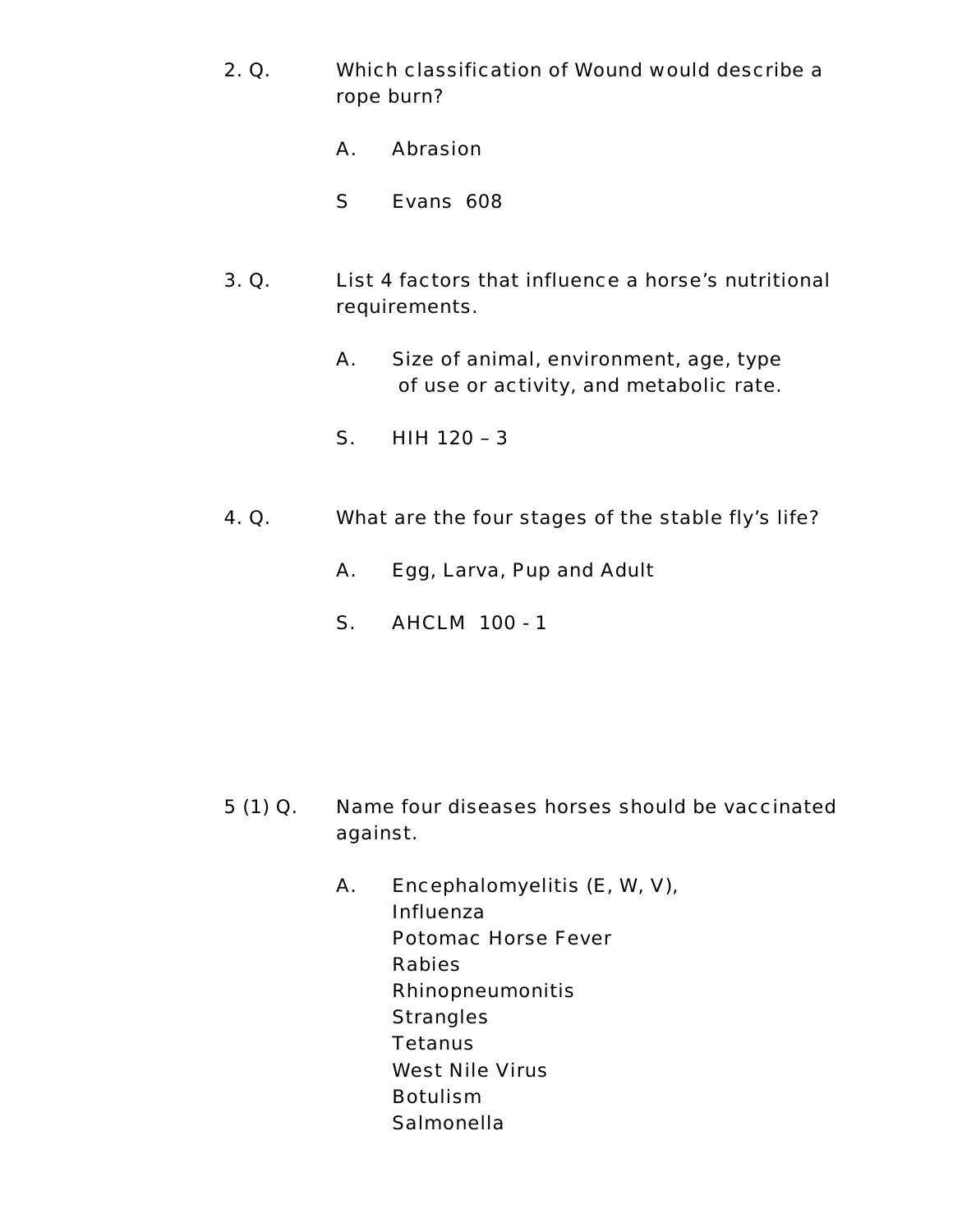- S. HIH 445 3
- 6 (2) Q. What is the condition where the hoof wall separates at the toe?
	- A: Seedy Toe
	- S: The Horse P: 168
- 7 (3) Q. What is the name of the small wooden rails a horse is worked over to encourage the horse to lengthen its' stride?
	- A. Cavalletti
	- S. IDET, p. 52

- 8 (4) Q. Appaloosa horses have four distinguishing characteristics, name three.
	- A. Spotted coat pattern, Mottled skin, White sclera around eye, Vertically striped hooves
	- S. HIH 140-1
- 9 (1) Q. Name four examples of legumes.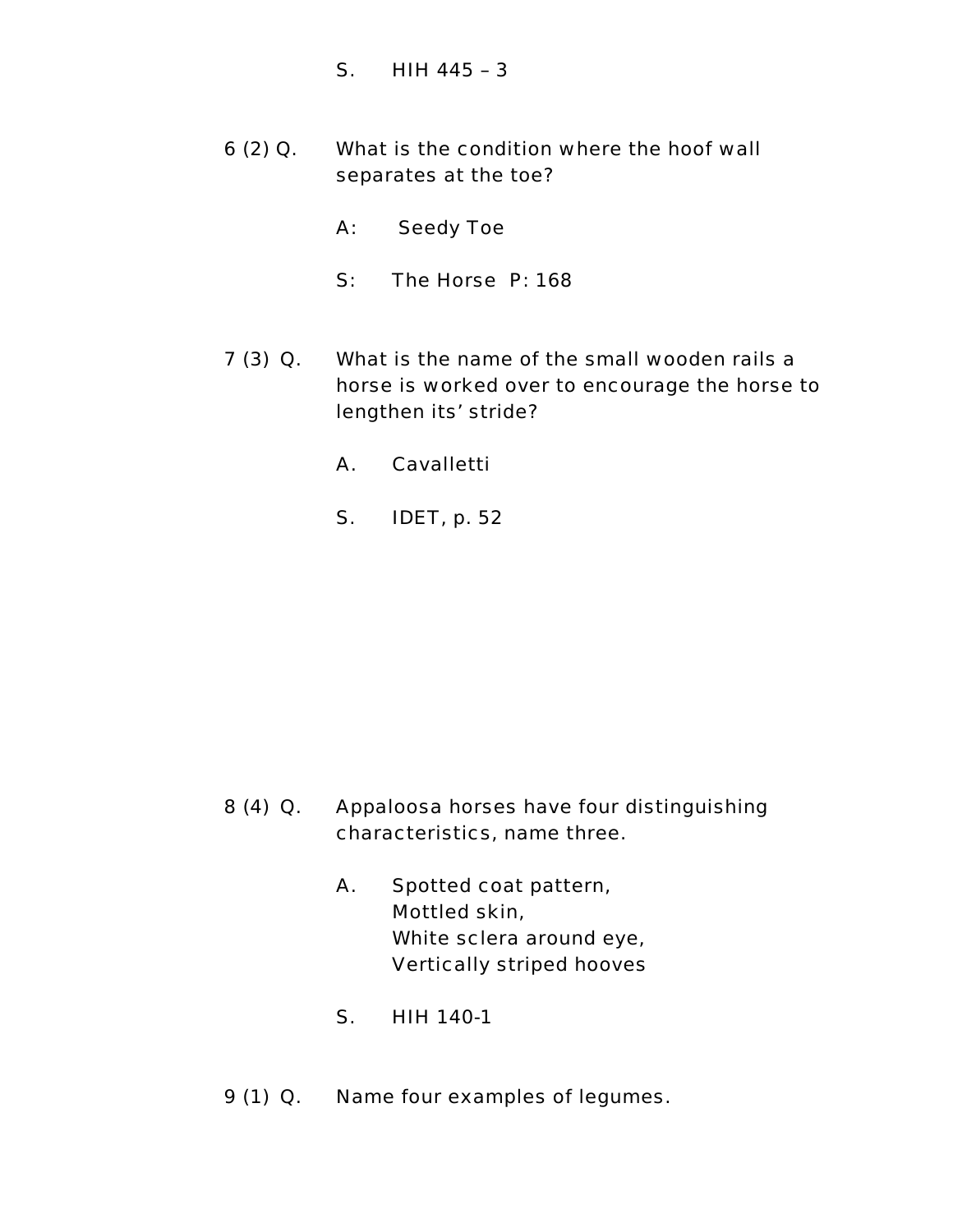- A. Alfalfa, Birdsfoot Trefoil, Clover (red, white and alsike), Lespedeza, Soybeans, Peanuts, Cow peas, Vetch, Pea vine
- S. HIH 760 2
- 10 (2) Q. What is the name of the aluminum or wooden devise worn around the neck of a horse to prevent it from chewing at sores, blankets or bandages?
	- A. Cradle or Neck Cradle
	- S. IDET, p. 72
- 11 (3) Q. What is another term for "back at the knees"?
	- A. Calf kneed
	- S. HIH 230 6

- 12 (4) Q. What is the definition of "Respiratory Frequency"?
	- A. Number of breaths per minute
	- S. HIH 895 1

END ONE – ON – ONE

BEGIN OPEN QUESTIONS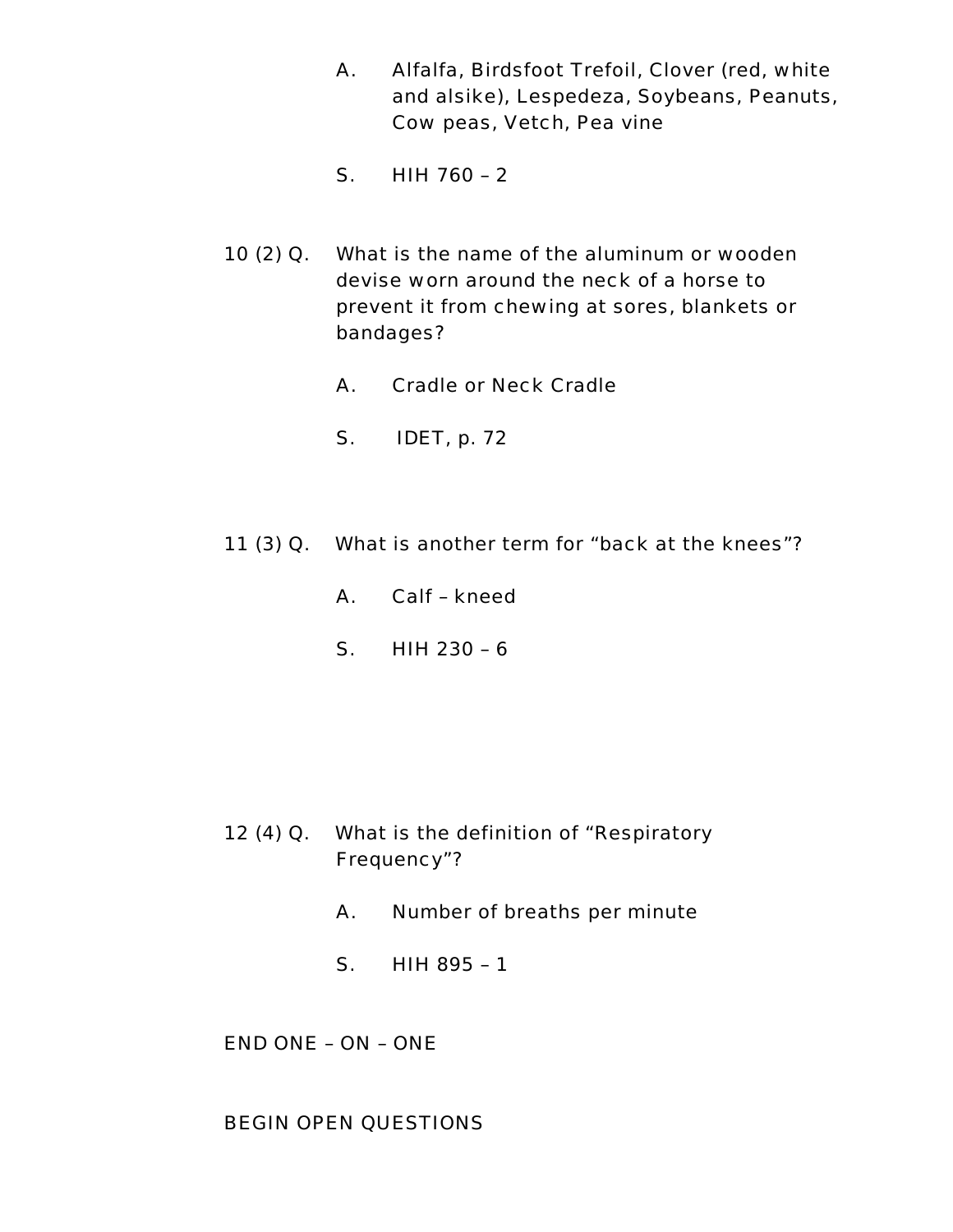- 13. Q. The "All American Futurity" is a race for which breed of horse?
	- A. Quarter Horse
	- S. IDET, p. 6
- 14. Q. What is the name of the horse that won the first Kentucky Derby in 1875?
	- A. Aristides
	- S. IDET, p. 15

- 15. Q. What is the term used for a diagnoses based on signs or symptoms?
	- A. Clinical diagnosis
	- S. IDET, p. 59

#### BONUS QUESTION

- 16. Q. Name 4 of the bones that make up the pelvic girdle in the horse?
	- A: Ilium, Pubis, Ischium, Sacrum, Caudal Vertebrae (coccygeal vertebrae)
	- S: CAHA Plate 28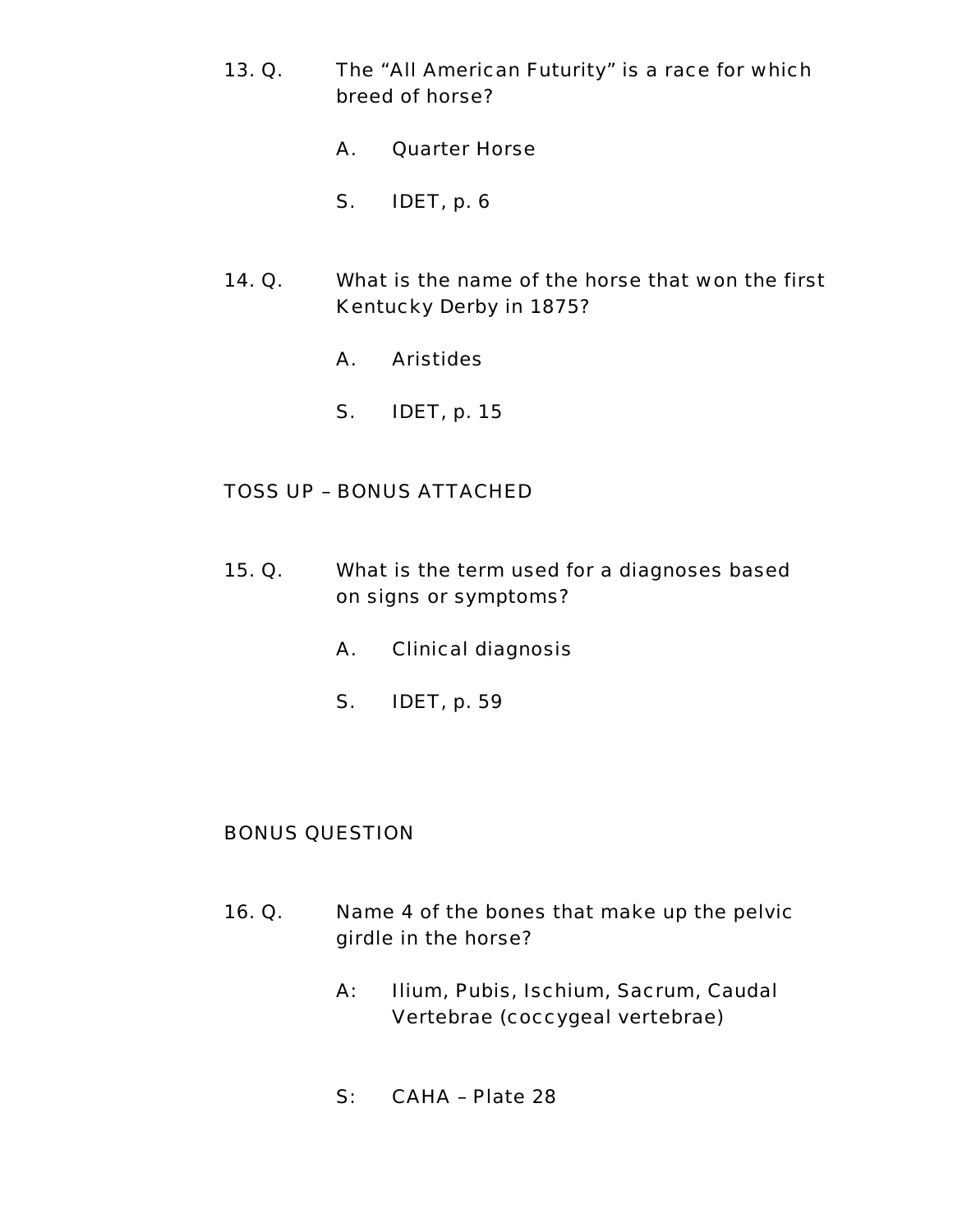### RESUME OPEN QUESTIONS

- 17. Q. What is the term for the vocal sound made by a jack?
	- A. Bray
	- S. IDET, p. 37
- 18. Q What is the substance in oak that makes it toxic?
	- A. Tannic Acid
	- S. Lewis 303
- 19. Q. What are four factors to consider when assessing forage quality?
	- A. Color, Maturity, Species, Leafiness, Presence of pests or foreign matter, Smell, Chemical analysis
	- S. YLM 337 1

## TOSS UP – BONUS ATTACHED

- 20. Q. What is the difference between conditioned and unconditioned stimuli in horses?
	- A: Conditioned: A stimulus that causes a response after it has been learned a through practice

Unconditioned: A stimulus that naturally causes a response with no practice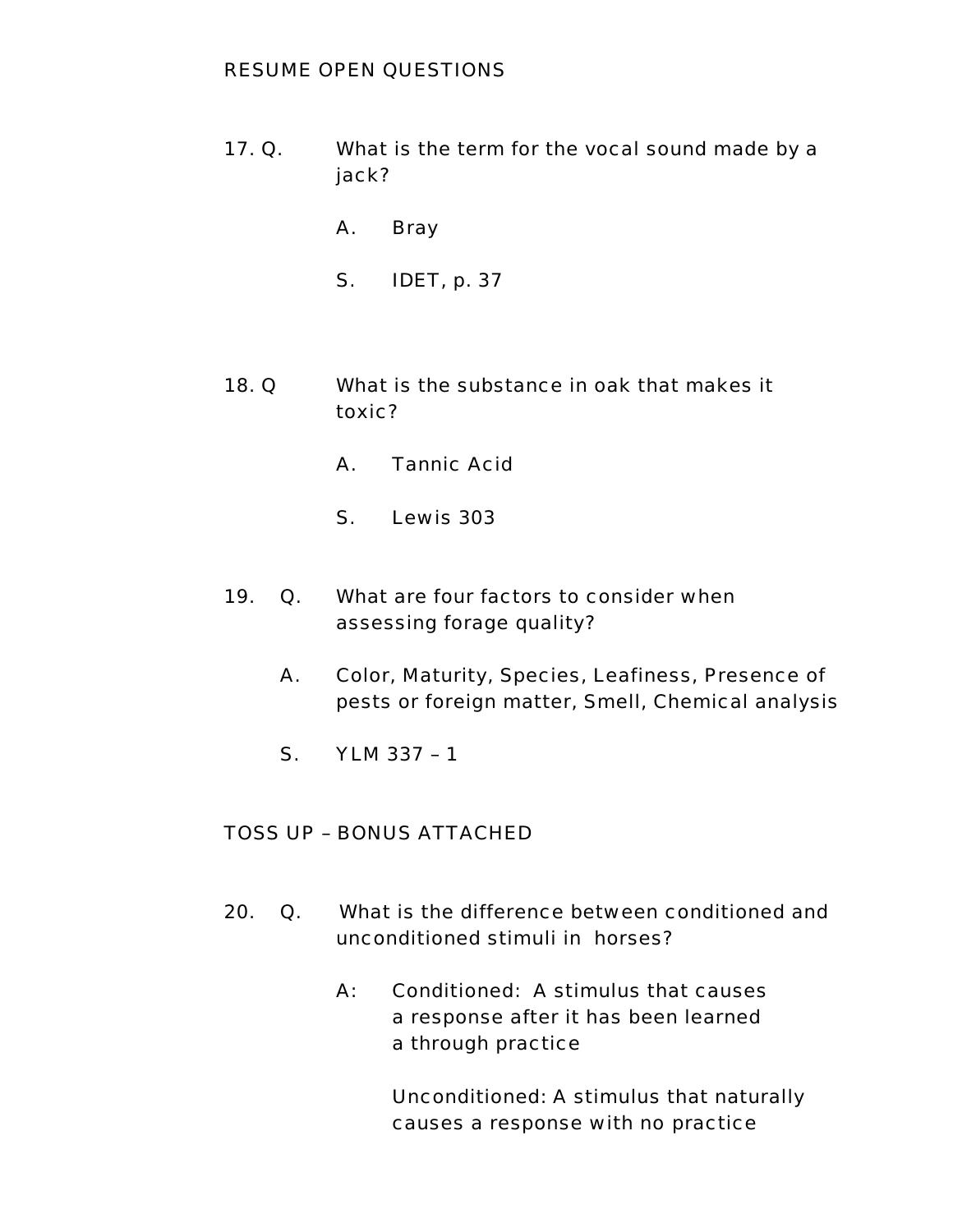S: HIH P: 1240-1

### **BONUS**

- 21. Q. Name two types of saddles used in packing
	- A. Decker, Crossbuck (sawbuck), McClellan, Stock
	- S. HIH 1125 1

- 22. Q. What is the term for the moment in a horse's stride between landing and takeoff?
	- A. Breakover
	- S. IDET, p. 38

- 23. Q. After performing strenuous exercise, a warm down period is suggested to remove what by-product of metabolism from the muscle?
	- A: Lactic acid
	- S: HIH P: 851-9
- 24. Q. What type of horse shoe is commonly used to transfer weight from the wall of the hoof to the frog of the hoof in horses with laminitis?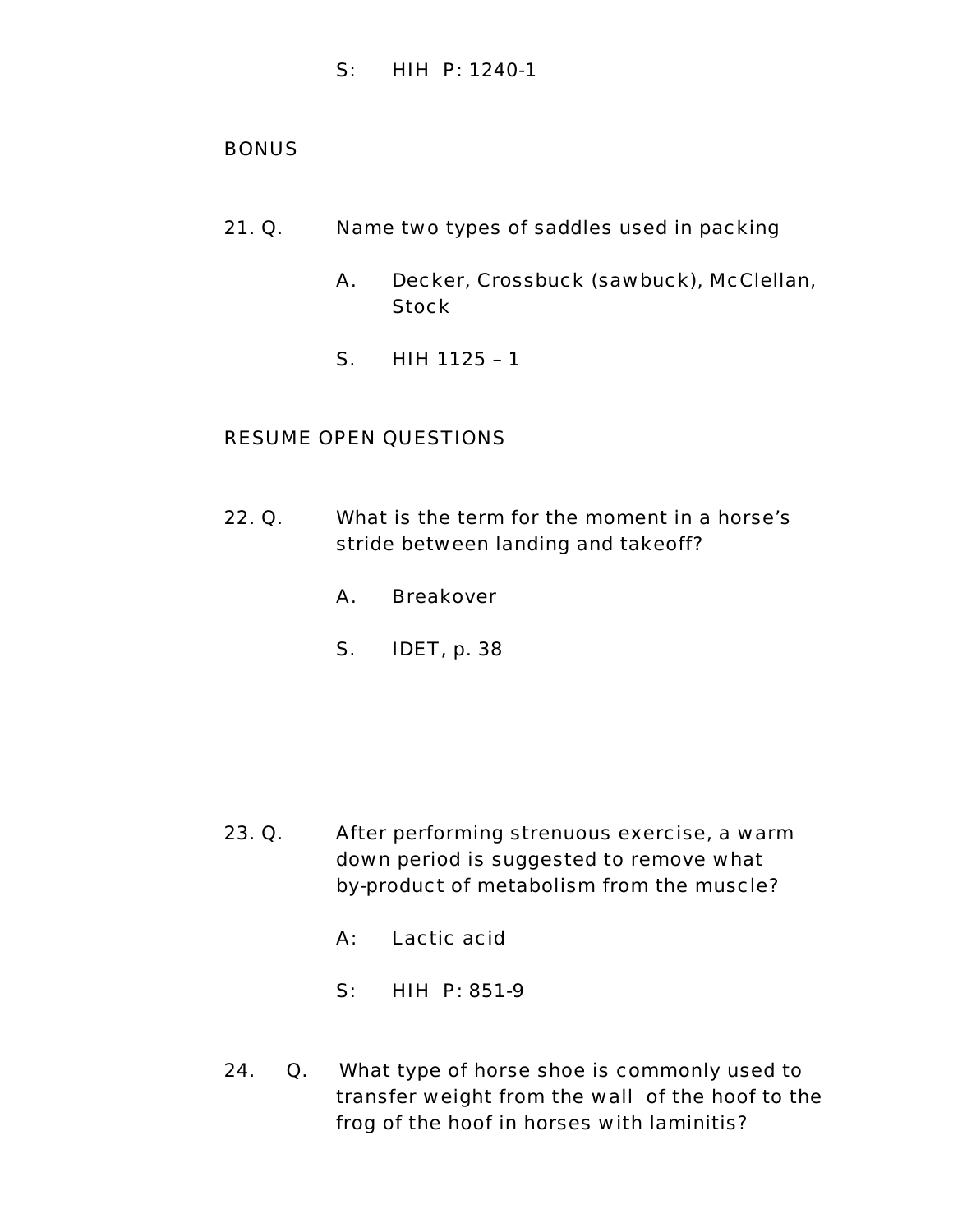- A: Heart Bar Shoe
- S: HIH P: 515-4
- 25. Q. What type of insurance covers the insured against bodily injury or property damage as well as provide for legal defense in actions alleging negligence?
	- A. Liability Insurance
	- S. HIH 1340 5

- 26. Q. Name the breed of British pony that is solidly built, with good endurance and a calm, agreeable nature originating in the valleys or "dales" of Great Britain.
	- A. Dale/Dale Pony
	- S. IDET, p. 77

#### **BONUS**

- 27. Q. Name 6 characteristics of an attractive and well conformed head.
	- A. Short well set ears Large nostrils Sex characteristics Refined muzzle with a shallow mouth Large bold eyes Breediness (Breed type) Short distance from eye to muzzle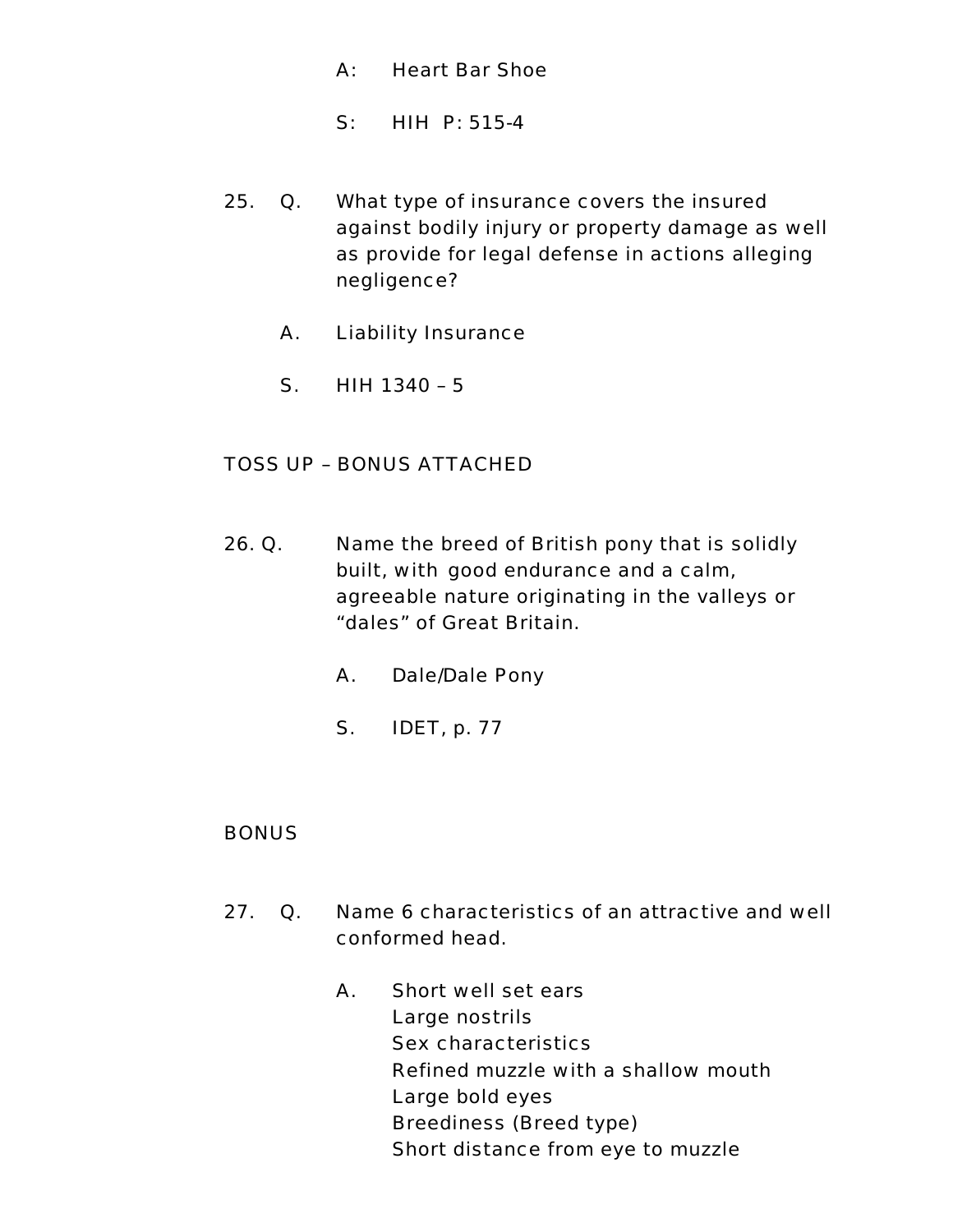S. HIH 220 - 3

- 28. Q. What are two benefits to keeping your pastures clipped or mowed?
	- A: Prevents plant material from becoming too mature Helps maintain a balance of legumes and grasses Controls weeds Helps spread manure
	- S: The Horse P: 274-5
- 29. Q. When examining the mucus membranes of a healthy horse, what would you expect to see?
	- A: The membranes should be bright and moist and have a clear pink color.
	- S: HIH P: 425-2
- 30. Q. What is a "calf horse"?
	- A. Horse specially trained for use in roping
	- S. IDET, p. 45
- 31. Q. What three parts of the lower leg are affected in a horse with navicular disease?
	- A. Navicular bone, navicular bursa and deep flexor tendon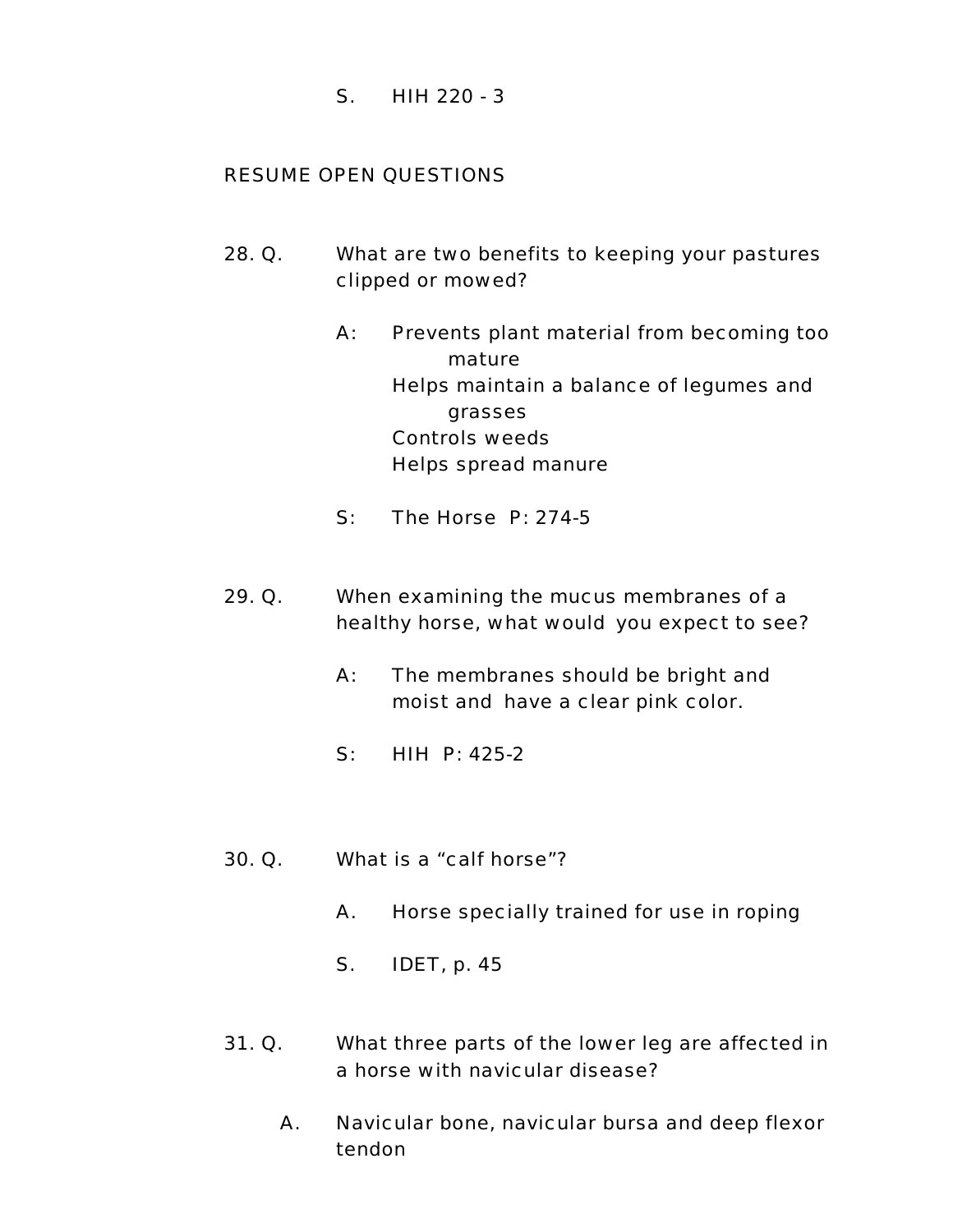S. CAHA Plate 27

## LAST QUESTION IN THE ROUND

- 32. Q. What is the term for the type of shoeing job when the farrier uses the same set of shoes for a second time?
	- A. Re-Set or Re-Shod
	- S. Evans 742

# 2004 EASTERN NATIONAL 4-H HORSE BOWL ROUND EIGHT

## ONE – ON – ONE

- 1. Q. What is the name of the attachment on the port of a curb bit that will spin in the horse's mouth as it moves its' tongue.
	- A. Cricket or roller
	- S. IDET, p. 72
- 2. Q. What are the two main parts of a clinch cutter?
	- A. The blade and the Point.
	- S. HIH 530 1
- 3. Q. Destruction of the frog by anaerobic bacteria is more commonly called?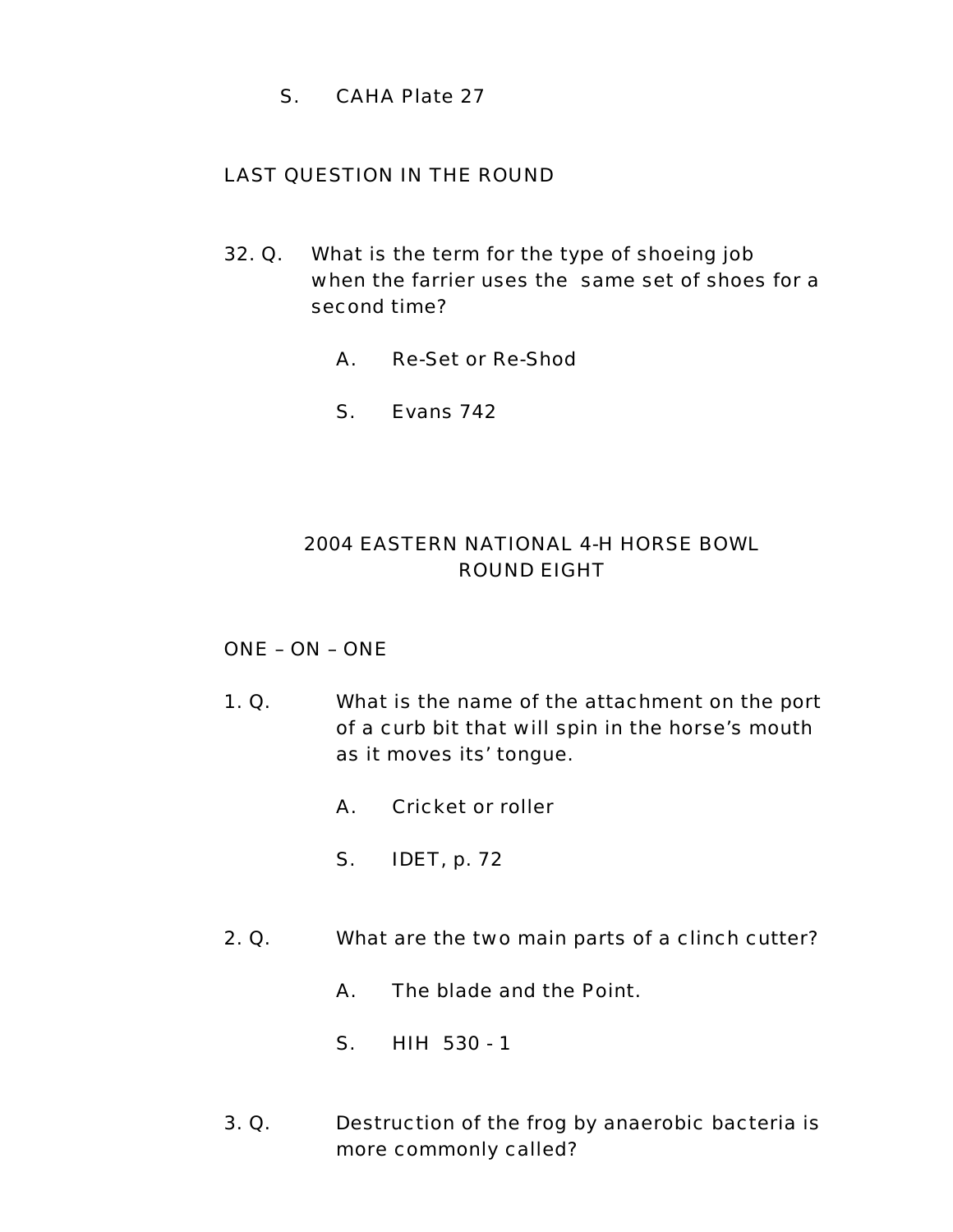- A. Thrush S. YLM 334 – 1 Leader
- 4. Q. What is the name for the section of the mane at the poll that is trimmed or clipped to allow space for a halter or bridle to rest?
	- A. Bridle path
	- S. IDET, p. 39

- 5 (1) Q. What piece of equipment is used in conjunction with a curb bit but not with a snaffle bit?
	- A. Curb Strap/Chain
	- S. HIH, p. 1100-8
- 6 (2) Q. What is the minimum number of times per year, that most veterinarians feel horses should be dewormed?
	- A. At least 4
	- S. HIH, p. 430 7
- 7 (3) Q. Other than the stirrup leather, what part of the English saddle lies underneath a rider's thigh and upper leg?
	- A. Flap
	- S. IDET, p. 96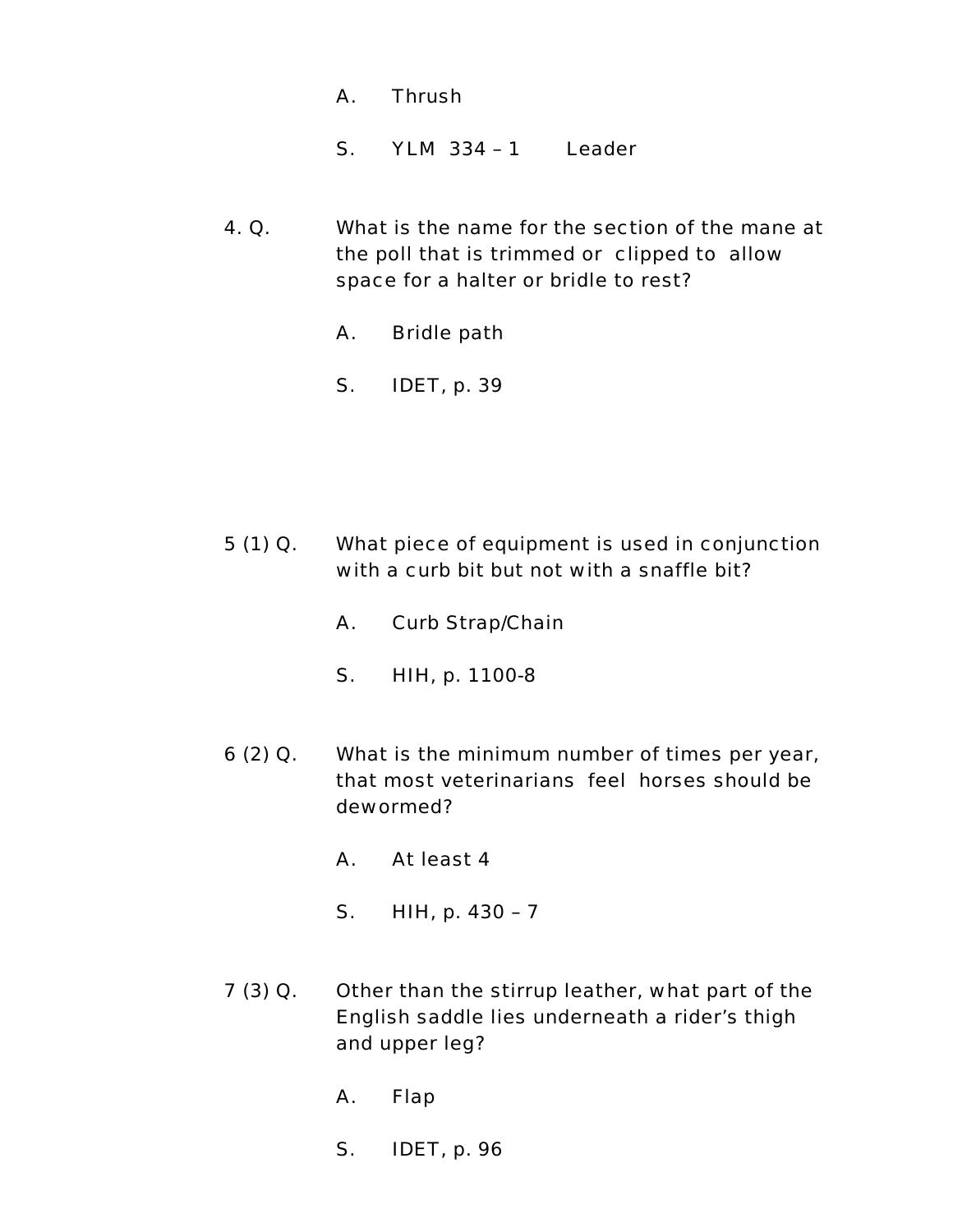- 8 (4) Q. What is the western version of a standing martingale called?
	- A. Tie-down
	- S. HIH, p. 1100-12

- 9 (1) Q. What is the difference between breed and sex characteristics?
	- A. Breed are unique to a breed and characteristic to a breed such as body type, color pattern, gaits and way of going.

Sex - refers to male traits of masculinity and female traits of feminity

S. YLM 223 – 3

- 10 (2) Q. Which part of the brain controls the coordination of movement?
	- A. Cerebellum
	- S. IDET, p. 53
- 11 (3) Q. What are two signs of lice infestation?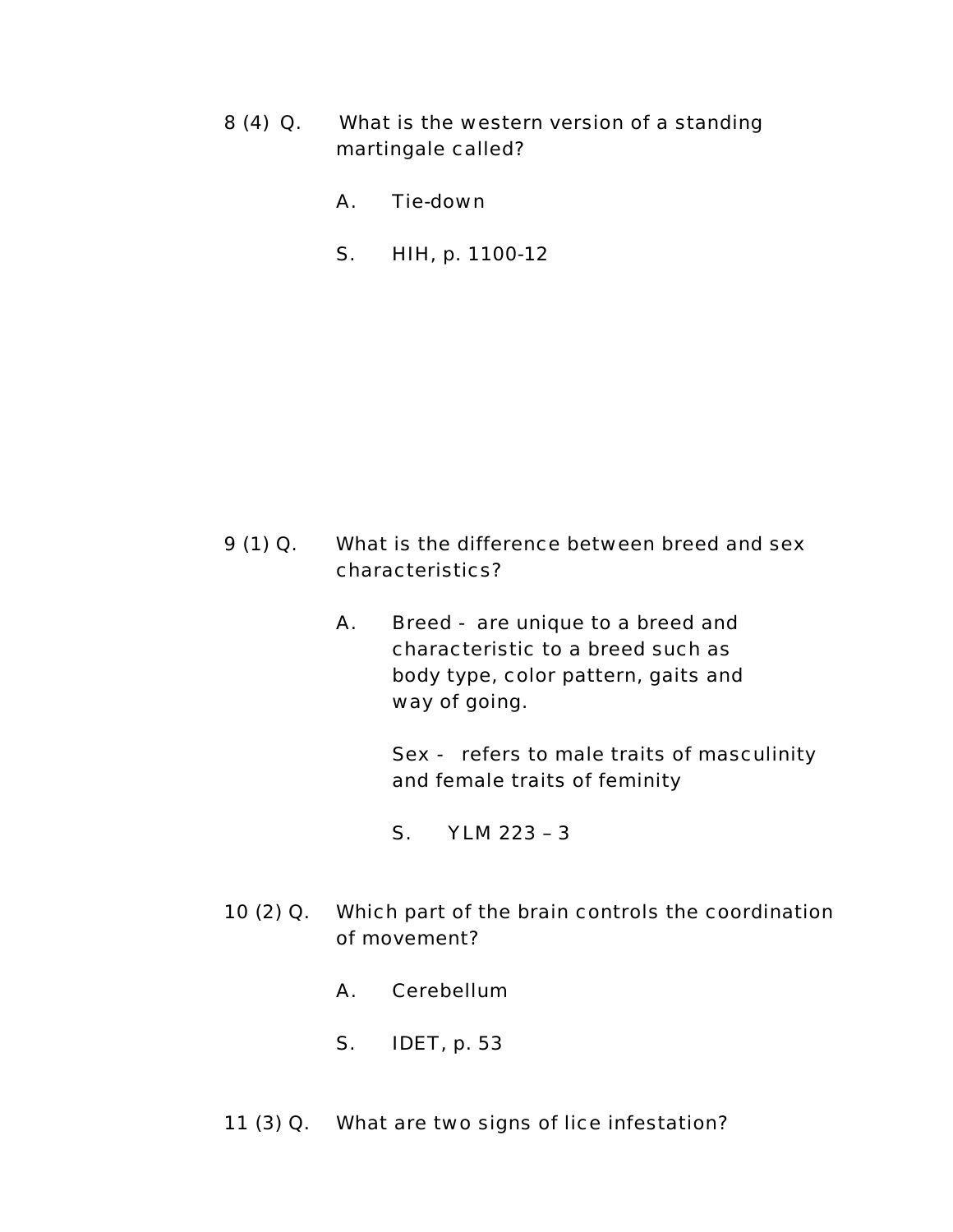- A. scruffy skin, unkempt coat, excessive rubbing and scratching
- S. HIH 415-6
- 12 (4) Q. Starting at the poll name the parts of the horse that comprise the topline?
	- A. (Poll), Crest (not neck), Withers, Back, Loin or Coupling and Croup.
	- S. YLM 223 2

END ONE – ON – ONE

#### BEGIN OPEN QUESTIONS

- 13. Q. How much room should there be allowed on either side of the widest part of a rider's foot in an English stirrup?
	- A. ¼ inch
	- S. AYHCLM B108 1 L
- 14. Q. In reference to horse racing, what does the term "also-ran" refer to?
	- A. Any horse that ran but did not place in the race
	- S. IDET, p. 7

### TOSS UP – BONUS ATTACHED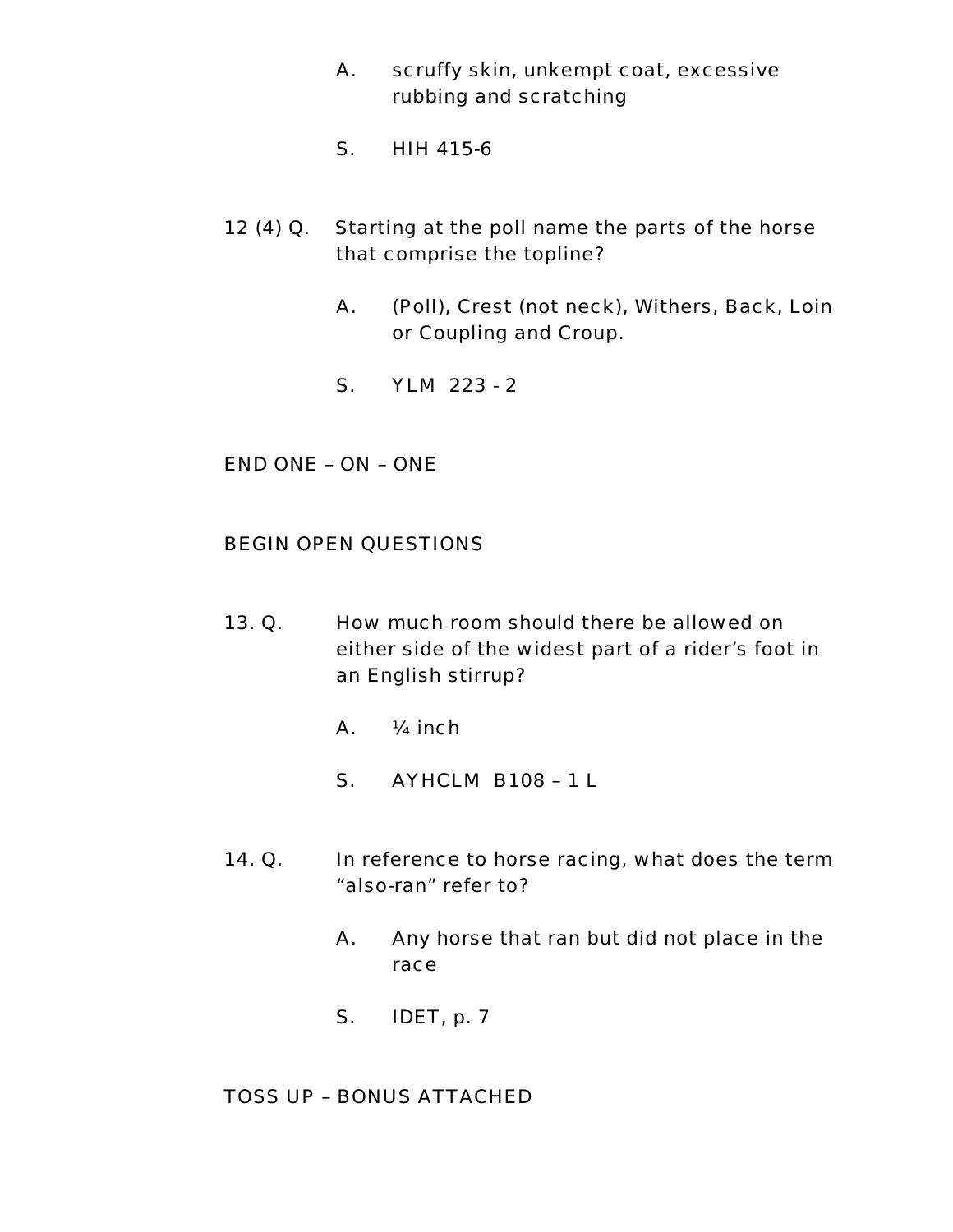- 15. Q. What is the name for a bit used in conjunction with a halter, that has (3) small rings, (2) for the cheek pieces & (1) for a lead rein? It is used to help control horses that rear.
	- A. Chifney or antirearing bit
	- S. IDET, p. 13

### BONUS QUESTION

- 16. Q. Name four different areas where the pulse of a horse can be felt using your fingers.
	- A. Facial artery (under the jaw) Transverse facial artery (just below the eye) Lateral dorsal metatarsal artery (on hind leg on outside of cannon bone) Digital arteries (along the fetlock next to the deep digital flexor tendon) Metacarpal artery just below carpus (front leg inside) Base of tail Behind Elbow
	- T. CAHA, p. 62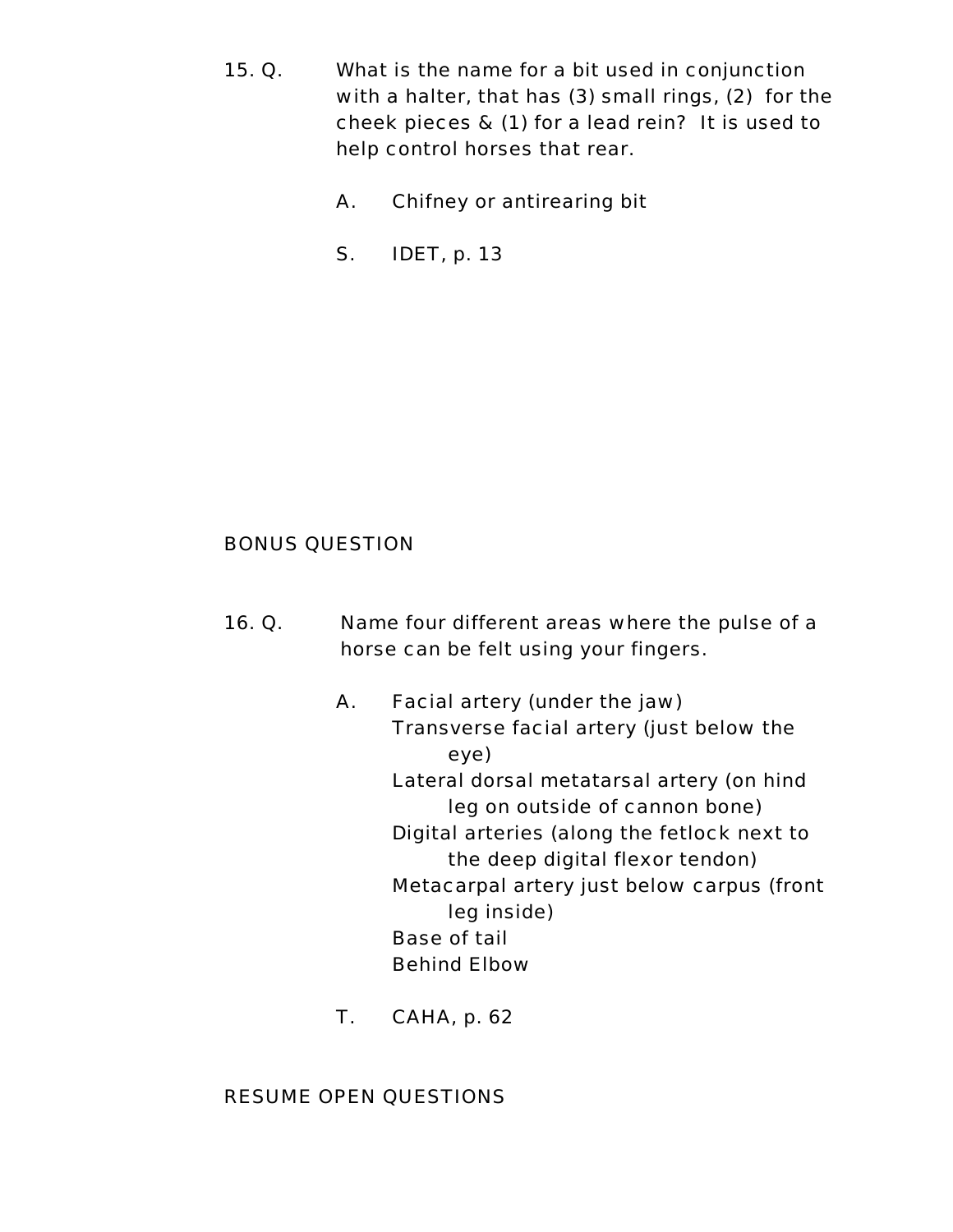- 17. Q. Describe the difference in shape between the front and hind hoof.
	- A: The hind foot is narrower and more pointed.
	- S: CAHA , Plate 24
- 18. Q. What two hormones increase just before ovulation in the mare?
	- A: Estrogen and Luteinizing Hormone
	- S: The Horse, p. 338
- 19. Q. Compression of the large venous plexuses within the hoof causes what action?
	- A. Pumps blood back up the leg
	- S. HIH 505 5

- 20. Q. What part of the harness helps the horse hold back the vehicle when there is no brake?
	- A. Breeching (Also accept Pole Strap or Thimbles/Shaft Cup
	- S. IDET, p. 38

#### **BONUS**

21. Q. Name six of the bones in the back leg of the horse from the stifle joint distally?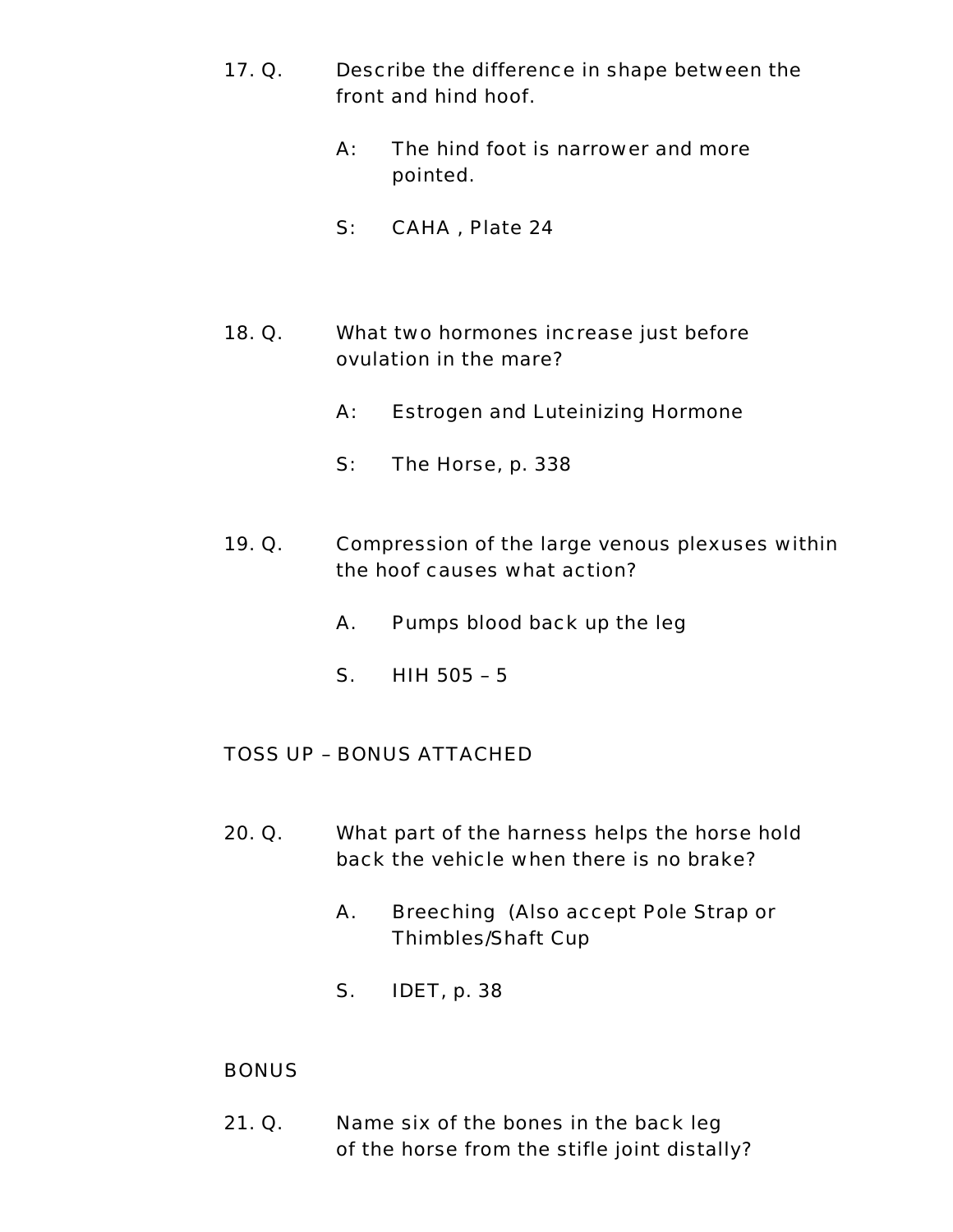- A. Tibia, Fibula, Tuber Calcis, Tarsal Bones, Metatarsal Bones (Cannon and splints), Phalanges (long pastern, short pastern and coffin bone), the navicular bone (distal sesamoid) and proximal sesamoids.
- S. HIH 230 2

- 22. Q. How is a nutritional calorie defined?
	- A. The heat required to raise 1 kilogram of water 1 degree C.
	- S. Lewis, p. 9
- 23. Q. What is the term for the box from which livestock is released into the arena in rodeo events?
	- A. Chute
	- S. IDET, p. 56
- 24. Q. What structures in the testis serve as the location for spermatogenesis?
	- A. The Seminiferous Tubules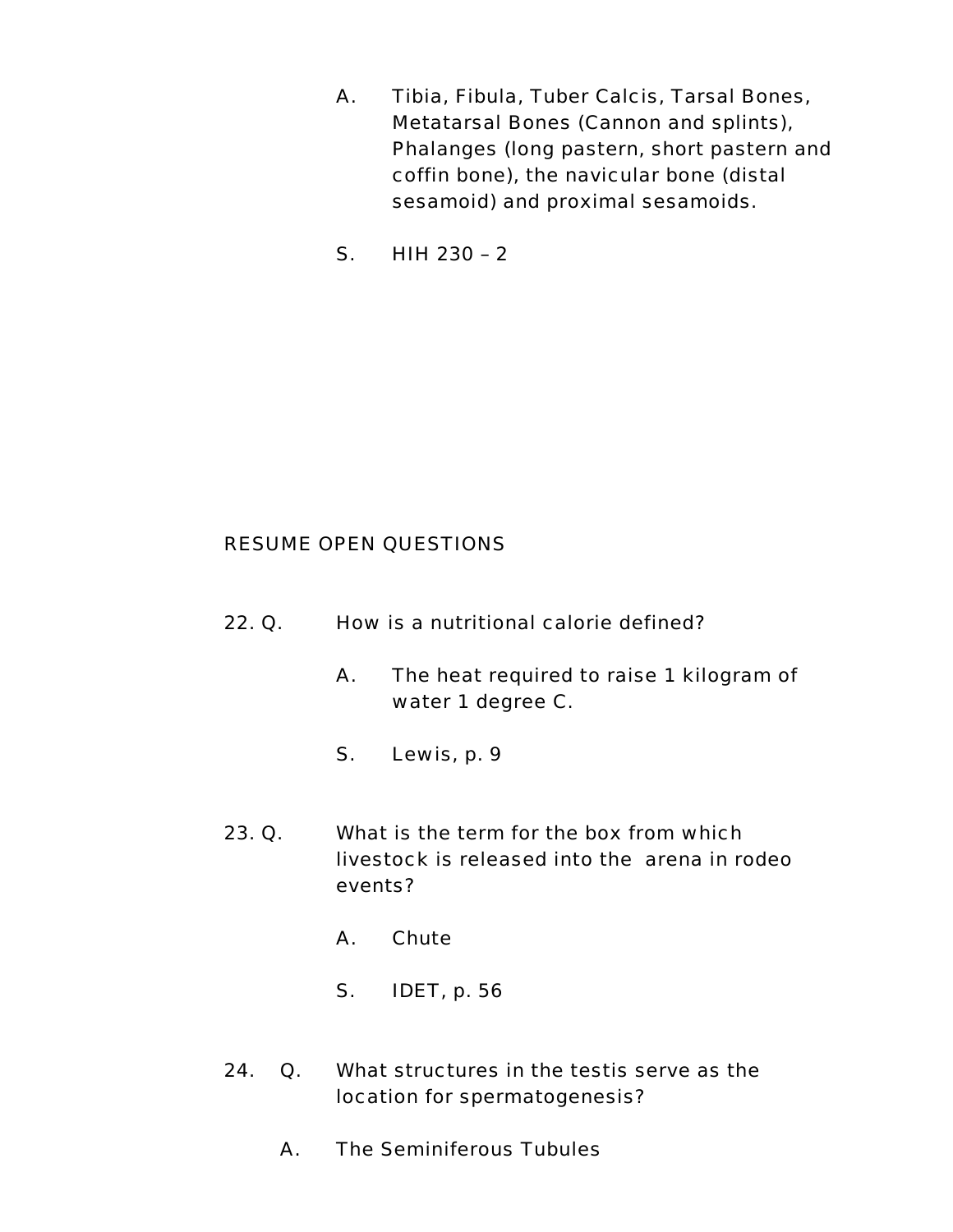- S. YLM 327 2
- 25. Q. What yellow pigment found in plant material is used as a precursor to form vitamin A in the horse?
	- A: Carotene, β-carotene
	- S: The Horse, p. 200, 238-239

- 26. Q. Name three of the five types of Colic.
	- A. Spasmodic, Impaction (enteroliths/sand), Incarceration, Displacement, Excessive Fermentation
	- S. HIH 435 1

#### **BONUS**

- 27. Q. Name three distinct layers of the uterus?
	- A. Endometrium Myometrium Serosa
	- S. HIH 1380 24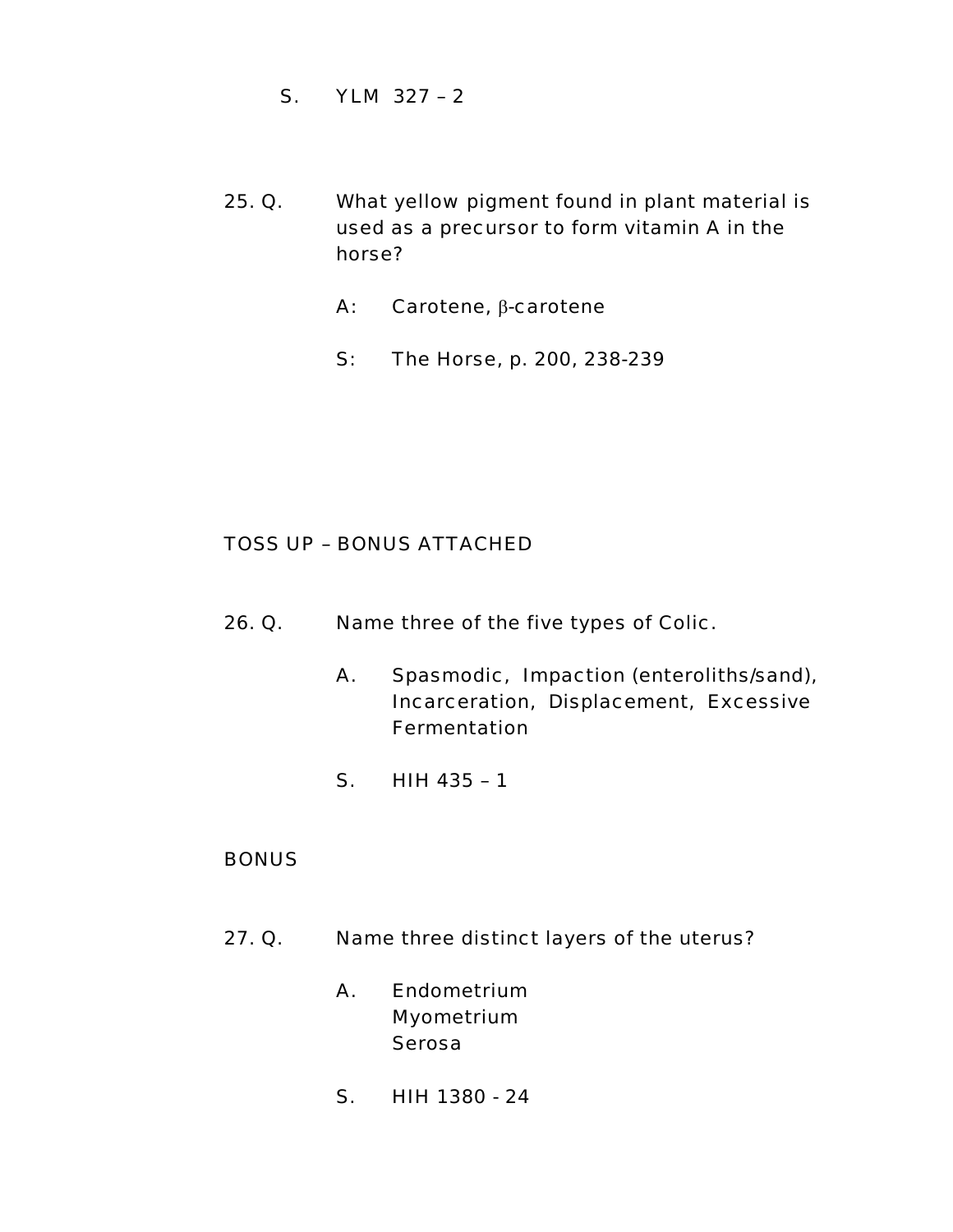- 28. Q. Which species of pasture grass contains a fungal endophyte that can cause problems in horses, especially pregnant mares?
	- A. Tall fescue
	- S. HIH, p. 760-3

- 29. Q. Explain what is meant when a rider uses "diagonal aids".
	- A. When riding, it refers to the rider's aids; opposite hand and leg; i.e. right hand with left leg.
	- S. IDET, p. 80
- 30. Q. What toxic substance can be produced in Johnson grass that may cause death of horses when ingested?
	- A. Cyanide
	- S. Lewis, p. 321
- 31. Q. To which part of the horse's foot does an "egg bar shoe" provide support?
	- A. Heel of the foot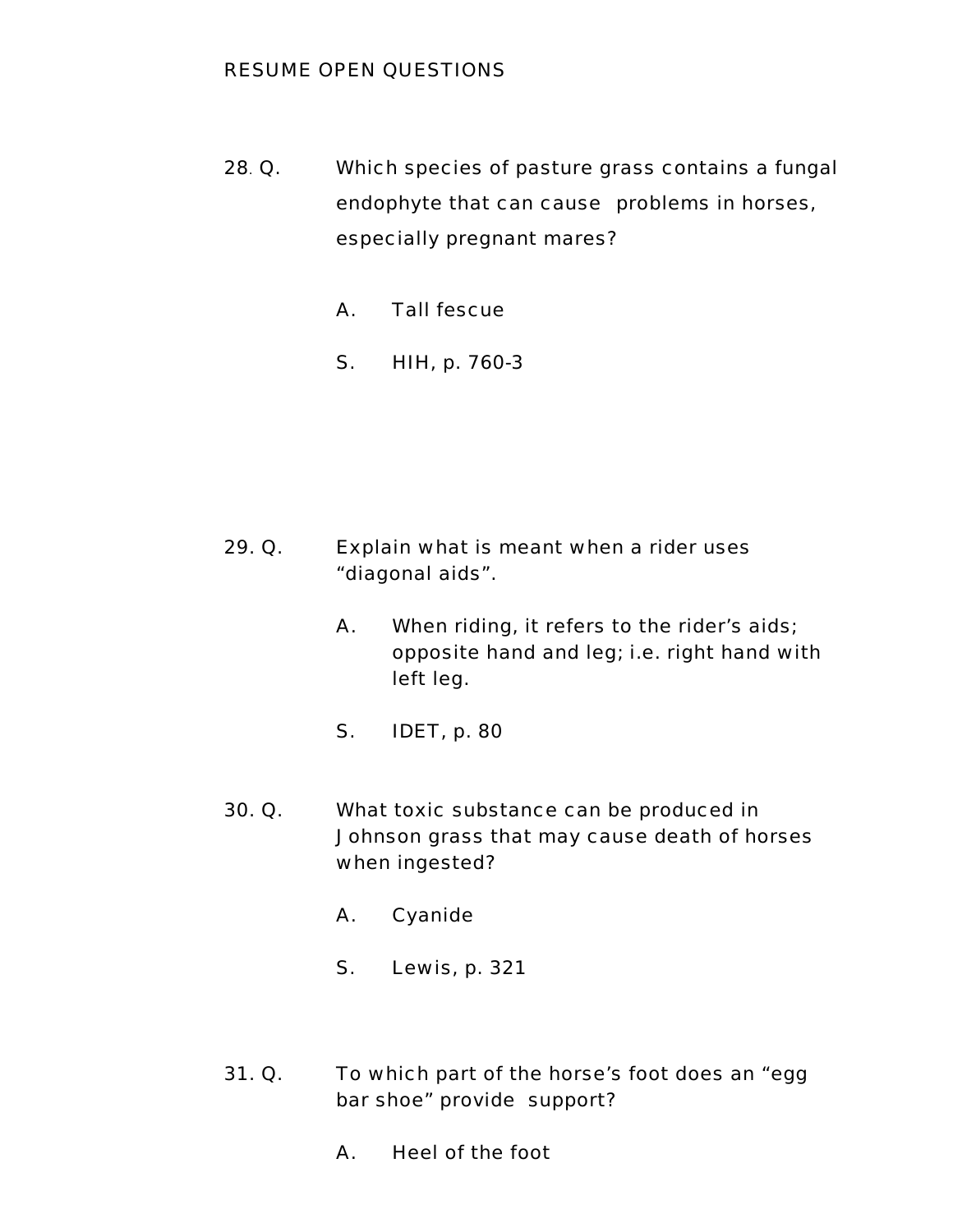### S. IDET, p. 89

### LAST QUESTION IN THE ROUND

- 32. Q. What is a lash cinch?
	- A. A half inch rope of soft, twisted nylon 45-50 feet in length used to secure the entire load on a pack saddle
	- S. HIH 1125-5

# 2004 EASTERN NATIONAL 4-H HORSE BOWL ROUND NINE

### ONE – ON – ONE

- 1. Q. What are tactile hairs?
	- A. The course, heavy feeling hairs that protrude from around the nostrils, lips and eyelids (not the eye lashes). Sensory hairs.
	- S. CAHA, p. 4
- 2. Q. What is the minimum recommended distance between the top of a horses head in a normal resting position and the top of the trailer?
	- A. The trailer should be 10 inches taller than the normal resting position of the head of the horse. (Accepted 10" to 12".)
	- S. AYHCLM, p. B101-2L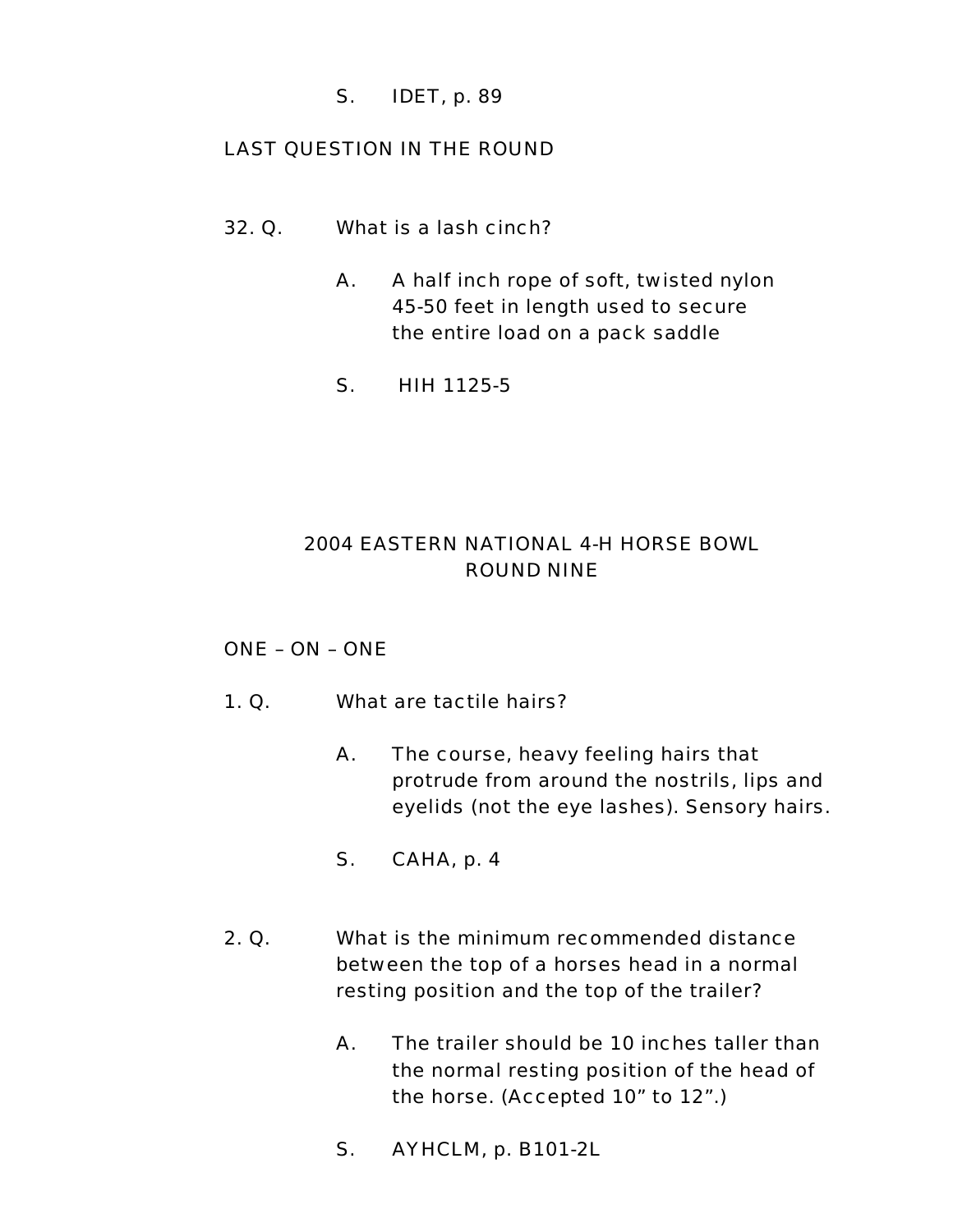- 3. Q. What is the term used when a horse rushes into a fence while jumping?
	- A. Charging
	- S. IDET, p. 54
- 4. Q. What is the term for eyes that are too small and set back into the head?
	- A. Pig-eyed
	- S. Evans, p. 124
- 5 (1) Q. What is passive transfer of immunity?
	- A. When a newborn foal receives antibodies from the mare through the colostrum.
	- S. AYHCLM, p. B112-2L
- 6 (2) Q. What piece on an English bridle is not usually seen on a Western bridle?
	- A. Noseband or cavesson
	- S. AYHCLM, p. B108-2L
- 7 (3) Q. Give the proper term for the raised "bump" in the middle of the mouthpiece of a curb bit.
	- A. Port
	- S. AYHCLM, p. B 108-3L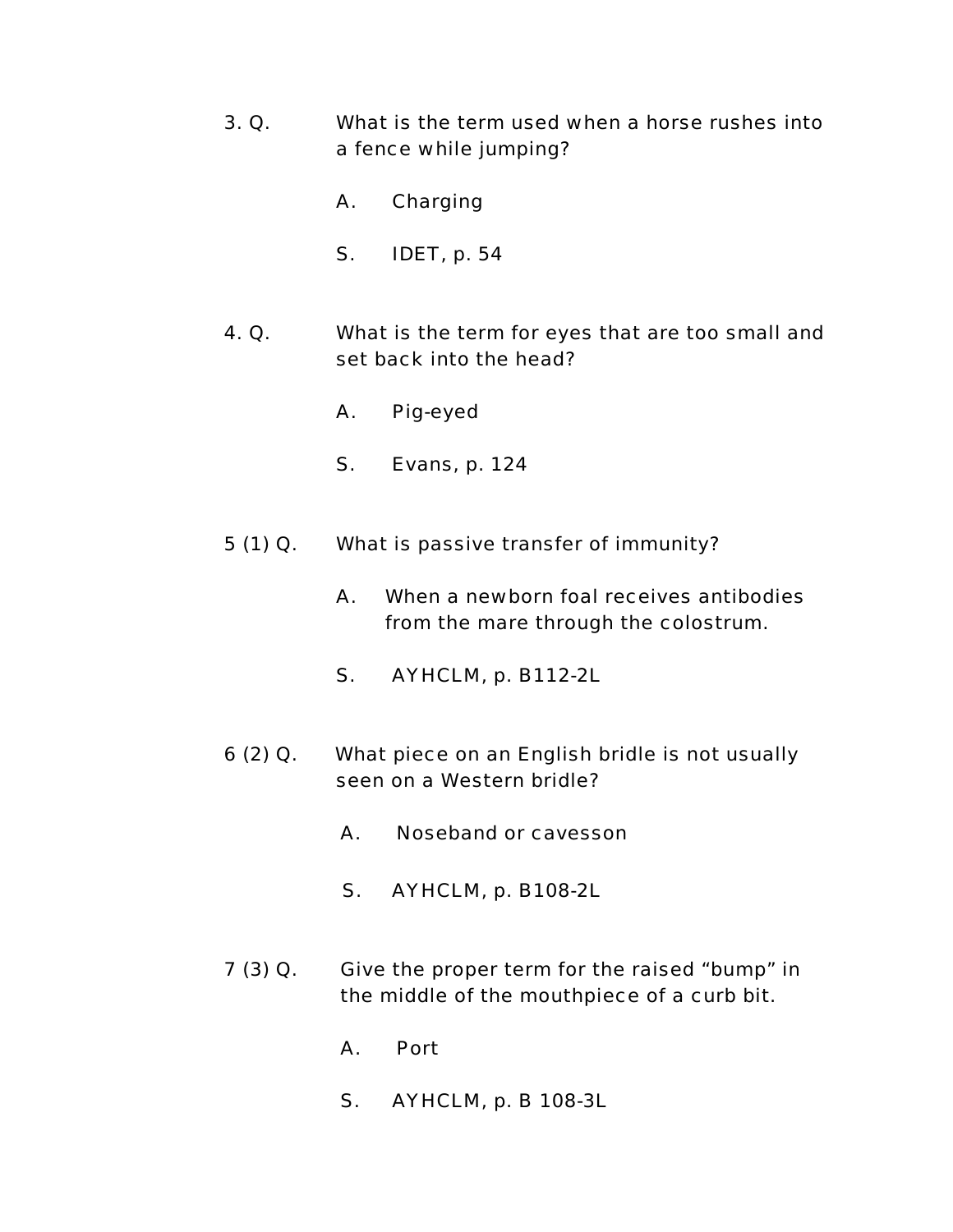- 8 (4) Q. What is the general name for a halter class in which coat color and pattern, not conformation is a deciding factor?
	- A. Color Class
	- S. IDET, p. 62
- 9 (1) Q. What is the purpose of the crupper on a pack saddle?
	- A. To keep the saddle from sliding forward.
	- S. AYHCLM, p. B118-1L
- 10 (2) Q. What physiological sense is the horse's most important for responding to cues in training?
	- A. Touch
	- S. HIH 1220
- 11 (3) Q. What is the most obvious clinical sign of pinworm infestation?
	- A. a rubbed tail or rattail
	- S. Evans, p. 640
- 12 (4) Q. A large infestation of BOTS can cause paralysis of what part of the Alimentary Canal?
	- A. The Esophagus
	- S. HIH 415 5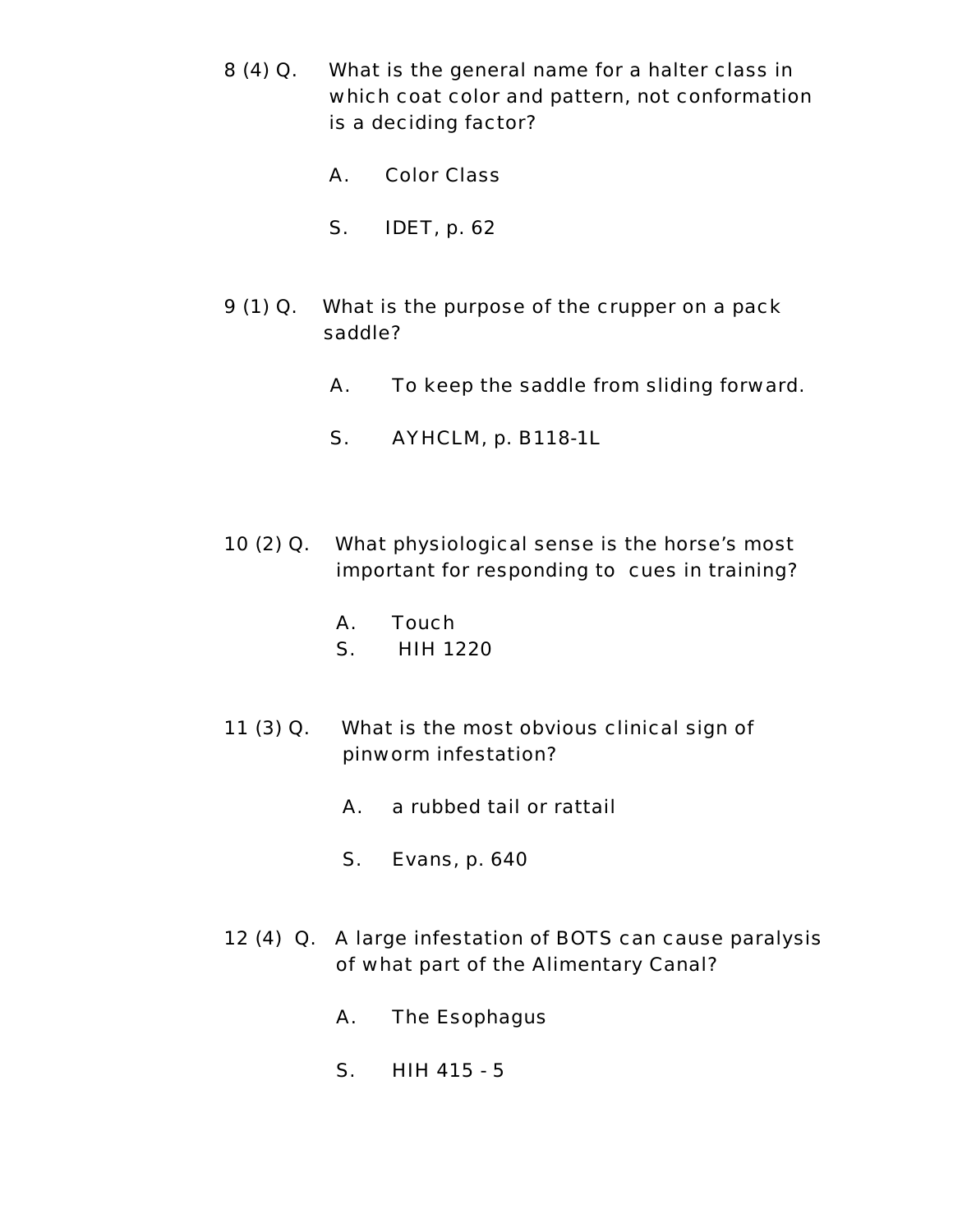### BEGIN OPEN QUESTIONS

- 13. Q. On the Western Saddle, what is the term for the outside of the back of the cantle?
	- A. Cantle Drop (Also accept Cheyenne Roll)
	- S. IDET, p. 47

- 14. Q. Define Heritability Estimate.
	- A. The percentage of the horse's expressed trait that is due to genetics. The probability of that trait being passed from one generation to the next.
	- S. YLM 335 2

#### TOSS UP – BONUS ATTACHED

- 15. Q. What is the name for the manager of an Equestrian team responsible for making all the arrangements, both on and off the field, for a national team competing abroad?
	- A. Chef d'equipe
	- S. IDET, p. 55

#### BONUS QUESTION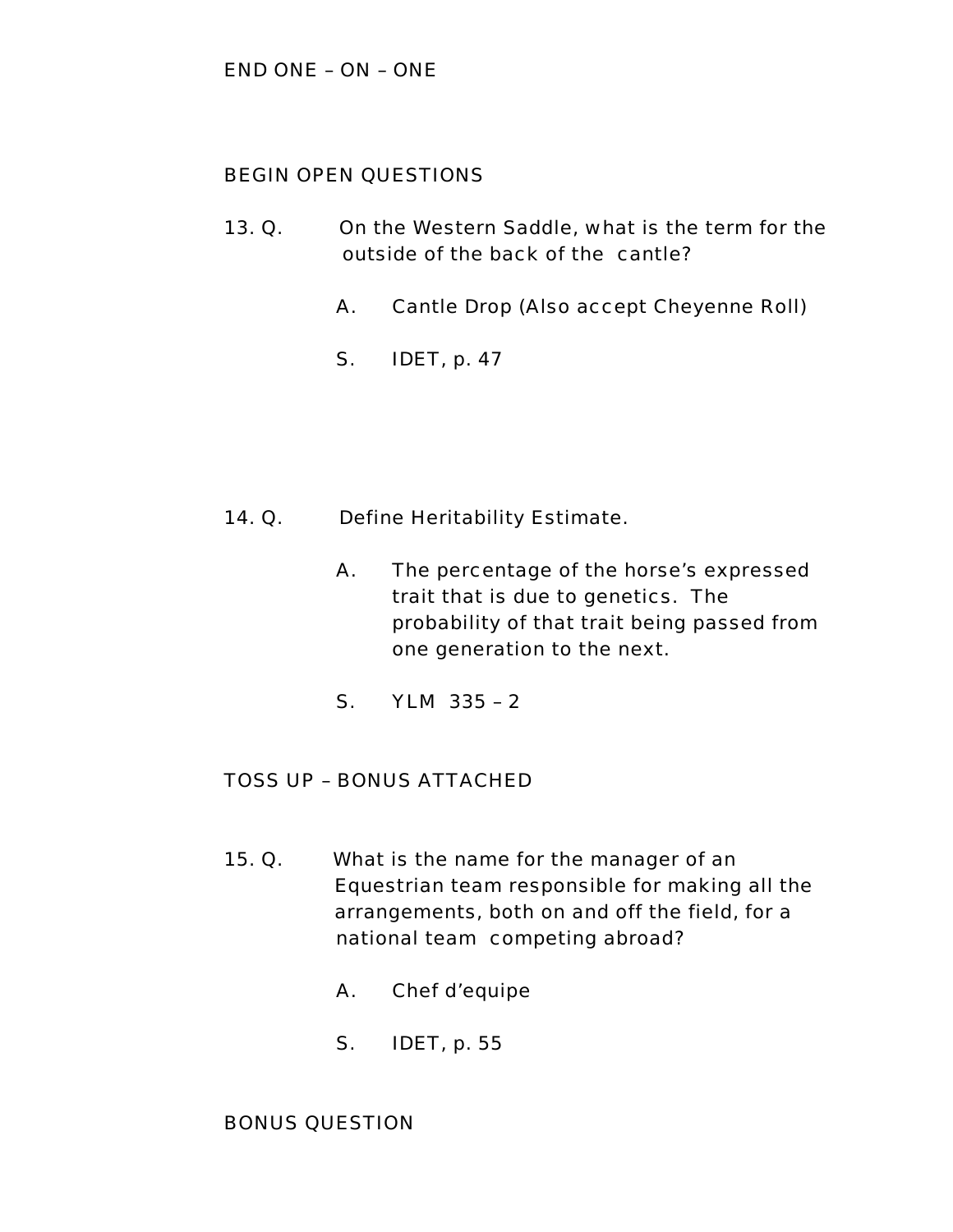- 16. Q. Name five conformational defects whose common name refers to another species of animal.
	- A. Parrot mouthed Pigeon-toed Monkey mouthed Cow-hocked Ewe-neck Coon-footed Goose-rumped Pig-eyed Wasp-Waisted Roach-back Herring-gutted Cow-eyed Calf-kneed

S. Common Knowledge

#### RESUME OPEN QUESTIONS

- 17. Q. What is the name for the outer, protective layer of the horse's eye?
	- A. Cornea
	- S. IDET, p. 102
- 18. Q. What does quantitative gene action refer to in breeding?

A. It produces a trait that takes several genes to accomplish.

- S. HIH 1020-3
- 19. Q. In reference to horse shoeing, ideally, the nails should exit the hoof how far above the shoe?
	- A. ¾ to 1 inch above the shoe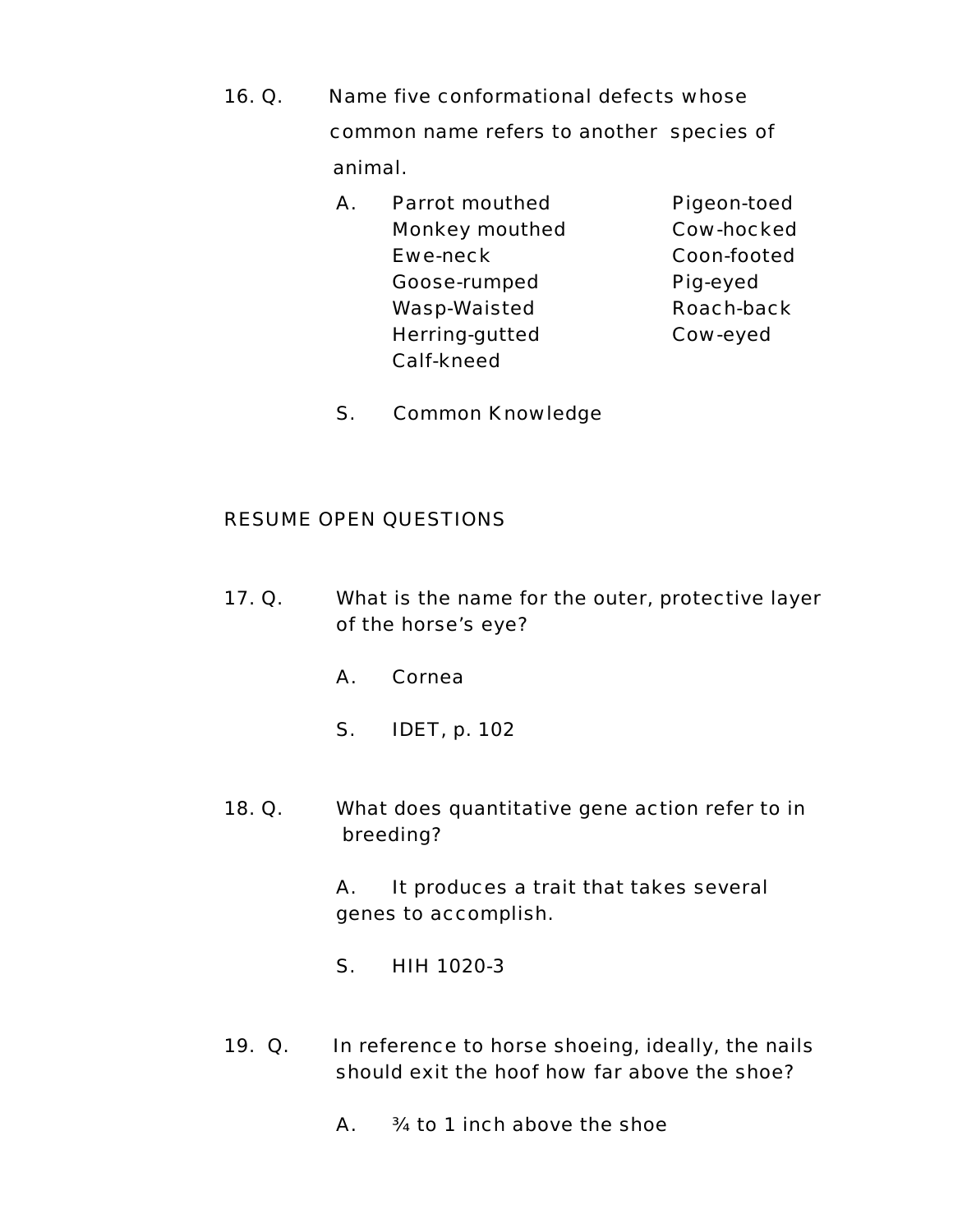S. AYHCLM, p. A 321-2L

## TOSS UP – BONUS ATTACHED

- 20. Q. Generally speaking, where on the horse is the "center of motion"?
	- A. Over the  $15<sup>th</sup>$  vertebra or 10" behind the center of gravity.
	- S. IDET, p. 53

#### **BONUS**

- 21. Q. Name three functions of calcium in the body.
	- A. Bone formation, normal muscular action, blood clotting, enzyme action, cell membrane function, temperature regulation, neuromuscular function
	- S. Evans, p. 221

- 22. Q. Name one country, other than the US, whose Thoroughbred foals are registered with the Jockey Club.
	- A. Canada, Puerto Rico
	- S. HIH 157-1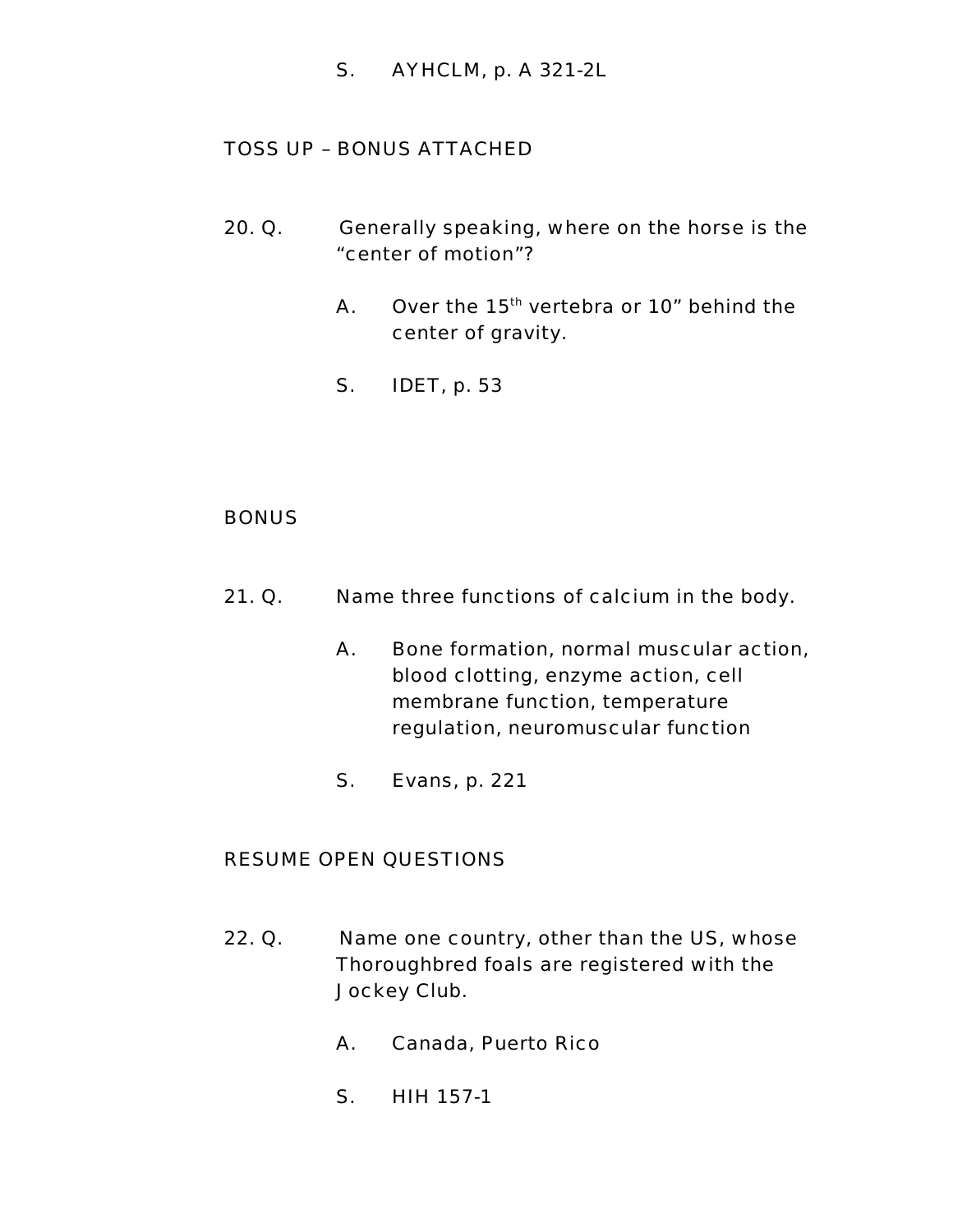- 23. Q. What is the hunting term used when the hounds lose the scent of the fox and stop?
	- A. Check (Also accept "Throw up" IDET, p. 268)
	- S. IDET, p. 54
- 24. Q. What is the advantage of feeding Zeolite to young horses?
	- A. Increases bone density decreases exertion induced bone injuries to young horses
	- S. Lewis, p. 99 100
- 25. Q. What is the difference between a slip ear and split ear bridle?
	- A. Split Ear crownpiece is split allowing one ear to pass through.

Slip Ear has a piece added to the crownpiece that can be slid to either side, allowing either ear to pass through

S. HIH 1108-8

## TOSS UP – BONUS ATTACHED

- 26. Q. Give two (2) medical properties or uses for Dimethyl Sulfoxide (DMSO).
	- A. Anti-inflammatory; Antibacterial; Analgesic
	- S. IDET, p. 81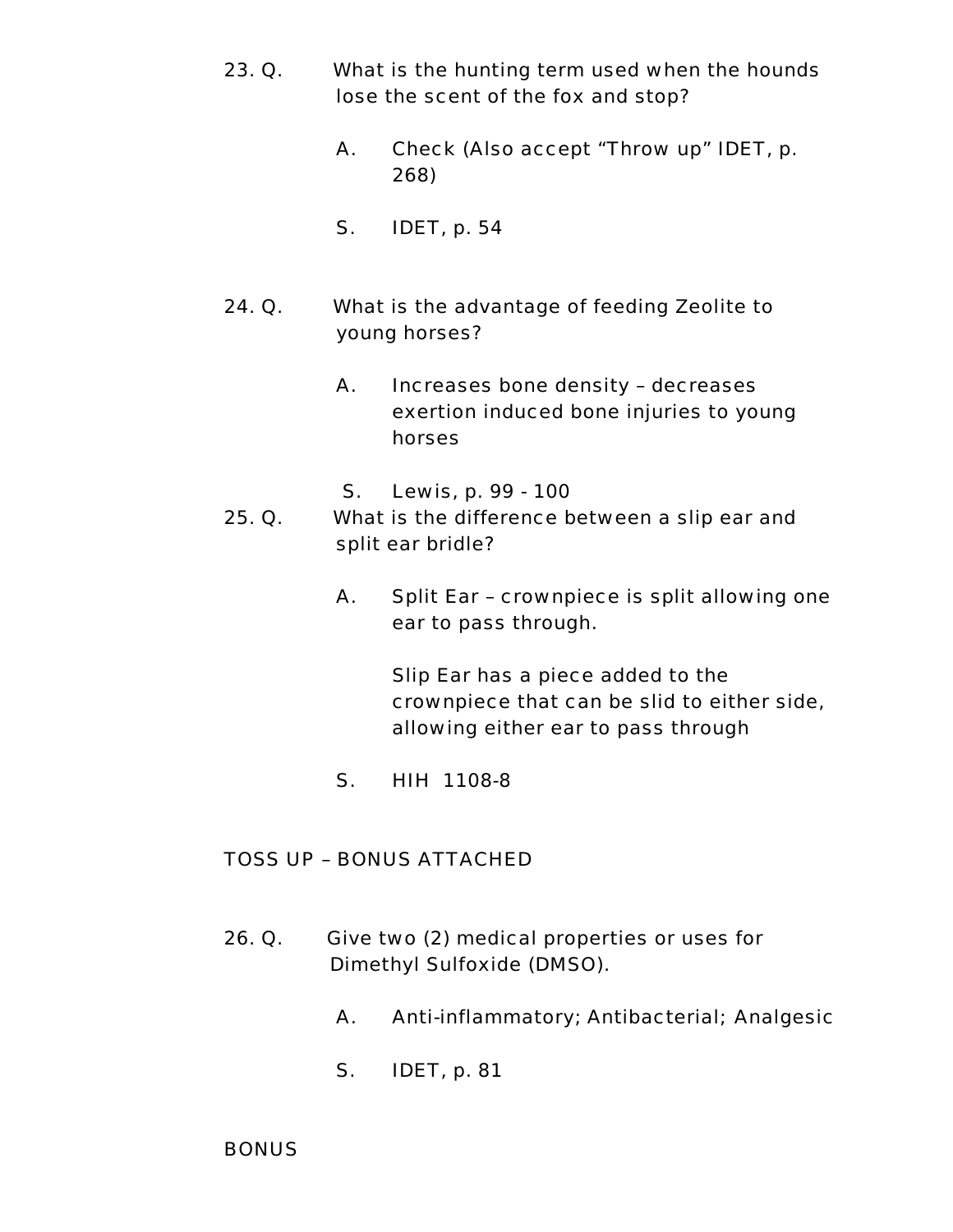- 27. Q. Name four ways to estimate age using teeth appearance.
	- A. Occurrence of permanent teeth (eruption pattern) Disappearance of cups Angle of incidence Shape of surface Galvayne's groove **Hooks**

HIH 240 – 1

- 28. Q In reference to horses, what is a "daisy cutter"?
	- A. Horse that skims the surface of the ground at a trot – does not bend legs much at the trot
	- S. IDET, p. 77
- 29. Q. Give three of the five classifications of mares.
	- A. Pregnant, Open, Barren, Maiden, Wet (lactating or nursing)
	- S. HIH 940-1
- 30. Q. Name three functions housing for horses should accomplish?
	- A. Provide for the welfare of the horse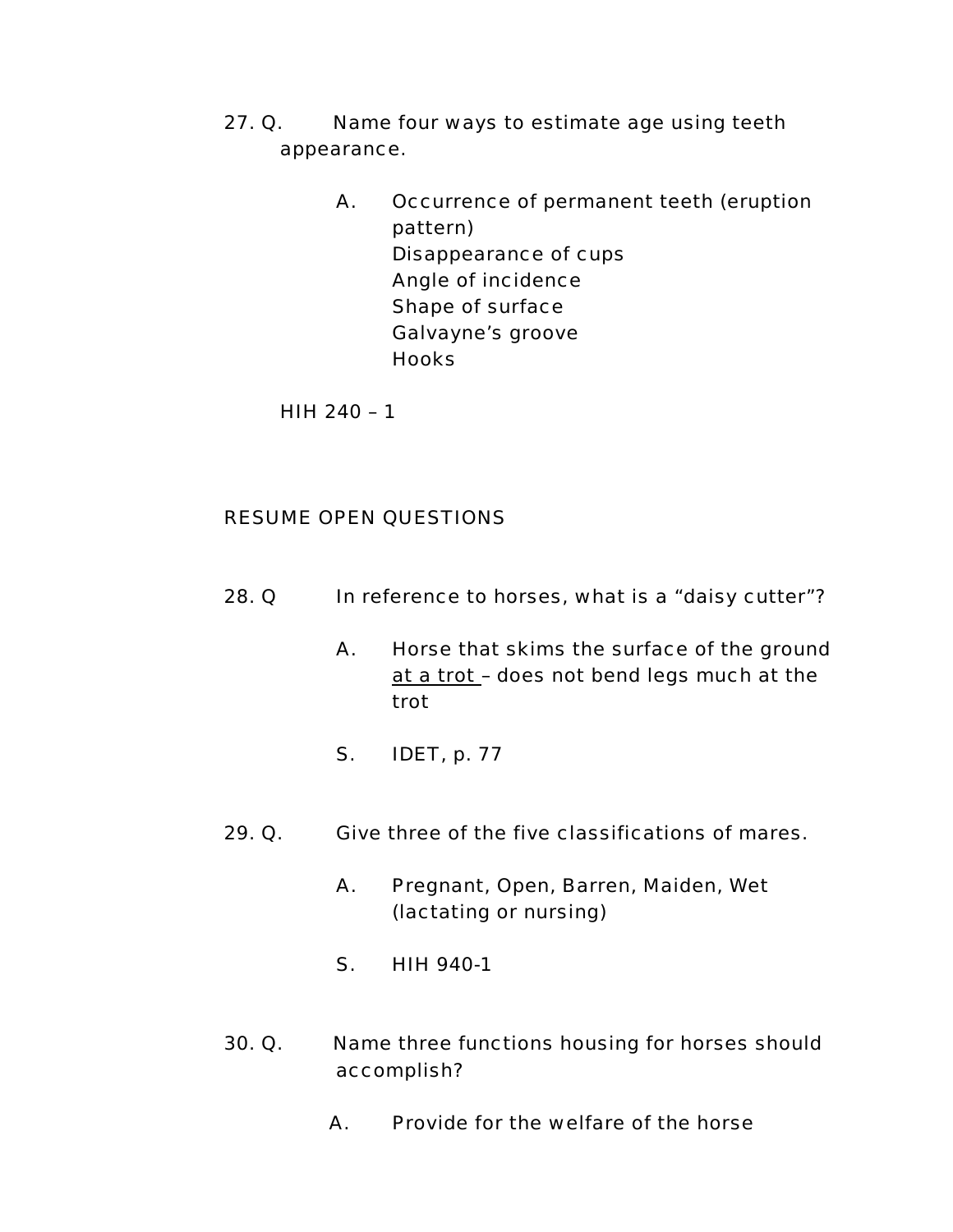Provide for the safety, health and comfort of human handlers Make efficient use of labor Be cost effective Protect horse from elements **Shelter** Confinement

- S. HIH 320-1
- 31. Q. What is the general term for an "inflammation of the brain"?
	- A. Encephalitis
	- S. IDET, p. 91

## LAST QUESTION IN THE ROUND

- 32. O. Two part question, what is Colostrum and why is it important.
	- A. The mare's first milk It contains antibodies (immunoglobulins)
	- S. YLM 112 1L

# 2004 EASTERN NATIONAL 4-H HORSE BOWL ROUND TEN

ONE – ON – ONE

1. Q. What simple test is used to determine dehydration in the horse?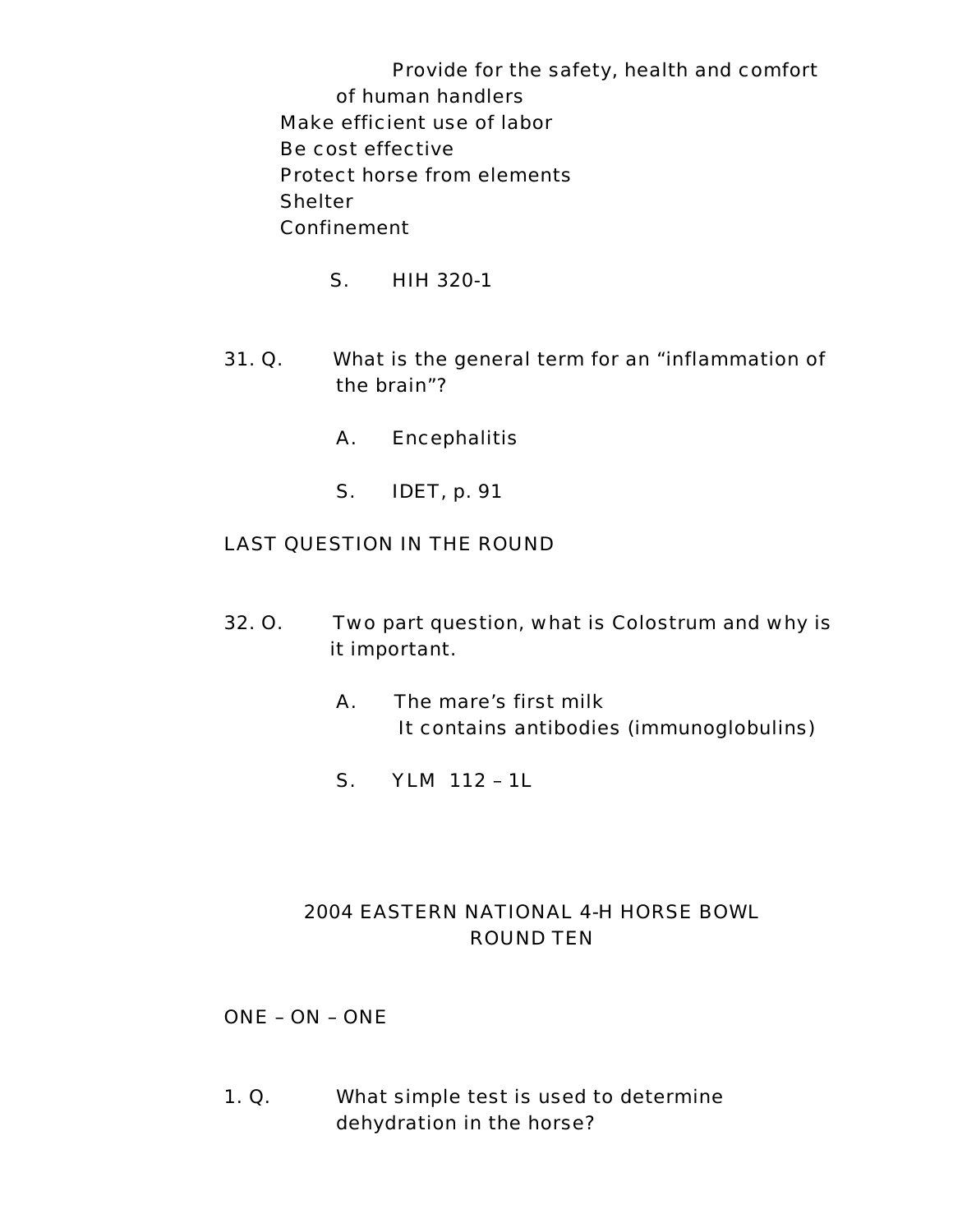- A. skin pliability test/pinch test
- S. AYHCLM, p. 425-2
- 2. Q. What is the term for a lengthening of the trot stride without an increase in tempo?
	- A. Extended trot or extension
	- S. IDET, p. 101
- 3. Q. Name two characteristics of moldy hay.
	- A. Musty smell, whitish in color, dusty, unpalatable, moist/damp, hot
	- S. FCH, p. 70
- 4. Q. Which parasite of the horse comes in two types biting and sucking?
	- A. Lice
	- S. HIH, p. 415-6

- 5 (1) Q. Explain the difference in the parentage of a mule and a hinny.
	- A. Mule jack (male donkey) X mare (female horse) Hinny – jennet (female donkey) X stallion (male horse)
	- S. Evans, p. 76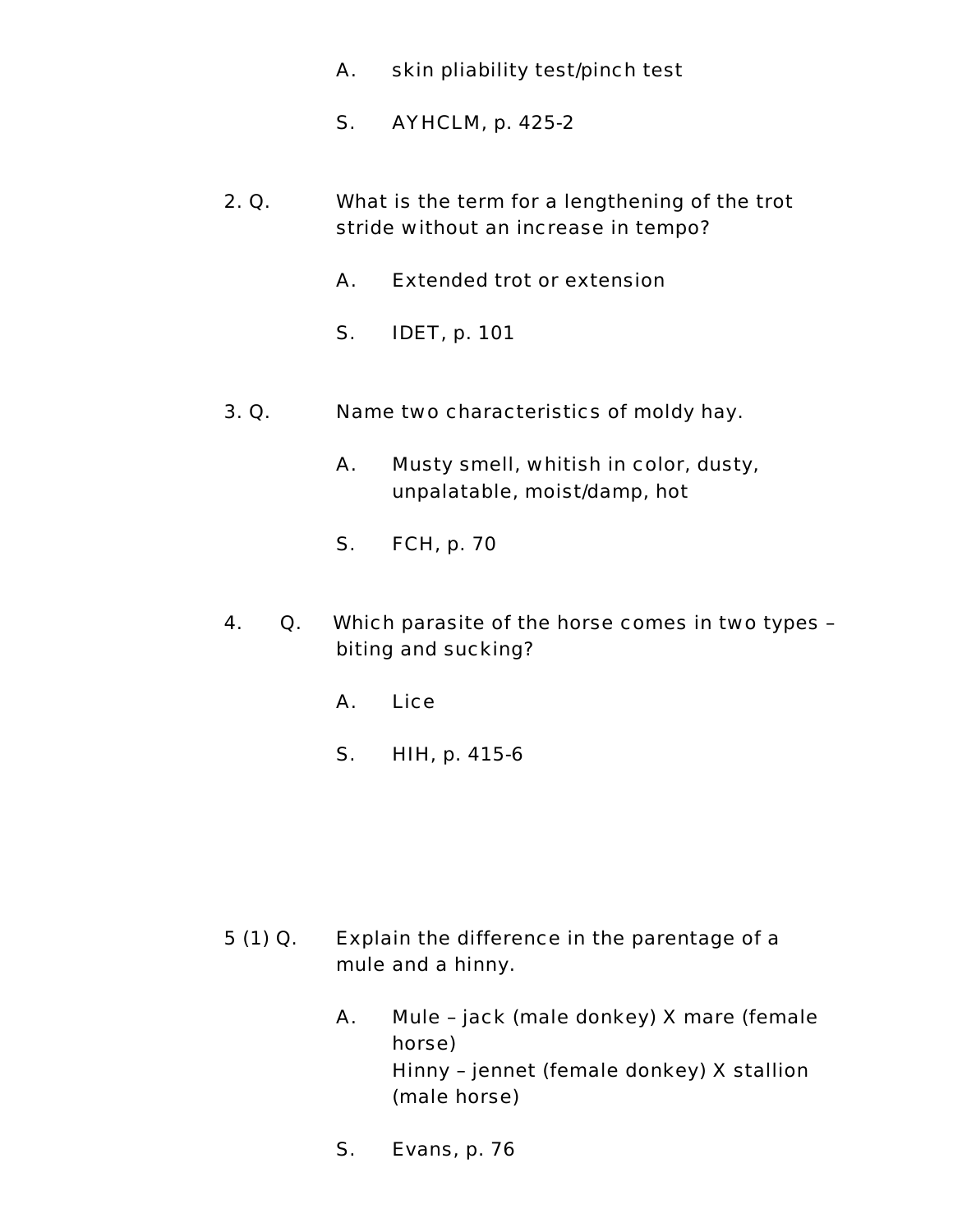- 6 (2) Q. Which teeth are used to determine age?
	- A. The 12 incisor teeth
	- S. AYHCLM, p. 205-1
- 7 (3) Q. In reference to fox hunting, what is  $\underline{a}$  "den"?
	- A. the home of a fox
	- S. IDET, p. 79
- 8 (4) Q. What is the term used for a horse that requires less feed than others under the same conditions?
	- A. Easy Keeper
	- S. FCH, p. 388

- 9 (1) Q. What is the name for the medical instrument used in the examination of the interior of a hollow organ such as the stomach?
	- A. Endoscope
	- S. IDET, p. 92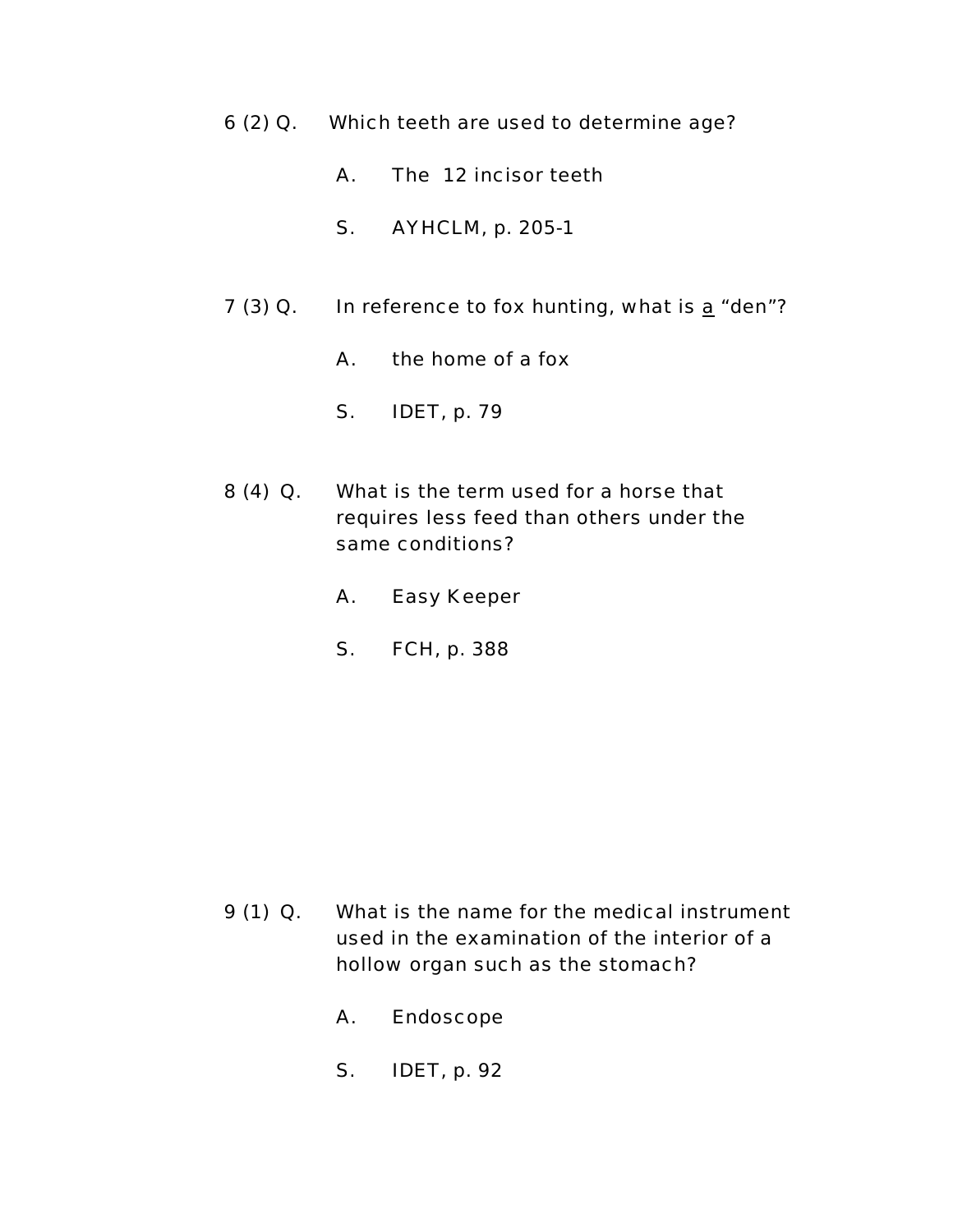- 10 (2) Q. What was the original name for the Standardbred?
	- A. American Trotting Horse
	- S. Evans, p. 28
- 11 (3) Q. What is the racing term which refers to two or more contestants that arrive simultaneously at the finish line?
	- A. Dead heat (Photo finish is not correct as it does not necessitate a simultaneous finish only a close finish.)
	- S. IDET, p. 78
- 12 (4) Q. Name two types of salt blocks available for horses.
	- A. Iodized Salt Selinized Salt Rock Salt Plain Salt Trace-mineralized Salt
	- S. FCH, p. 226

END ONE – ON – ONE

## BEGIN OPEN QUESTIONS

- 13. Q. At a standstill, where is the "center of gravity" located on a horse?
	- A. 6" behind the elbow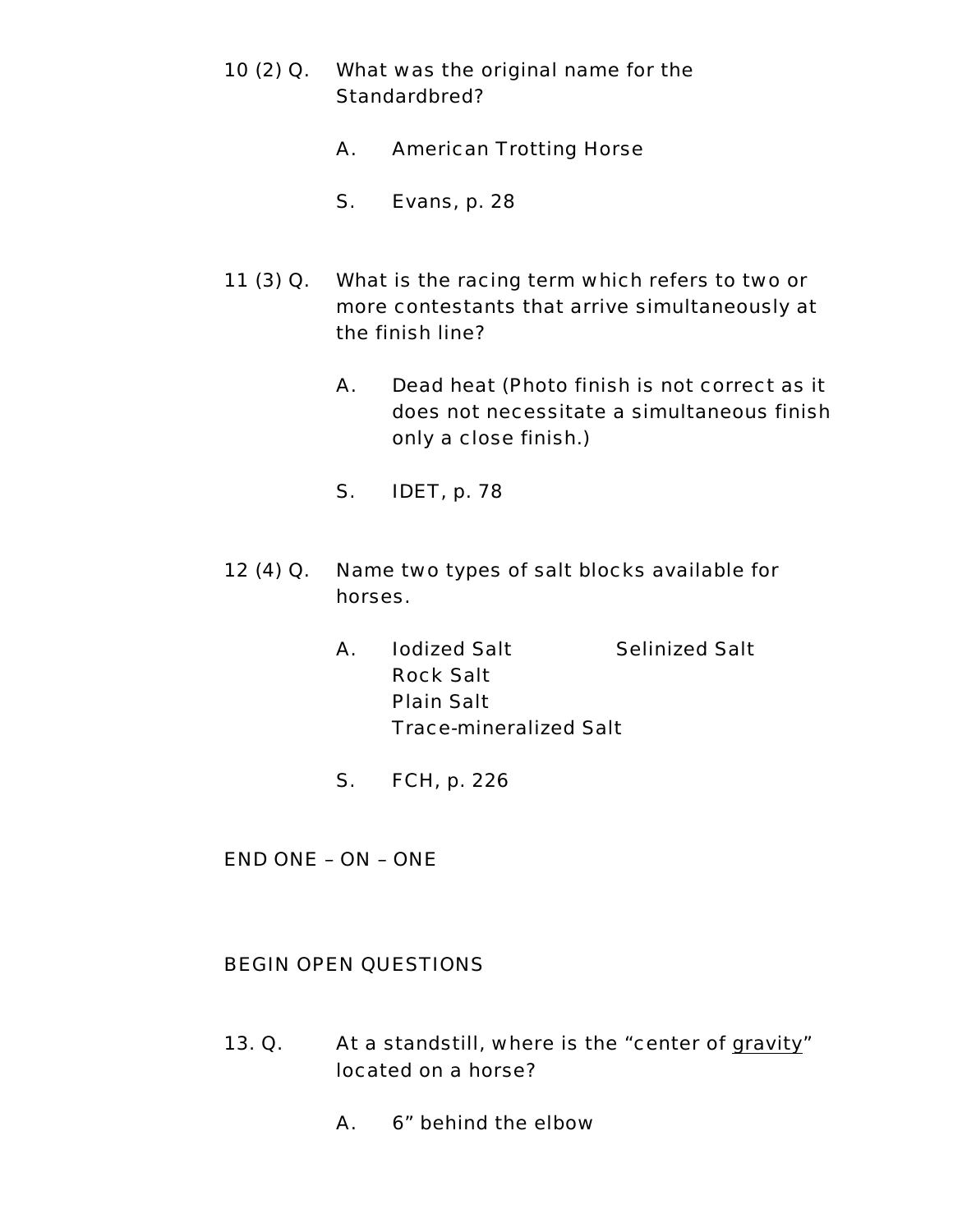- S. IDET, p. 52
- 14. Q. Name four types of hitches used on packing saddles.
	- A. Half, Single, Double and Triple Diamonds, Squaw, Arizona
	- S. HIH 1125-1

## TOSS UP – BONUS ATTACHED

- 15. Q. Name three different types of horse racing.
	- A. Flat racing, harness racing and steeplechase - (also accept chuck wagon racing and chariot racing).
	- S. Evans, p. 20 25, 28 31

## BONUS QUESTION

- 16. Q. Name four environmental considerations when choosing a location for a barn.
	- A. Drainage, Topography, Prevailing winds, Solar radiation, Vegetation, Soil characteristics, Availability of water and Precipitation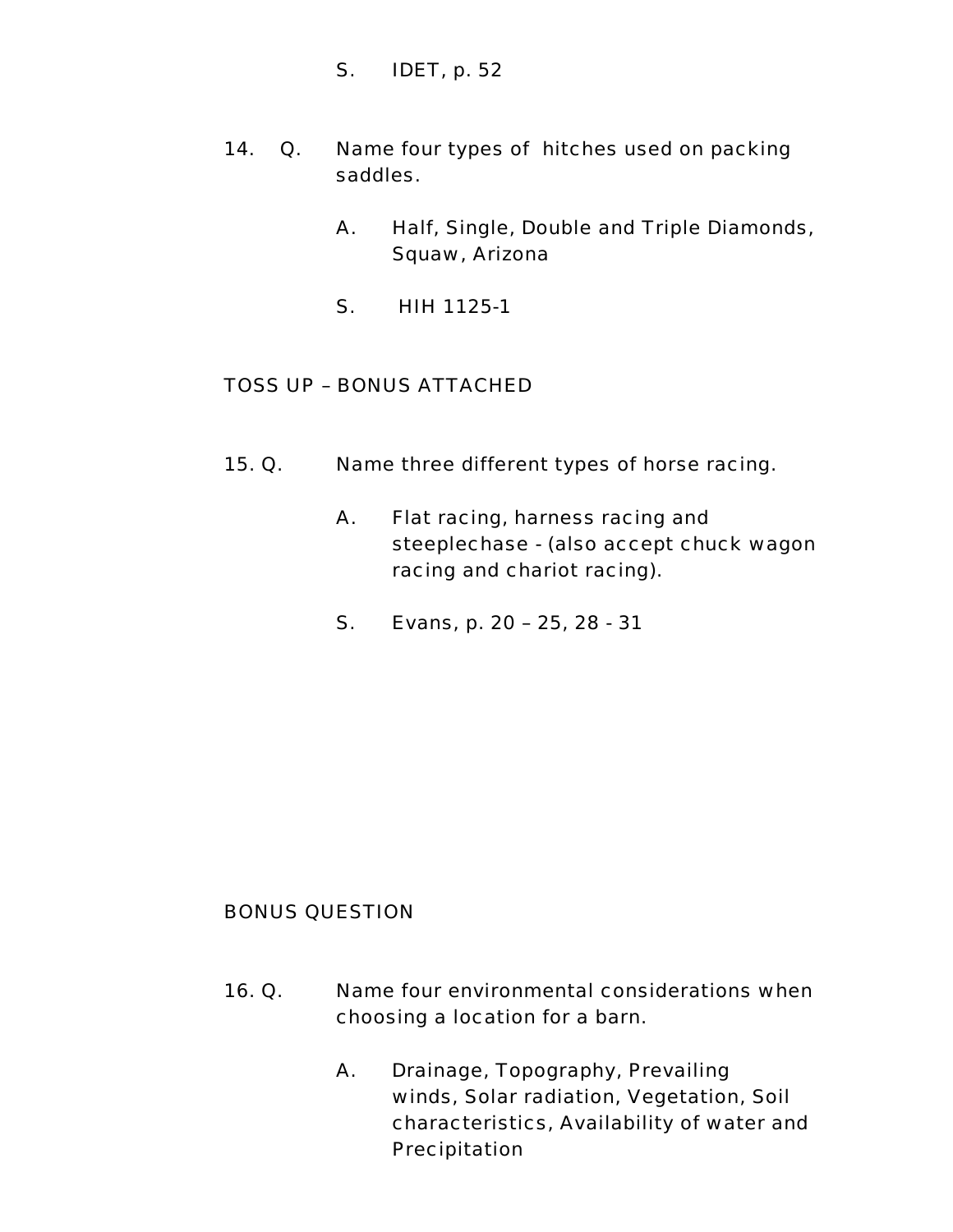S. HIH 310-1

# RESUME OPEN QUESTIONS

- 17. Q. What is the general term for the last 10 pairs of ribs that are not connected to the sternum?
	- A. False Ribs or Floating Ribs
	- S. IDET, p. 104
- 18. Q. What is the flexible quirt that connects California reins to each other called?
	- A. Romal
	- S. HIH 1100=8
- 19. Q. In the United States, based on registry, which breed of draft horse is the most numerous?
	- A. Belgian
	- S. AYHCLM, p. B 110-1L

## TOSS UP – BONUS ATTACHED

- 20. Q. Name the five walk gaits used in dressage tests.
	- A. Working, Collected, Medium, Extended and Free
	- S. Evans, p. 174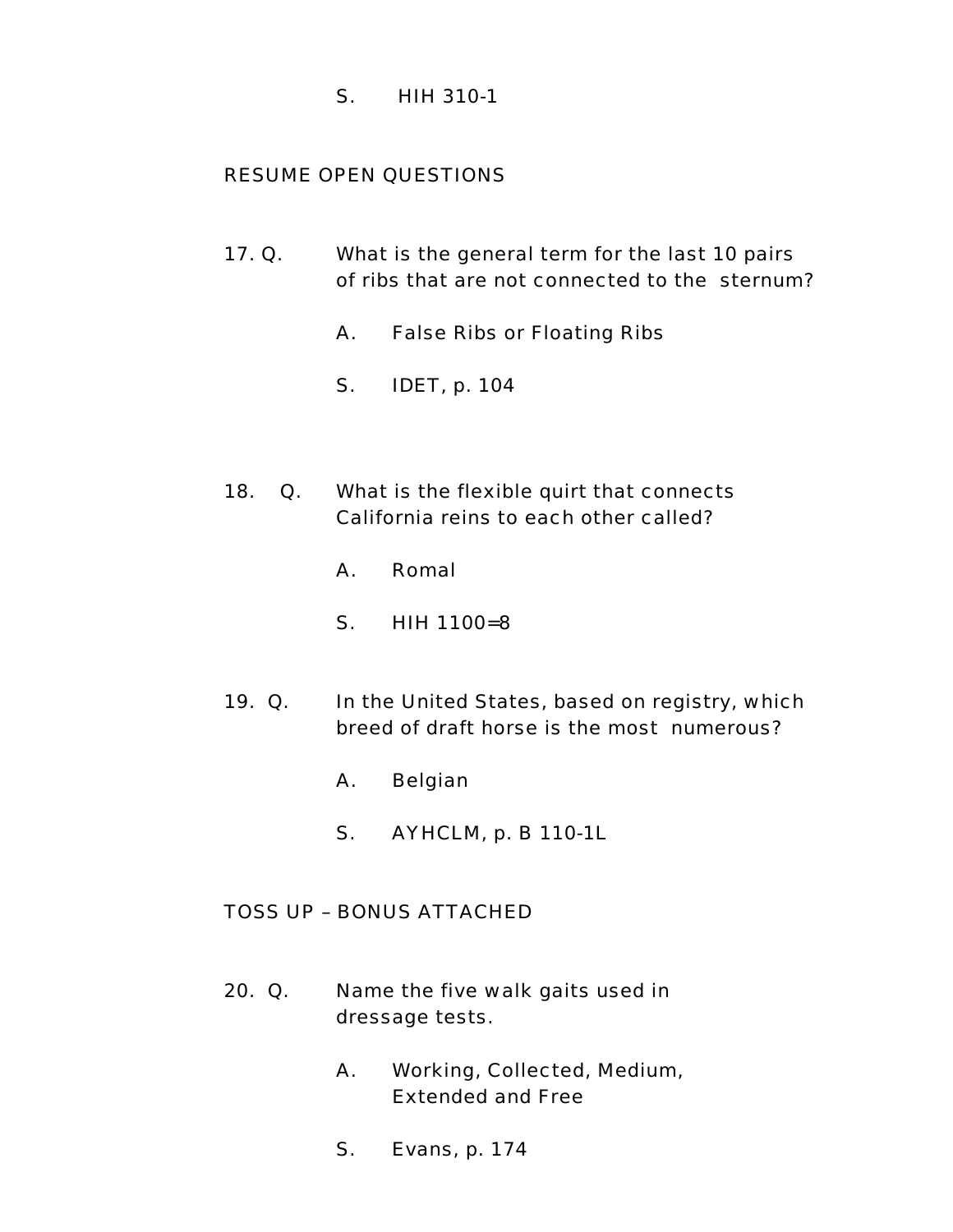## **BONUS**

- 21. Q. The horse's foot is uniquely designed to do seven things, name four.
	- A. Support weight, Resist wear, Replenish itself, Absorb shock, Provide traction, Conduct moisture, Assist in pumping blood.
	- S. HIH 505-1

- 22. Q. What is the collective term for stirrup leathers, stirrup irons and a girth?
	- A. Fittings
	- S. HIH, p. 1100-3
- 23. Q. In what part of the stallion's reproductive tract do sperm undergo modifications or maturation?
	- A. Epididymis
	- S. HIH 920-4
- 24. Q. What is the general term for the accumulation of excess fluid in the tissues under the skin causing a diffuse swelling of the area?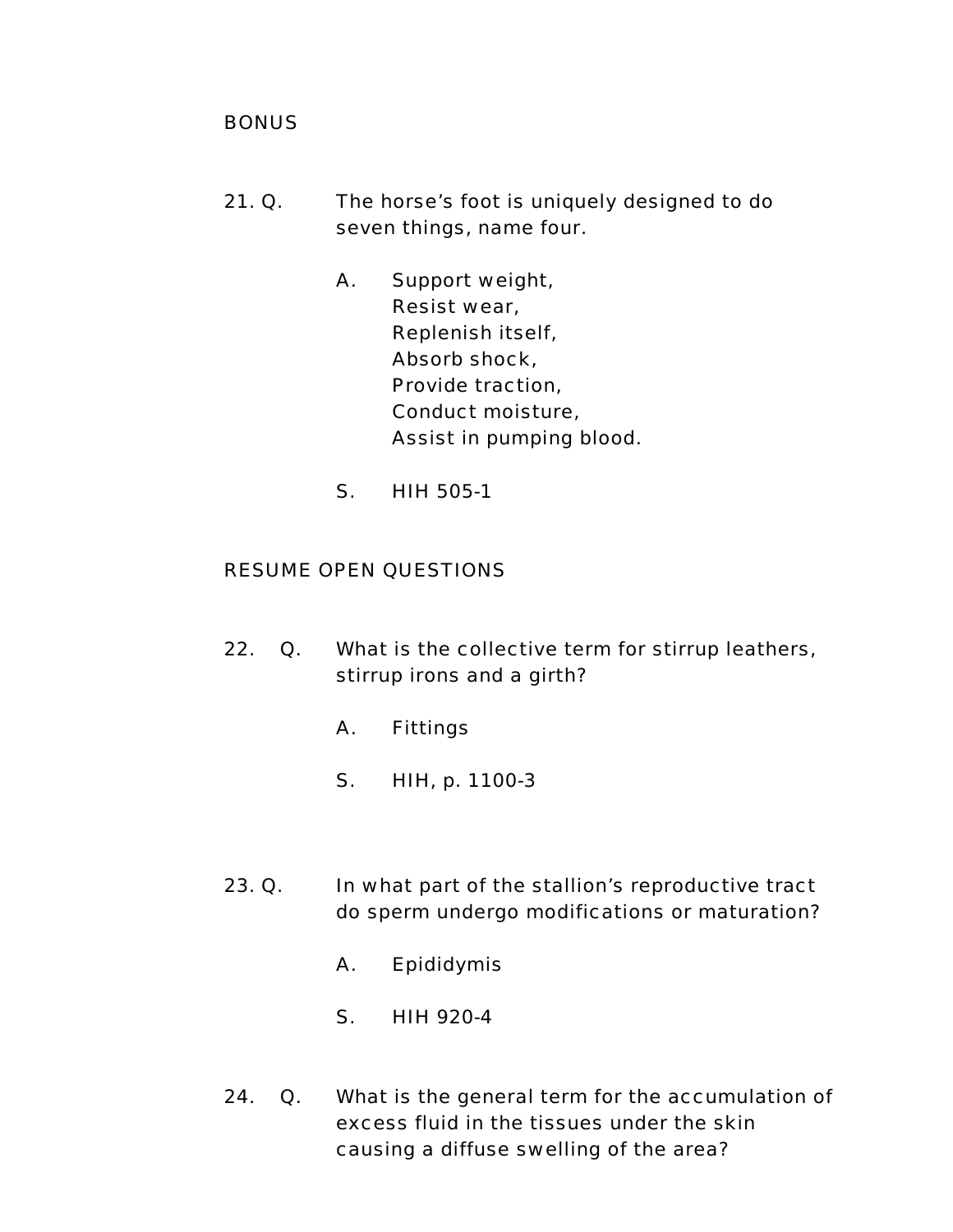- A. Edema or stocking up
- S. FCH, p. 405
- 25. Q. What is the term for a bacterial infection of the udder?
	- A. Mastitis
	- S. FCH, p. 234

# TOSS UP – BONUS ATTACHED

- 26. Q. At the age of 20, what is the shape of a horse's permanent middle incisor?
	- A. Triangular
	- S. CAHA, p. 48

## **BONUS**

- 27. Name five clinical signs of Tetanus.
	- A. Hyper responsiveness to touch, light or sound Prolapse of the third eyelids Gait or neck stiffness Fever High pulse and respiration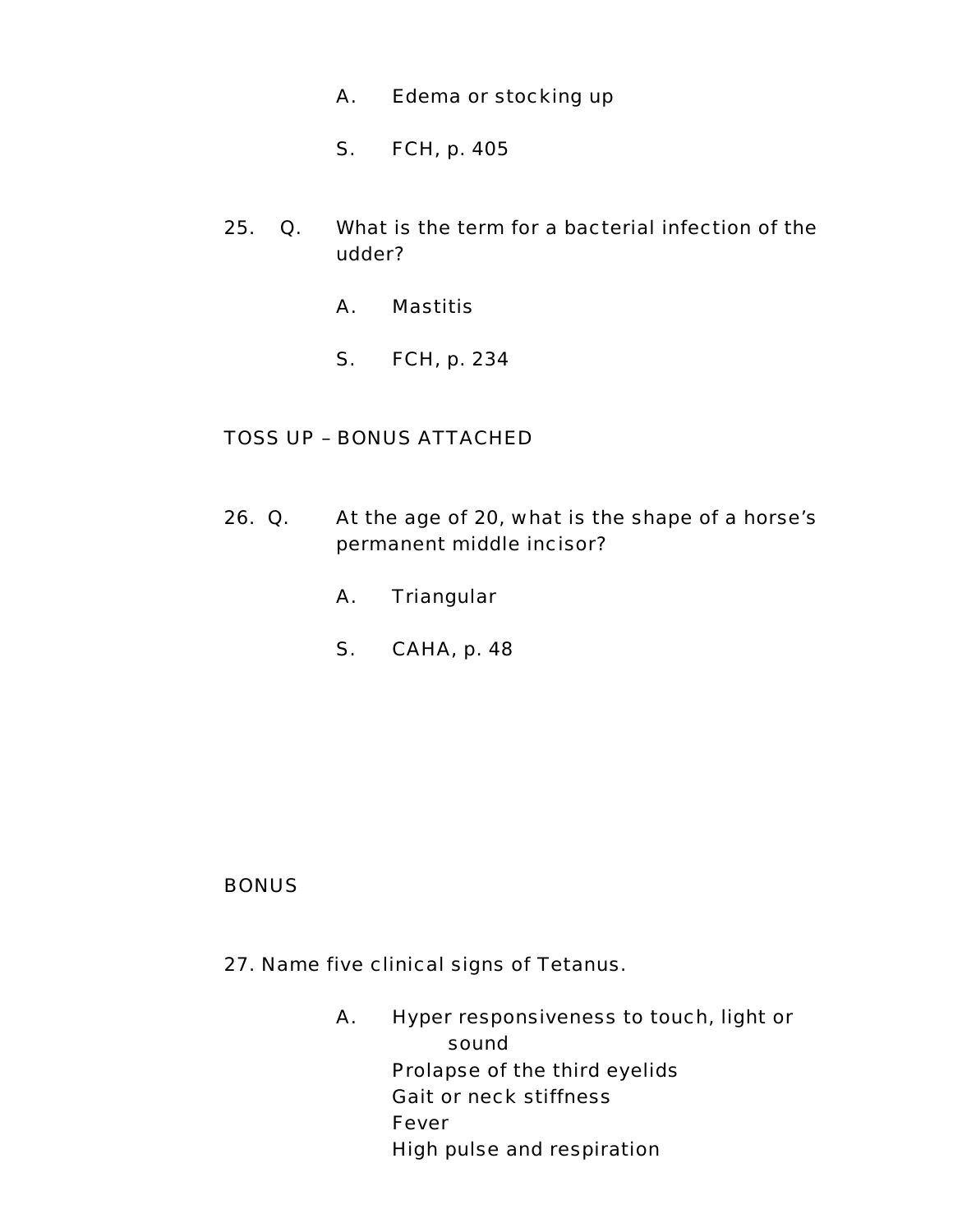Erect ears and tail Locked Jaw (Trismus) Flared nostrils Muscle spasms Sweating **Convulsions Depression** Respiratory or cardiac arrest

S. HIH 645 - 1

- 28. Q. Rhinopneumonitis is a disease caused by what virus?
	- A. Equine Herpes Virus
	- S. FCH, p. 401
- 29. Q. Generally speaking, when it is said that a horse is "engaged", what does this mean?
	- A. That the horse is using its hindquarters for impulsion
	- S. IDET, p. 93
- 30. Q. In three-day eventing to which side of the jump would a rider correctly see a red flag?
	- A. Right side
	- S. IDET, p. 108
- 31. Q. At what age do Thoroughbred horses compete for the Triple Crown?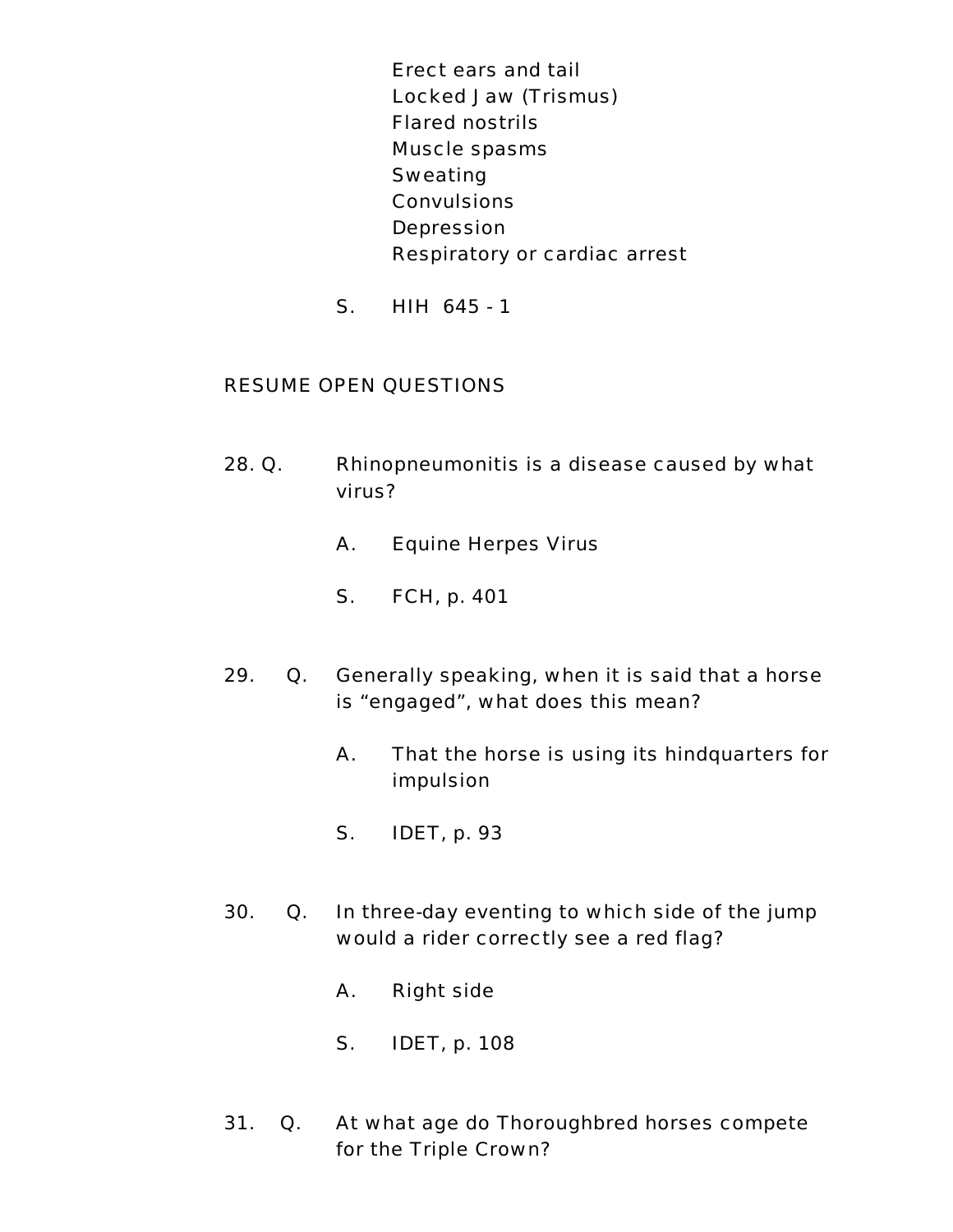- A. Three years old
- S. Evans 22

# LAST QUESTION OF THE ROUND

- 32. Q. When shipping one horse in a two-horse trailer, on which side of the trailer should the horse be loaded?
	- A. Left side
	- S. AYHCLM, p. I 104-6L

# TIE BREAKER ONE

- 1. Q. In reference to teeth, what are "caps"?
	- A: Caps are temporary teeth that sometimes fail to fall out when replaced by the permanent teeth.
	- S. IDET, p. 48
- 2. Q. What is the general term for a separation between the rider and the horse that necessitates remounting?
	- A. Fall
	- S. IDET, p. 103